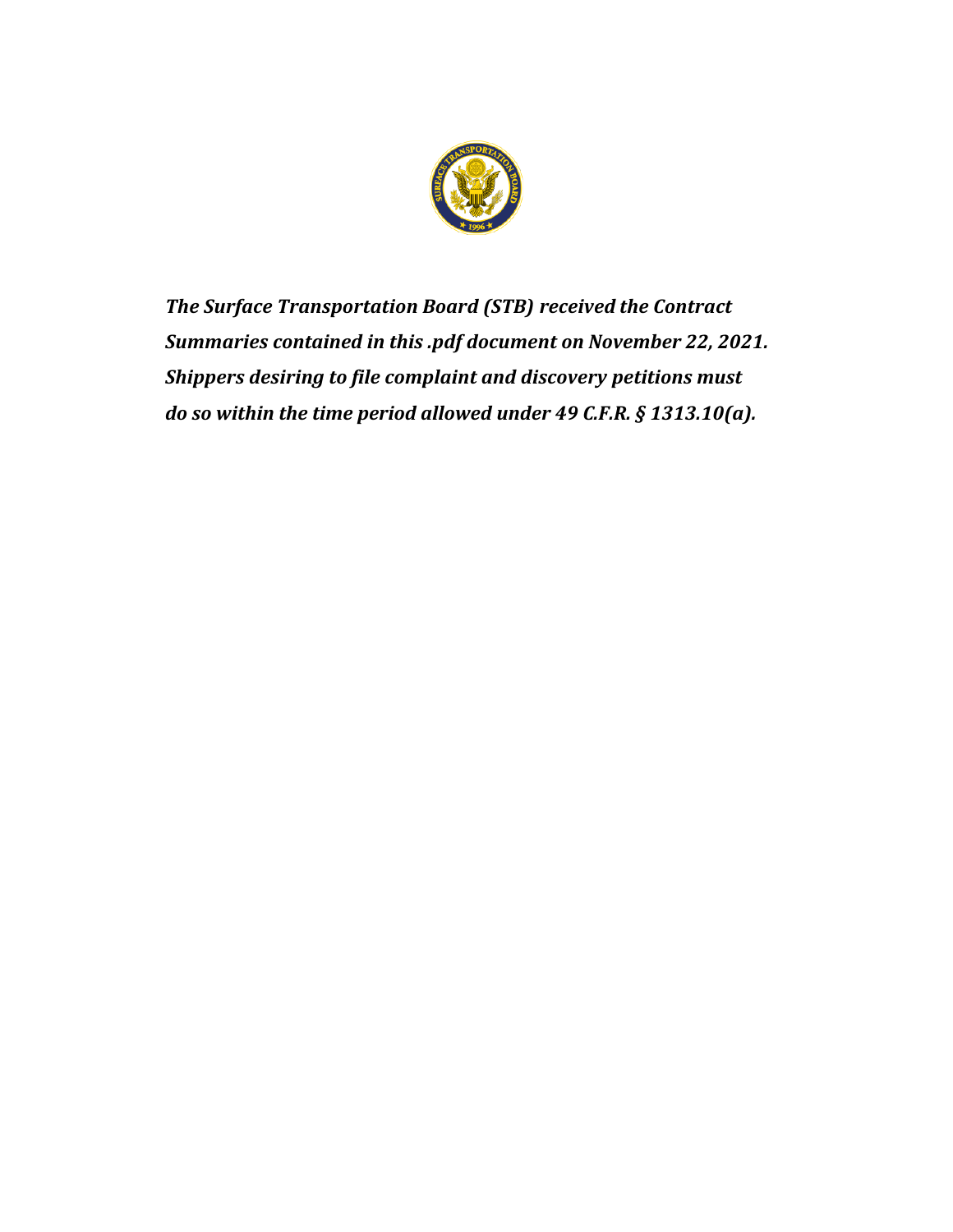

STB-UPOTMQ 163686-S

# **UNION PACIFIC RAILROAD COMPANY**

# **AMENDED CONTRACT SUMMARY**

**Issued:**  November 19, 2021

**Effective:** January 1, 2021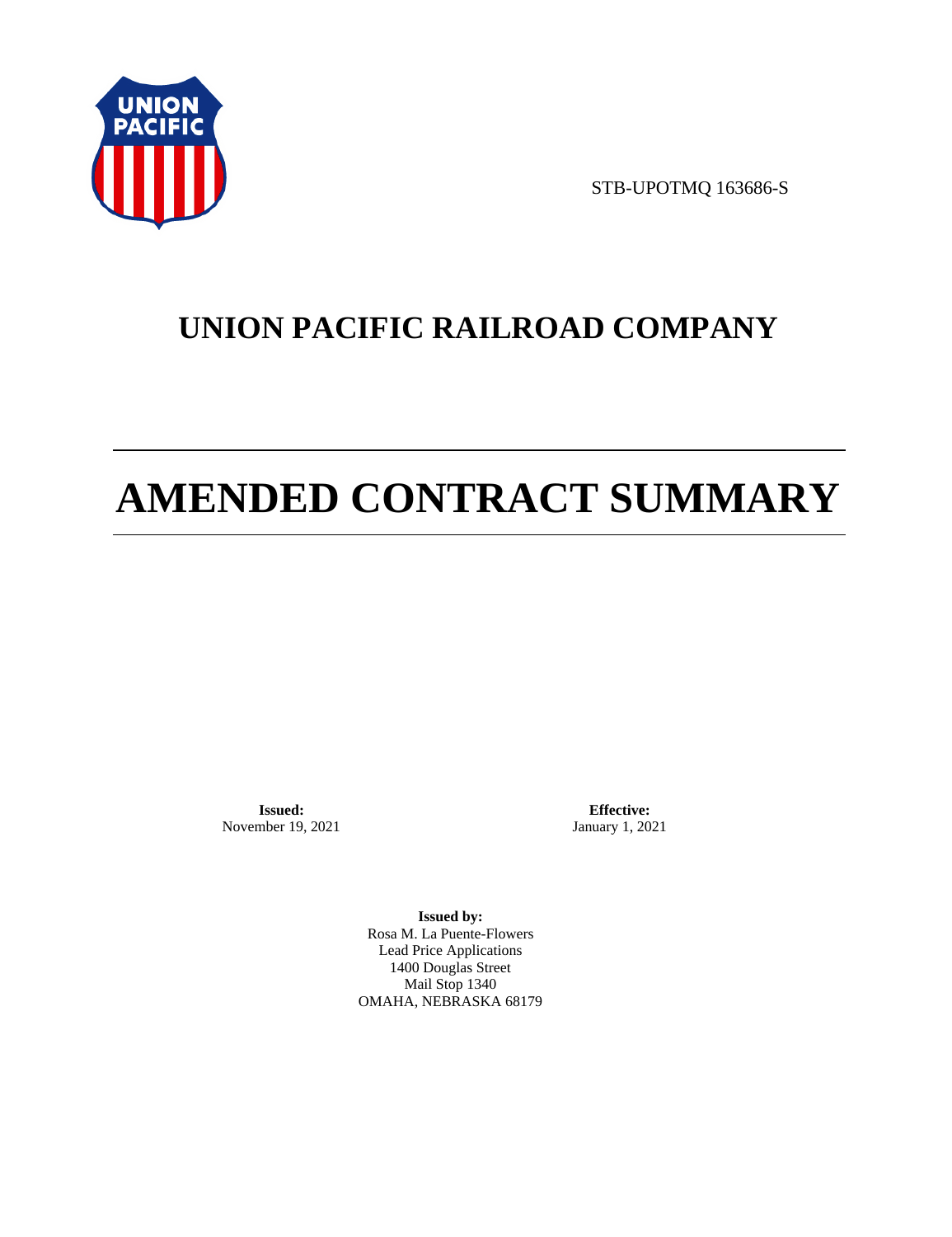UNION PACIFIC RAILROAD COMPANY 1400 Douglas St. Omaha, NE 68179

#### **COMMODITY:**

 Soybeans (Soya Beans) **ADDITION**  Wheat Bran, Middlings Or Shorts **ADDITION** 

#### **SHIPPER:**

ARCHER DANIELS MIDLAND COMPANY

#### **ORIGIN(S):**

 COLUMBUS, NE **ADDITION**  AMARILLO, TX **ADDITION**  ALBERT CITY, IA **ADDITION**  MEMPHIS, TN **ADDITION**  KANSAS CITY, MO **ADDITION**  CEDAR RAPIDS, IA **ADDITION**  ALFALFA, TX **ADDITION**  EVE, MO **ADDITION**  PRATT, KS **ADDITION**  DALHART, TX **ADDITION**  CLINTON, IA **ADDITION**  SILVER BOW, MT **ADDITION**  CLEARFIELD, UT **ADDITION**  ARKANSAS CITY, KS **ADDITION** 

#### **DESTINATION(S):**

 DENVER, CO **ADDITION**  LA - SOUTH AGS (See Exhibit Definition) DES MOINES, IA **ADDITION**  BRANSON, MO **ADDITION**  ARLINGTON, TX **ADDITION**  PASADENA, TX **ADDITION**  MOCKINGBIRD, TX **ADDITION**  PRATT, KS **ADDITION**  LEVELLAND, TX **ADDITION**  LAREDO, TX **ADDITION**  CAMANCHE, IA **ADDITION**  TAGUS, CA **ADDITION** 

#### **PORT(S):**

Not Applicable

#### **DURATION:**

 Effective Date: January 1, 2018 Amendment Effective Date: January 1, 2021 **ADDITION**  Expiration Date: December 31, 2021 **EXTENSION** 

#### **RAIL CAR DATA:**

No cars dedicated to service under this Contract. Cars are provided on a common carrier basis only.

#### **RATES & CHARGES:**

Not applicable

#### **VOLUME:**

Minimum shipment of 98 carloads.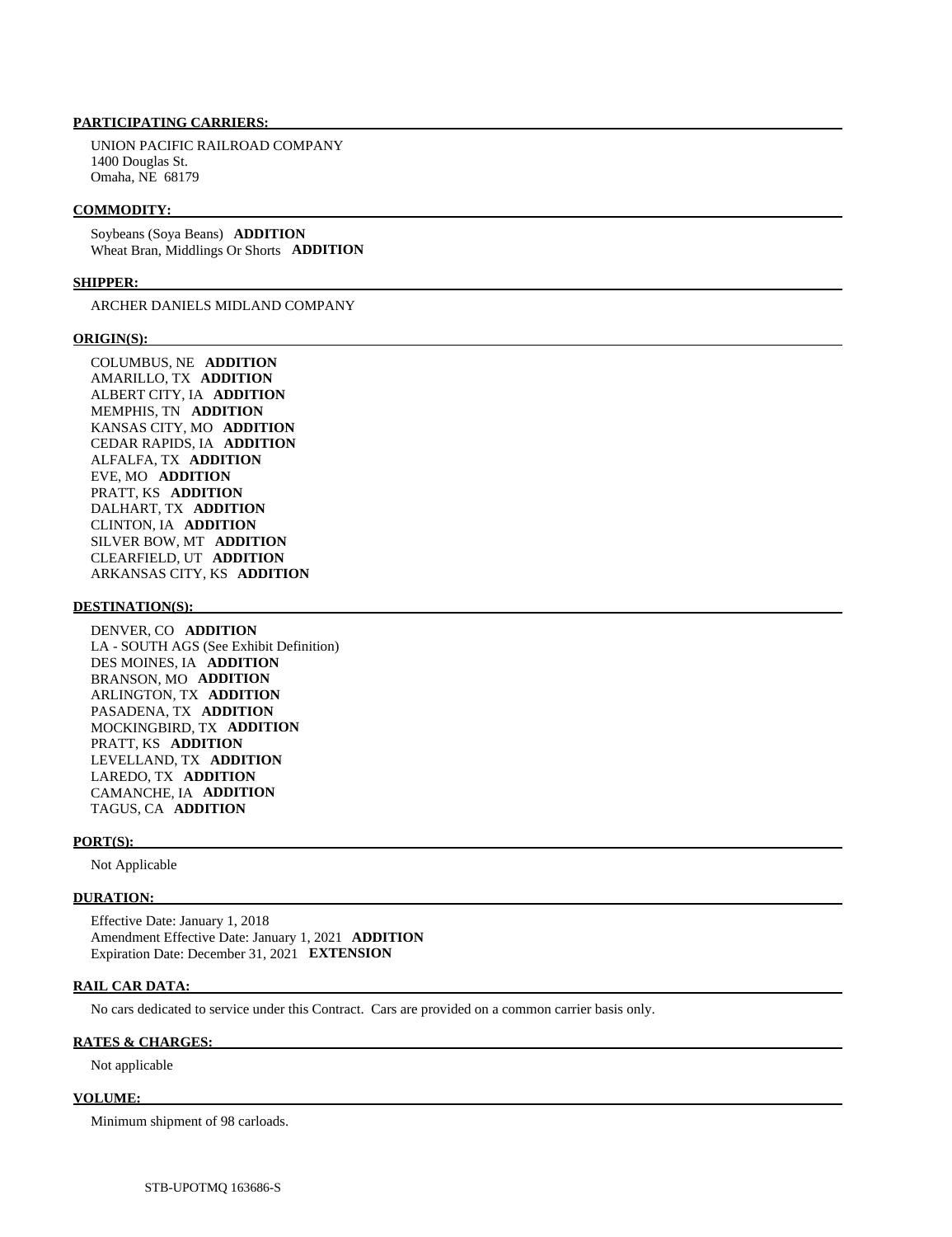Multiple Car Shipments

# **SPECIAL FEATURES:**

Special Switching Provision

# **SPECIAL NOTICE:**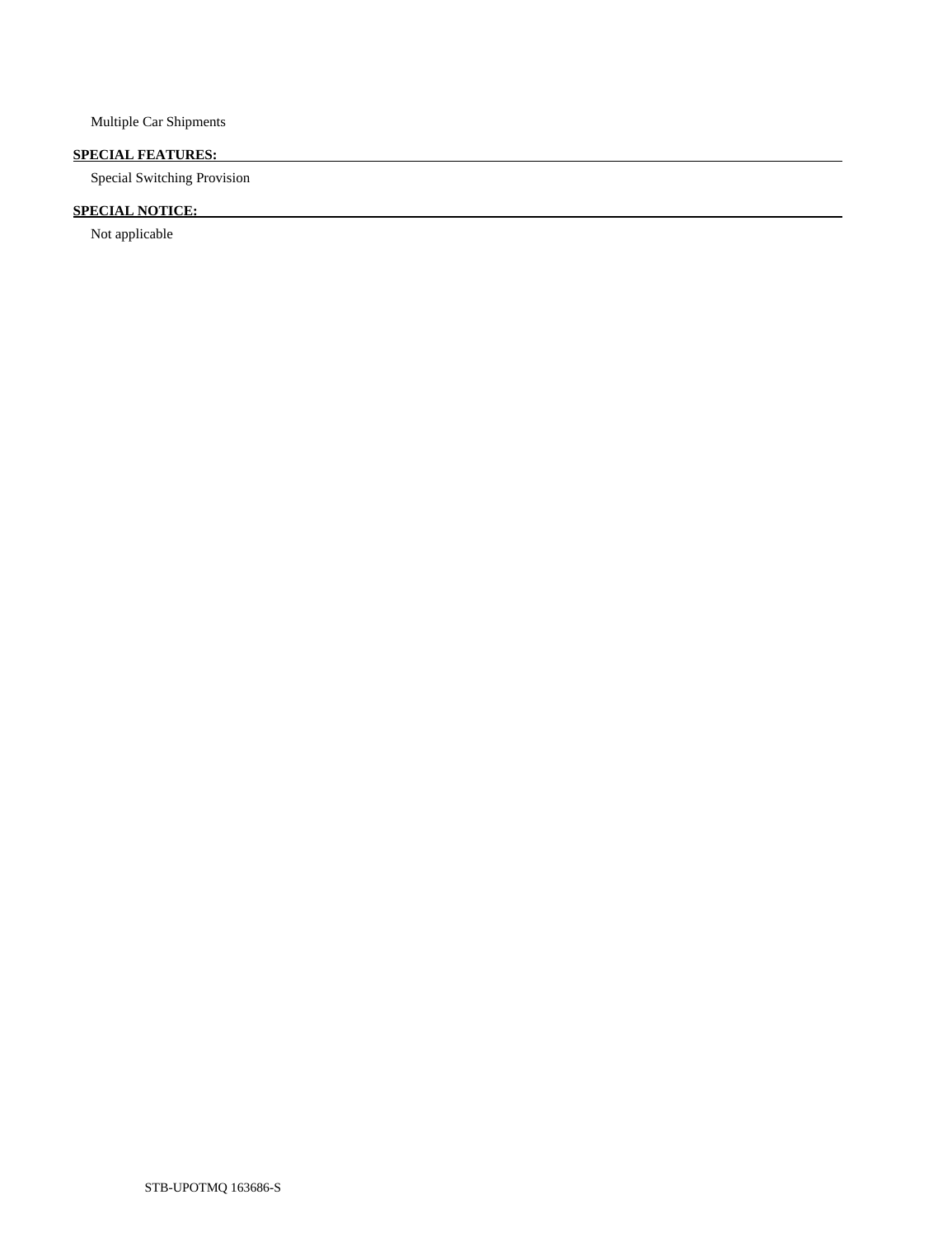LA - SOUTH AGS consist of: ADDIS, LA **ADDITION**  ALEXANDRIA, LA **ADDITION**  ALLEMANIA, LA **ADDITION**  AMA, LA **ADDITION**  ANCHORAGE, LA **ADDITION**  ARMANT, LA **ADDITION**  AVONDALE, LA **ADDITION**  AVOYELLES PAR COOP, LA **ADDITION**  BARMEN, LA **ADDITION**  BASILE, LA **ADDITION**  BATCHELOR, LA **ADDITION**  BATON ROUGE, LA **ADDITION**  BERWICK, LA **ADDITION**  BOEUF, LA **ADDITION**  BOUDREAUX, LA **ADDITION**  BOUTTE, LA **ADDITION**  BRIMSTONE, LA **ADDITION**  BRINGHURST, LA **ADDITION**  BROOKLAWN, LA **ADDITION**  BUHLER, LA **ADDITION**  CADE, LA **ADDITION**  CAMP BEAUREGARD, LA **ADDITION**  CHAMBERS, LA **ADDITION**  CHENEYVILLE, LA **ADDITION**  CHOCTAW, LA **ADDITION**  COLUMBI, LA **ADDITION**  COTTON WAREHOUSE, LA **ADDITION**  CULLEN, LA **ADDITION**  DE QUINCY, LA **ADDITION**  DONALDSONVILLE, LA **ADDITION**  DUFRESNE, LA **ADDITION**  EDGARD, LA **ADDITION**  ELDER, LA **ADDITION**  ELTON, LA **ADDITION**  ERWINVILLE, LA **ADDITION**  ESSEN, LA **ADDITION**  FENTON, LA **ADDITION**  FONTENOT, LA **ADDITION**  FORDOCHE, LA **ADDITION**  FRANKLIN, LA **ADDITION**  FRELLSEN, LA **ADDITION**  FULTON, LA **ADDITION**  GLENMORA, LA **ADDITION**  GLYNN, LA **ADDITION**  GOOD HOPE, LA **ADDITION**  GORDON, LA **ADDITION**  GREEN ISLAND, LA **ADDITION**  GROSSE TETE, LA **ADDITION**  GUY, LA **ADDITION**  HAHNVILLE, LA **ADDITION**  HARBOR, LA **ADDITION**  HAZELWOOD, LA **ADDITION**  HELME, LA **ADDITION**  IOWA, LA **ADDITION**  IOWA JCT, LA **ADDITION**  IRENE, LA **ADDITION**  JENNINGS, LA **ADDITION**  JOHNSON, LA **ADDITION**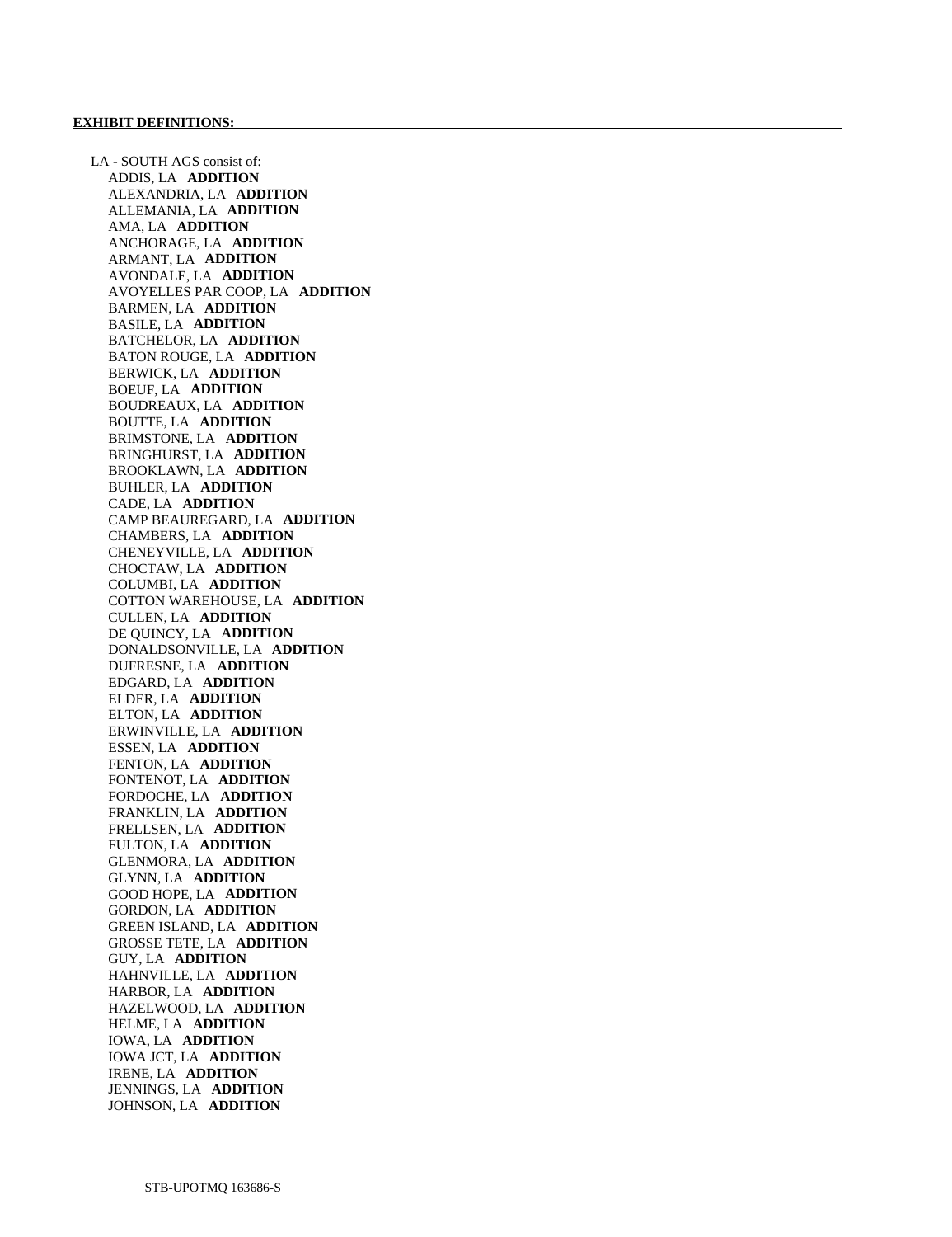KELLER, LA **ADDITION**  KILLONA, LA **ADDITION**  KINDER, LA **ADDITION**  KLEINPETER, LA **ADDITION**  KROTZ SPRINGS, LA **ADDITION**  LACASSINE, LA **ADDITION**  LACOUR, LA **ADDITION**  LAWTELL, LA **ADDITION**  LE COMPTE, LA **ADDITION**  LE MOYEN, LA **ADDITION**  LEGONIER, LA **ADDITION**  LETTSWORTH, LA **ADDITION**  LIVONIA, LA **ADDITION**  LOBDELL, LA **ADDITION**  LOCKMOOR, LA **ADDITION**  LULA, LA **ADDITION**  LULING, LA **ADDITION**  MALLARD JCT, LA **ADDITION**  MARINGOUIN, LA **ADDITION**  MARRERO, LA **ADDITION**  MARYLAND, LA **ADDITION**  MARYLAND, LA **ADDITION**  MCCALL, LA **ADDITION**  MCELROY, LA **ADDITION**  MCKNEELEY, LA **ADDITION**  MCNARY, LA **ADDITION**  MEEKER, LA **ADDITION**  MELVILLE, LA **ADDITION**  MERMENTAU, LA **ADDITION**  MFC SPUR, LA **ADDITION**  MIDLAND, LA **ADDITION**  MORGAN CITY, LA **ADDITION**  MORGANZA, LA **ADDITION**  MORRISON, LA **ADDITION**  MORROW, LA **ADDITION**  MOSSVILLE, LA **ADDITION**  NEW ORLEANS, LA **ADDITION**  NEW ROADS, LA **ADDITION**  NORTH BATON ROUGE, LA **ADDITION**  NORTH MARYLAND, LA **ADDITION**  OAKDALE, LA **ADDITION**  OBERLIN, LA **ADDITION**  OLIVIER, LA **ADDITION**  PALMETTO, LA **ADDITION**  PARADIS, LA **ADDITION**  PAWNEE, LA **ADDITION**  PECAN SPUR, LA **ADDITION**  PINEVILLE, LA **ADDITION**  PLAQUEMINE, LA **ADDITION**  PORT ALLEN, LA **ADDITION**  PORT BARRE, LA **ADDITION**  PORT HUDSON, LA **ADDITION**  POWER HOUSE SPUR, LA **ADDITION**  RAMOS, LA **ADDITION**  REEVES, LA **ADDITION**  RESERVE, LA **ADDITION**  ROANOKE, LA **ADDITION**  ROSA, LA **ADDITION**  ROSE BLUFF, LA **ADDITION**  SCOTLAND, LA **ADDITION**  SELLERS, LA **ADDITION**  SHREWSBURY, LA **ADDITION**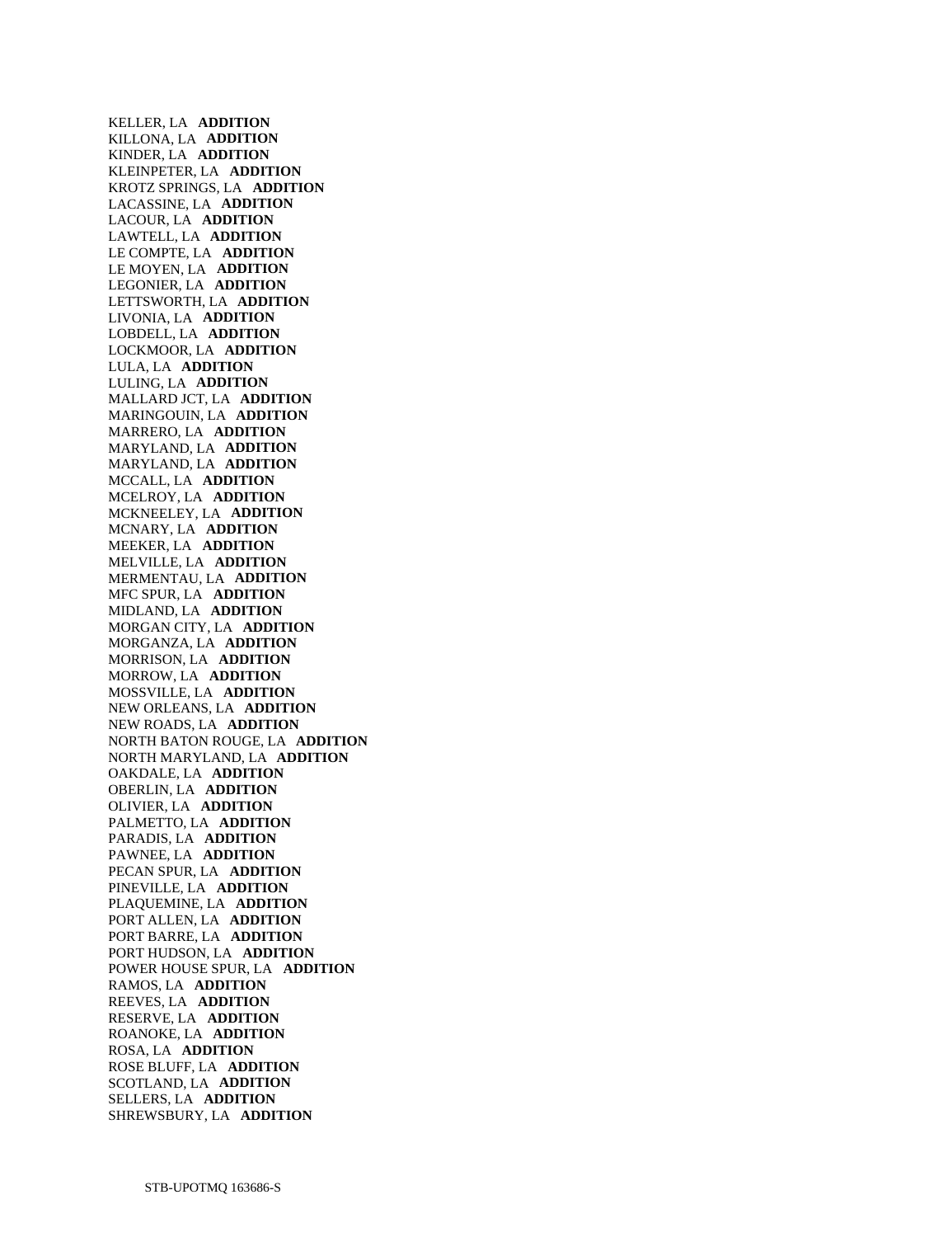SMITHFIELD, LA **ADDITION**  SPRINGHILL, LA **ADDITION**  ST JAMES, LA **ADDITION**  STARKS, LA **ADDITION**  SULPHUR, LA **ADDITION**  TAFT, LA **ADDITION**  THIBODAU JCT, LA **ADDITION**  TIOGA, LA **ADDITION**  UNATEX, LA **ADDITION**  URSA, LA **ADDITION**  VACHERIE, LA **ADDITION**  VALLIER, LA **ADDITION**  WATERFORD SPUR, LA **ADDITION**  WEST LAKE, LA **ADDITION**  WEST LAKE CHARLES, LA **ADDITION**  WESTWEGO, LA **ADDITION**  WHITE CASTLE, LA **ADDITION**  WOODLAWN, LA **ADDITION**  WOODWORTH, LA **ADDITION**  ZACARTER, LA **ADDITION**  ZEE, LA **ADDITION**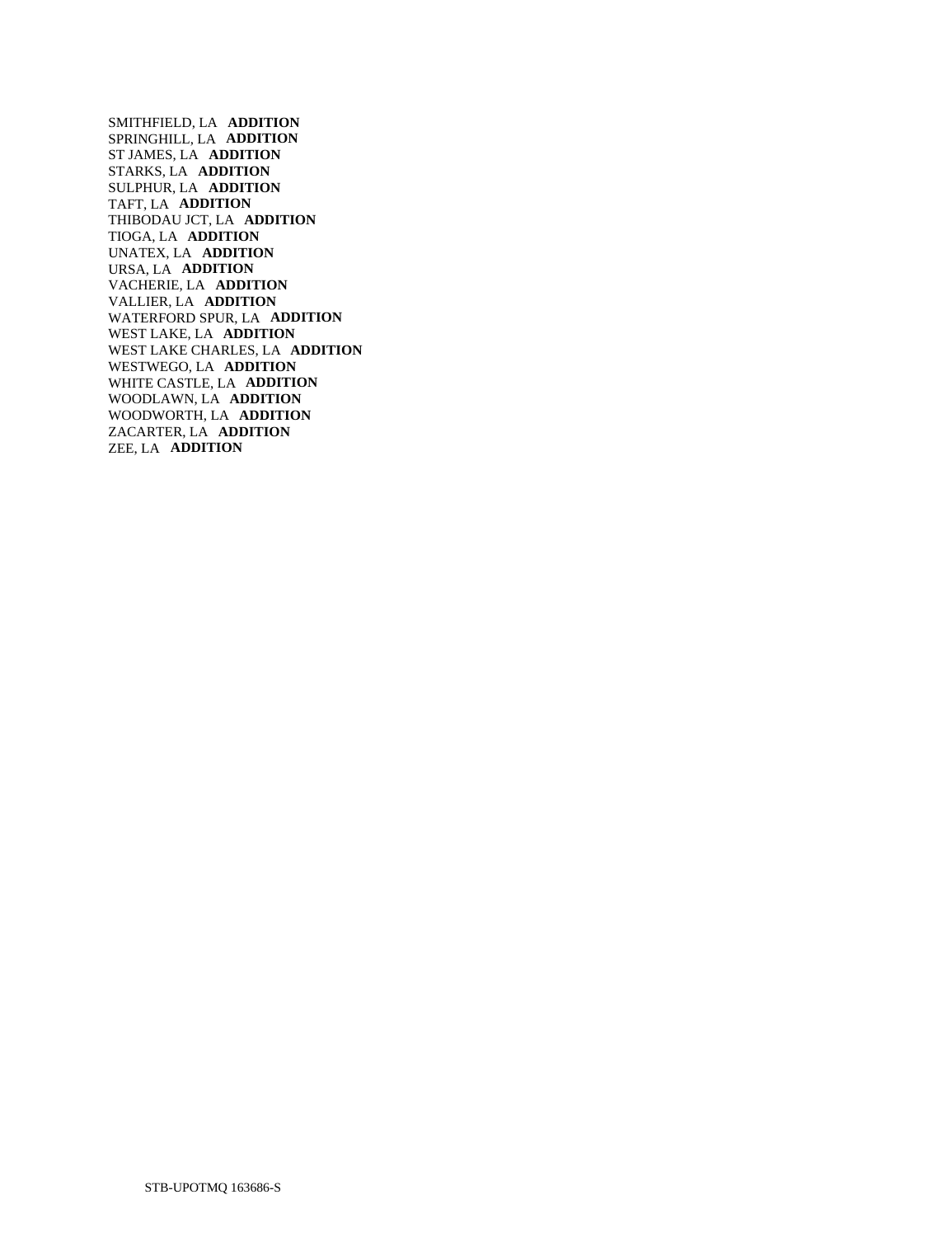

STB-UPOTMQ 164893-BI

# **UNION PACIFIC RAILROAD COMPANY**

# **AMENDED CONTRACT SUMMARY**

**Issued:**  November 19, 2021

**Effective:** January 1, 2021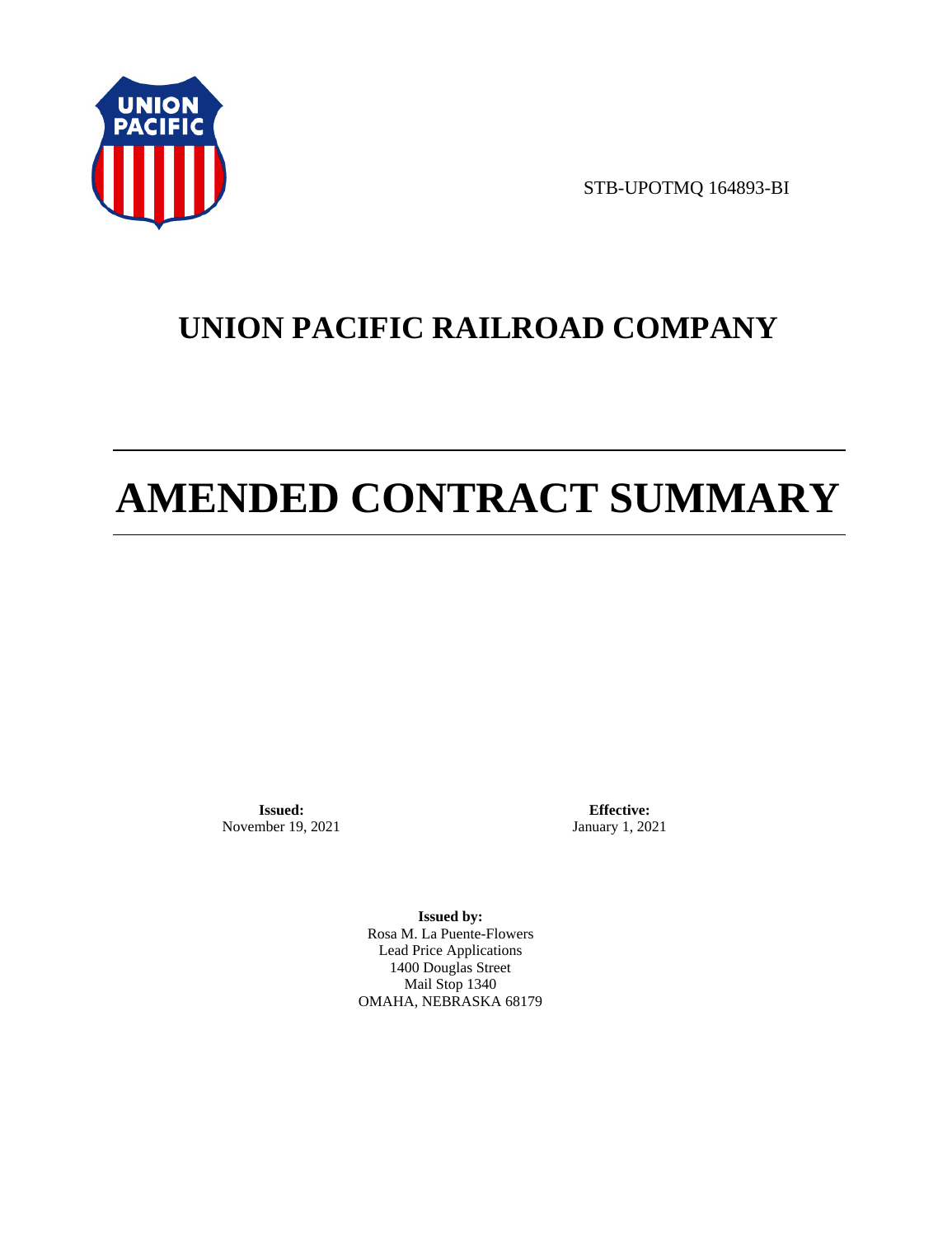UNION PACIFIC RAILROAD COMPANY 1400 Douglas St. Omaha, NE 68179

#### **COMMODITY:**

 Wheat Exc.Buckwheat See 01139 **ADDITION**  Corn Exc.Popcorn See 01152 **ADDITION**  Barley **ADDITION**  Sorghum Grains **ADDITION** 

#### **SHIPPER:**

SCOULAR CO

#### **ORIGIN(S):**

 PRATT, KS **ADDITION**  SAN ANTONIO, TX **ADDITION**  STRATFORD, TX **ADDITION**  FREMONT, NE **ADDITION**  BLOOMINGTON, IL **ADDITION**  CHICAGO, IL **ADDITION**  DOWNS, KS **ADDITION**  GOODLAND, KS **ADDITION**  SALINA, KS **ADDITION**  BROWNSON, NE **ADDITION**  SUPERIOR, WI **ADDITION**  HOOKER, OK **ADDITION**  WINONA, MN **ADDITION**  PITTSBURG, KS **ADDITION**  JEROME, ID **ADDITION** 

#### **DESTINATION(S):**

 TX - HOUSTON AGS (See Exhibit Definition) CORPUS CHRISTI, TX **ADDITION**  SHERMAN, TX **ADDITION**  COMANCHE, TX **ADDITION**  GORMAN, TX **ADDITION**  AVON, IA **ADDITION**  KANSAS CITY, MO **ADDITION**  CHICAGO, IL **ADDITION**  SUPERIOR, WI **ADDITION**  BRAWLEY, CA **ADDITION**  HEBER, CA **ADDITION**  OR - PORTLAND AGS (See Exhibit Definition) ROLL, AZ **ADDITION**  SAN ANTONIO, TX **ADDITION**  CITY OF COMMERCE, CA **ADDITION**  LOS ANGELES, CA **ADDITION**  STOCKTON, CA **ADDITION**  OAKLAND, CA **ADDITION**  VERDEMONT, CA **ADDITION**  COLTON, CA **ADDITION**  FREMONT, NE **ADDITION**  DOWNEY, CA **ADDITION**  KAISER, CA **ADDITION**  KEYES, CA **ADDITION**  SAN LUCAS, CA **ADDITION**  VERNON, CA **ADDITION**  GALVESTON, TX **ADDITION**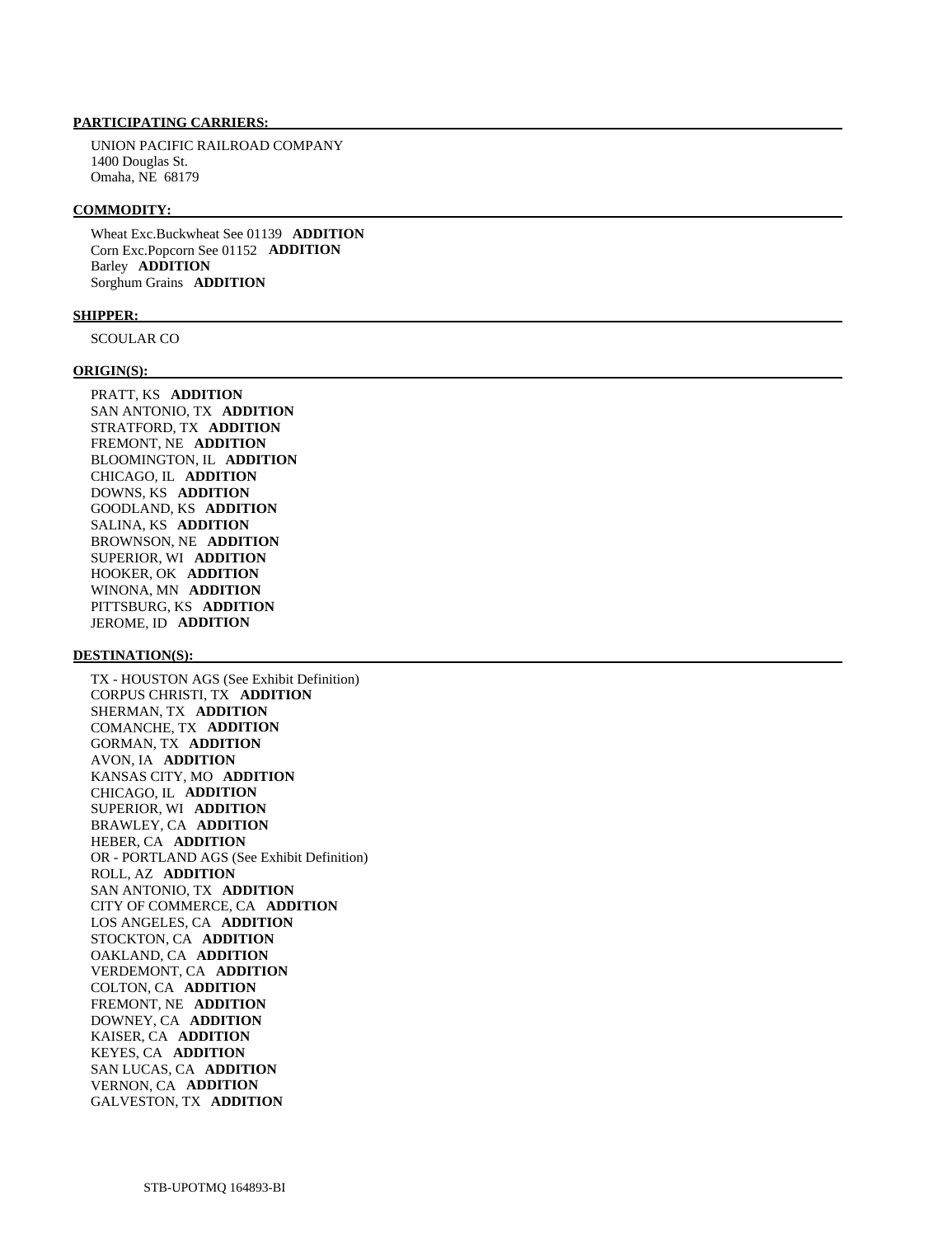#### **PORT(S):**

Not Applicable

# **DURATION:**

 Effective Date: January 1, 2019 Amendment Effective Date: January 1, 2021 **ADDITION**  Expiration Date: December 31, 2021 **EXTENSION** 

#### **RAIL CAR DATA:**

 Carrier Equipment not involved. **ADDITION**  No cars dedicated to service under this Contract. Cars are provided on a common carrier basis only. **DELETION** 

#### **RATES & CHARGES:**

Not applicable

## **VOLUME:**

 Minimum shipment of 107 carloads. **ADDITION**  Multiple Car Shipments **ADDITION** 

### **SPECIAL FEATURES:**

Special Switching Provision

#### **SPECIAL NOTICE:**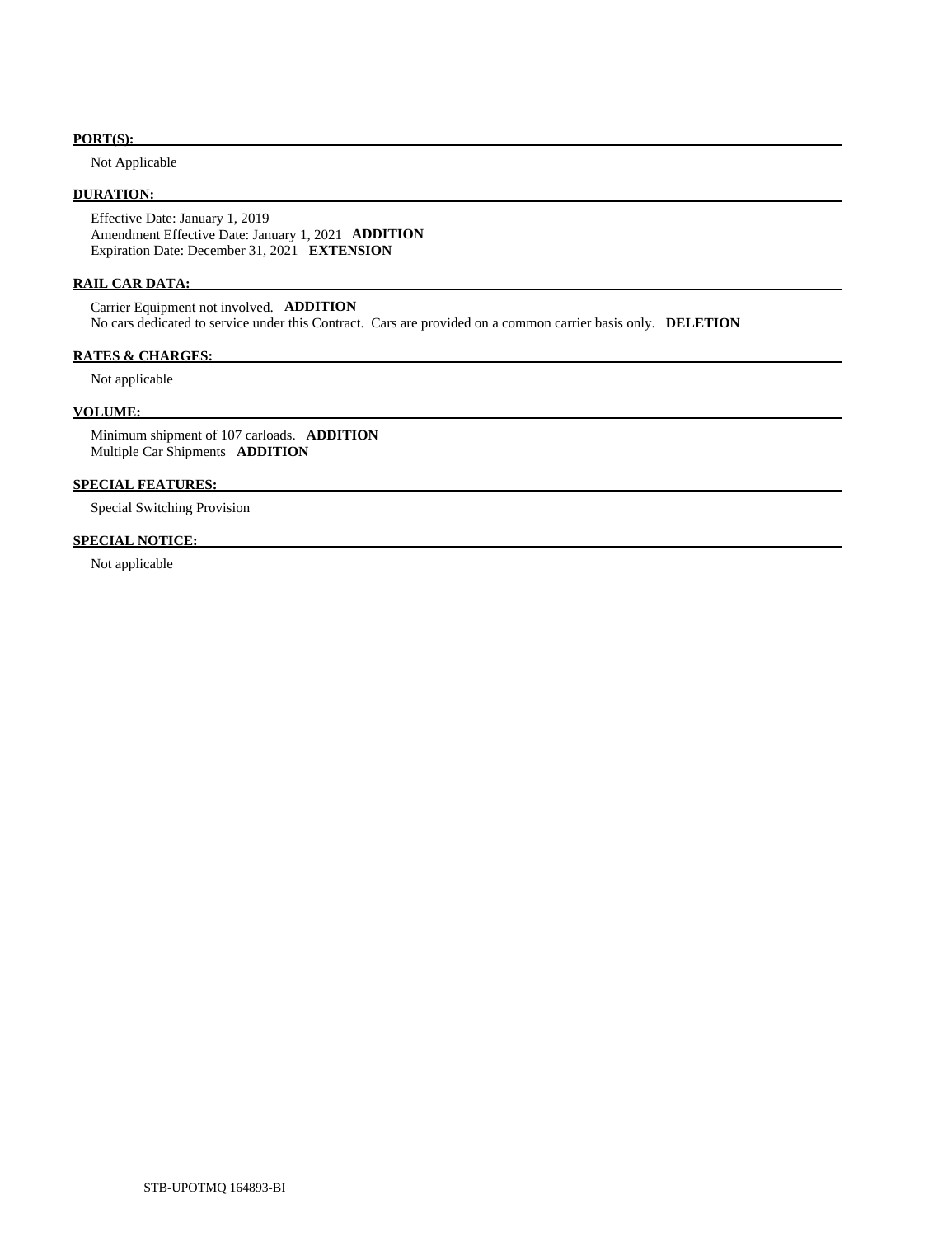TX - HOUSTON AGS consist of: AB CHANCE, TX **ADDITION**  ALDINE, TX **ADDITION**  ALGOA, TX **ADDITION**  ALLENHURST, TX **ADDITION**  ALMEDA, TX **ADDITION**  ALVIN, TX **ADDITION**  AMELBULK, TX **ADDITION**  AMELIA, TX **ADDITION**  AMES, TX **ADDITION**  ANGLETON, TX **ADDITION**  ARCOLA, TX **ADDITION**  ARENAL, TX **ADDITION**  ARMCO, TX **ADDITION**  ATRECO, TX **ADDITION**  AUDREY, TX **ADDITION**  BANCROFT, TX **ADDITION**  BARBOURS CUT, TX **ADDITION**  BASIN YARD, TX **ADDITION**  BAY CITY, TX **ADDITION**  BAYPORT, TX **ADDITION**  BAYTOWN, TX **ADDITION**  BEAUMONT, TX **ADDITION**  BENDER, TX **ADDITION**  BESSMAY, TX **ADDITION**  BILLPARK, TX **ADDITION**  BLESSING, TX **ADDITION**  BOBSHER, TX **ADDITION**  BOOTH YARD, TX **ADDITION**  BRAZORIA, TX **ADDITION**  BROOKSHIRE, TX **ADDITION**  BUCKEYE, TX **ADDITION**  CAMP STRAKE, TX **ADDITION**  CANDLERIDGE, TX **ADDITION**  CARDIFF, TX **ADDITION**  CAT SPRING, TX **ADDITION**  CHAISON, TX **ADDITION**  CHANNELVIEW, TX **ADDITION**  CHINA, TX **ADDITION**  CHOCOLATE BAYOU, TX **ADDITION**  CLEVELAND, TX **ADDITION**  CLUTE, TX **ADDITION**  COADY, TX **ADDITION**  CONNELL, TX **ADDITION**  CONROE, TX **ADDITION**  COTTON CREEK, TX **ADDITION**  CROSBY, TX **ADDITION**  CYPRESS, TX **ADDITION**  DANBURY, TX **ADDITION**  DAWES, TX **ADDITION**  DAYTON, TX **ADDITION**  DAYTON STORAGE, TX **ADDITION**  DEER PARK, TX **ADDITION**  DEVERS, TX **ADDITION**  DICKINSON, TX **ADDITION**  DIXICO, TX **ADDITION**  DODGE, TX **ADDITION**  DOWLING, TX **ADDITION**  DYERSDALE, TX **ADDITION**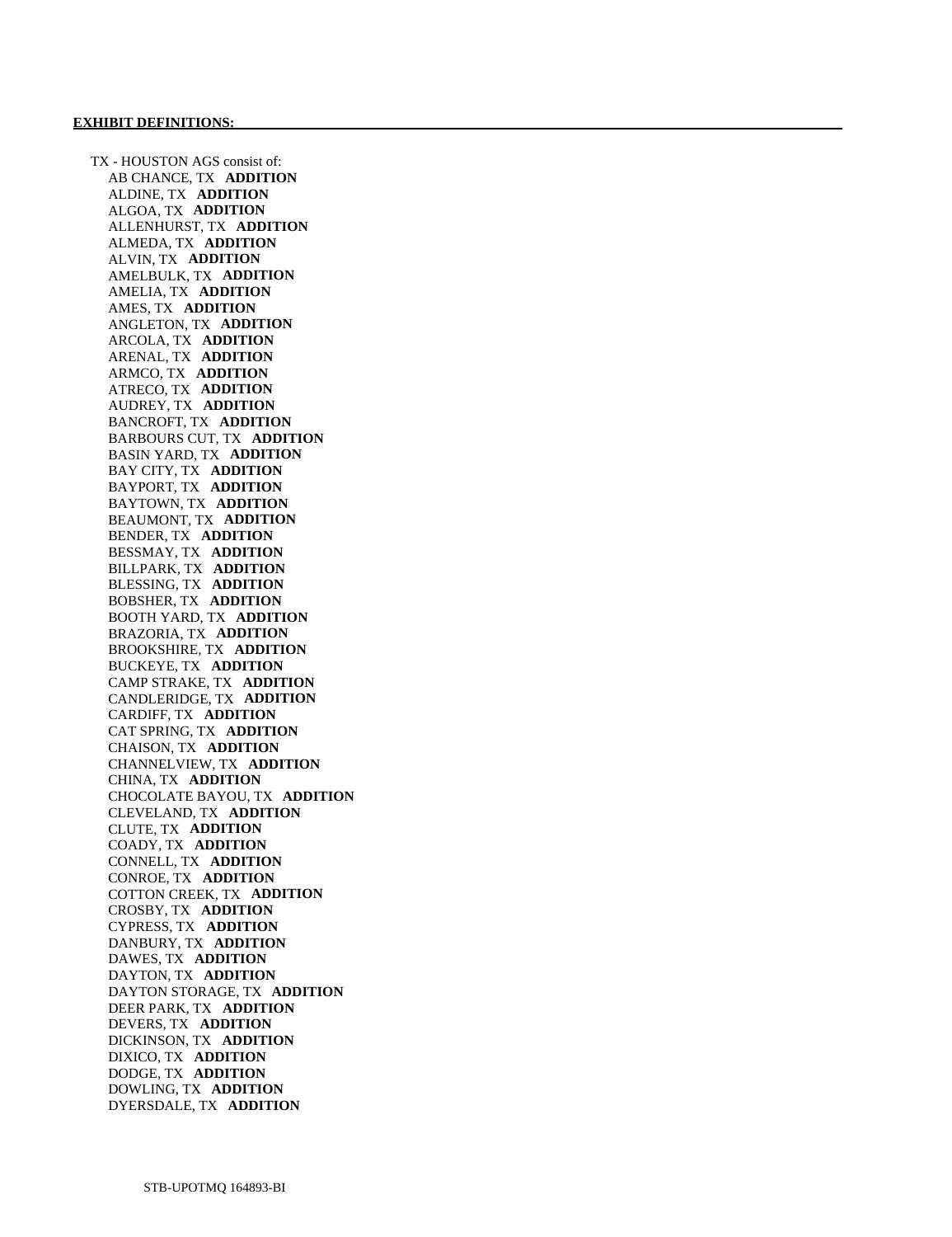E BAYTOWN STORAGE, TX **ADDITION**  EAGLE LAKE, TX **ADDITION**  EAST BAYTOWN, TX **ADDITION**  EAST BERNARD, TX **ADDITION**  ELDON, TX **ADDITION**  ELDON JCT, TX **ADDITION**  ELIZABETH, TX **ADDITION**  ELMATON, TX **ADDITION**  ENGLEWOOD, TX **ADDITION**  FAIRBANKS, TX **ADDITION**  FAUNA, TX **ADDITION**  FELICIA, TX **ADDITION**  FERN, TX **ADDITION**  FONDREN, TX **ADDITION**  FORMOSA, TX **ADDITION**  FRANCIS, TX **ADDITION**  FREEPORT, TX **ADDITION**  FRESNO, TX **ADDITION**  GALENA PARK, TX **ADDITION**  GALVESTON, TX **ADDITION**  GENOA, TX **ADDITION**  GISH, TX **ADDITION**  GOODRICH, TX **ADDITION**  GRAYBURG, TX **ADDITION**  GROVES, TX **ADDITION**  GUFFEY, TX **ADDITION**  HARDIN, TX **ADDITION**  HARDY, TX **ADDITION**  HASTINGS, TX **ADDITION**  HEACKER, TX **ADDITION**  HEMPSTEAD, TX **ADDITION**  HIGHLANDS, TX **ADDITION**  HOCKLEY, TX **ADDITION**  HOSKINS JCT, TX **ADDITION**  HOUSTON, TX **ADDITION**  HUFFMAN, TX **ADDITION**  HUFSMITH, TX **ADDITION**  HULL, TX **ADDITION**  HUMBLE, TX **ADDITION**  IGLOO SPUR, TX **ADDITION**  JETERO, TX **ADDITION**  JOYCE, TX **ADDITION**  KATY, TX **ADDITION**  KENEFICK, TX **ADDITION**  KILOWATT, TX **ADDITION**  KORF, TX **ADDITION**  LA MARQUE, TX **ADDITION**  LA PORTE, TX **ADDITION**  LA WARD, TX **ADDITION**  LAPACIFIC, TX **ADDITION**  LEAGUE CITY, TX **ADDITION**  LIBERTY, TX **ADDITION**  LISSIE, TX **ADDITION**  LIVERPOOL, TX **ADDITION**  LIVINGSTON, TX **ADDITION**  LOCKWOOD, TX **ADDITION**  LOIS, TX **ADDITION**  MAGNOLIA, TX **ADDITION**  MANTU, TX **ADDITION**  MARKET ST YARD, TX **ADDITION**  MARTHA, TX **ADDITION**  MCDONOUGH, TX **ADDITION**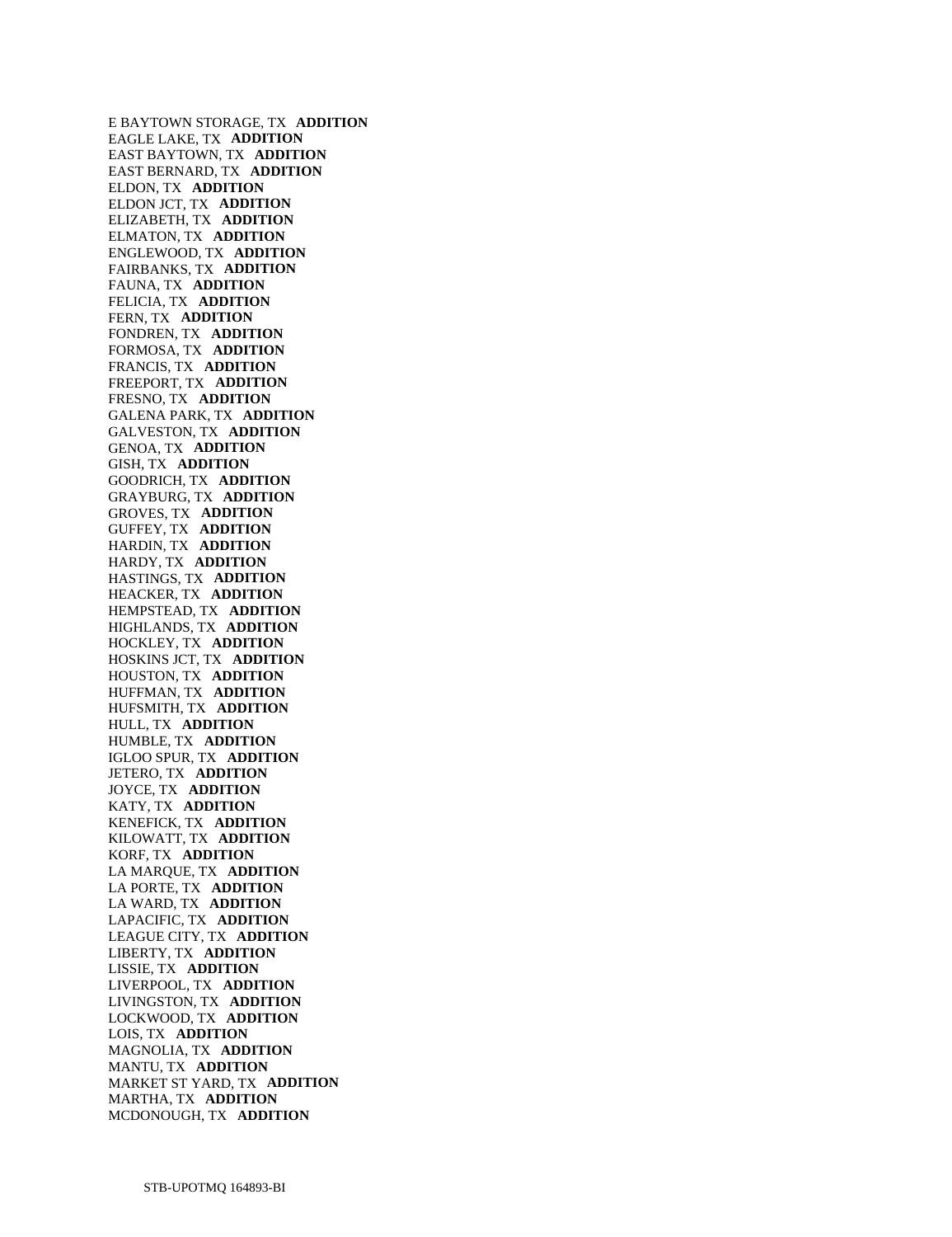MCHATTIE, TX **ADDITION**  MEDIO, TX **ADDITION**  MELENDY, TX **ADDITION**  MIMS, TX **ADDITION**  MISSOURI CITY, TX **ADDITION**  MONT BELVIEU, TX **ADDITION**  MYKAWA, TX **ADDITION**  NADEAU, TX **ADDITION**  NEDERLAND, TX **ADDITION**  NEW WAVERLY, TX **ADDITION**  NOME, TX **ADDITION**  OLCOTT, TX **ADDITION**  OLD OCEAN, TX **ADDITION**  ORANGE, TX **ADDITION**  PASADENA, TX **ADDITION**  PEARLAND, TX **ADDITION**  PEDECO, TX **ADDITION**  PEVETO, TX **ADDITION**  PHELPS, TX **ADDITION**  PIERCE JCT, TX **ADDITION**  PINEHURST, TX **ADDITION**  PORT ACRES, TX **ADDITION**  PORT ARTHUR, TX **ADDITION**  PORT NECHES, TX **ADDITION**  PRAIRIE VIEW, TX **ADDITION**  RAMSEY, TX **ADDITION**  RAYWOOD, TX **ADDITION**  RESCAR, TX **ADDITION**  RICHMOND, TX **ADDITION**  ROSENBERG, TX **ADDITION**  RULIFF, TX **ADDITION**  SALT MINE SPUR, TX **ADDITION**  SAN JACINTO, TX **ADDITION**  SAN LEON, TX **ADDITION**  SANDUNE, TX **ADDITION**  SCHINDLER, TX **ADDITION**  SEABROOK, TX **ADDITION**  SEALY, TX **ADDITION**  SHELDON, TX **ADDITION**  SINCO, TX **ADDITION**  SKULL CREEK, TX **ADDITION**  SMITHERS LAKE, TX **ADDITION**  SMITHS BLUFF, TX **ADDITION**  SOUTH BAY CITY, TX **ADDITION**  SPENCE, TX **ADDITION**  SPINDLETOP, TX **ADDITION**  SPLENDORA, TX **ADDITION**  SPRING, TX **ADDITION**  STAFFORD, TX **ADDITION**  STALLINGS, TX **ADDITION**  STEELTOWN, TX **ADDITION**  STELLA, TX **ADDITION**  STRANG, TX **ADDITION**  SUGAR LAND, TX **ADDITION**  SWEENY, TX **ADDITION**  TAMINA, TX **ADDITION**  TEXAS CITY, TX **ADDITION**  TEXAS CITY JCT, TX **ADDITION**  TOWNLEY, TX **ADDITION**  VIDOR, TX **ADDITION**  VIRGINIA POINT, TX **ADDITION**  VITERBO, TX **ADDITION**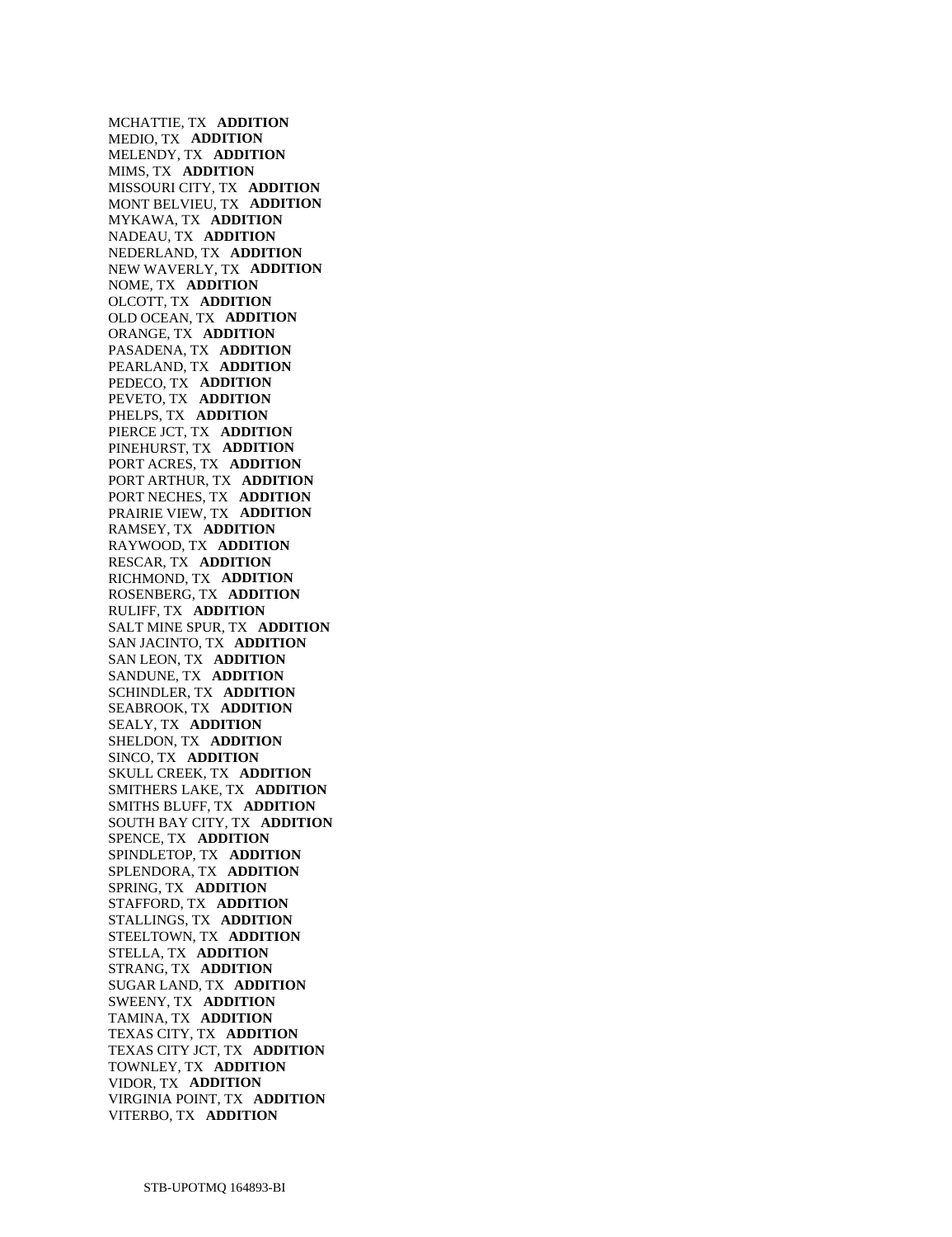WALLER, TX **ADDITION**  WEBSTER, TX **ADDITION**  WEST JUNCTION, TX **ADDITION**  WEST PORT ARTHUR, TX **ADDITION**  WESTFIELD, TX **ADDITION**  WILLIAMS, TX **ADDITION**  WILLIS, TX **ADDITION**  ZUMMO, TX **ADDITION**  OR - PORTLAND AGS consist of: ALBINA, OR **ADDITION**  ASTORIA, OR **ADDITION**  AUMSVILLE, OR **ADDITION**  AURORA, OR **ADDITION**  BARNES YARD, OR **ADDITION**  BATTERSON, OR **ADDITION**  BONNEVILLE, OR **ADDITION**  BRIDAL VEIL, OR **ADDITION**  BROOKS, OR **ADDITION**  BUXTON, OR **ADDITION**  CANBY, OR **ADDITION**  CLACKAMAS, OR **ADDITION**  COALCA, OR **ADDITION**  COCHRAN, OR **ADDITION**  DODSON, OR **ADDITION**  EAST MILWAUKIE, OR **ADDITION**  EAST PORTLAND, OR **ADDITION**  FIR, OR **ADDITION**  GARBALDI, OR **ADDITION**  GARIBALDI, OR **ADDITION**  GEER, OR **ADDITION**  GERVAIS, OR **ADDITION**  HEMLOCK, OR **ADDITION**  HITO, OR **ADDITION**  HUBBARD, OR **ADDITION**  KENTON, OR **ADDITION**  LAKE YARD, OR **ADDITION**  LIBERAL, OR **ADDITION**  MILWAUKIE, OR **ADDITION**  MOHLER, OR **ADDITION**  MT ANGEL, OR **ADDITION**  NORTH PORTLAND, OR **ADDITION**  OREGON CITY, OR **ADDITION**  OSWEGO, OR **ADDITION**  PORTLAND, OR **ADDITION**  PRATUM, OR **ADDITION**  PULP, OR **ADDITION**  RENARD, OR **ADDITION**  RIVER GATE, OR **ADDITION**  ROCKWOOD, OR **ADDITION**  SHAW, OR **ADDITION**  SILVERTON, OR **ADDITION**  ST JOHNS, OR **ADDITION**  STAYTON, OR **ADDITION**  TILLAMOOK, OR **ADDITION**  TROUTDALE, OR **ADDITION**  WARRENTON, OR **ADDITION**  WEST LINN, OR **ADDITION**  WHEELER, OR **ADDITION**  WOODBURN, OR **ADDITION**  AMPERE, WA **ADDITION**  BARBERTON, WA **ADDITION**  BATTLE GROUND, WA **ADDITION**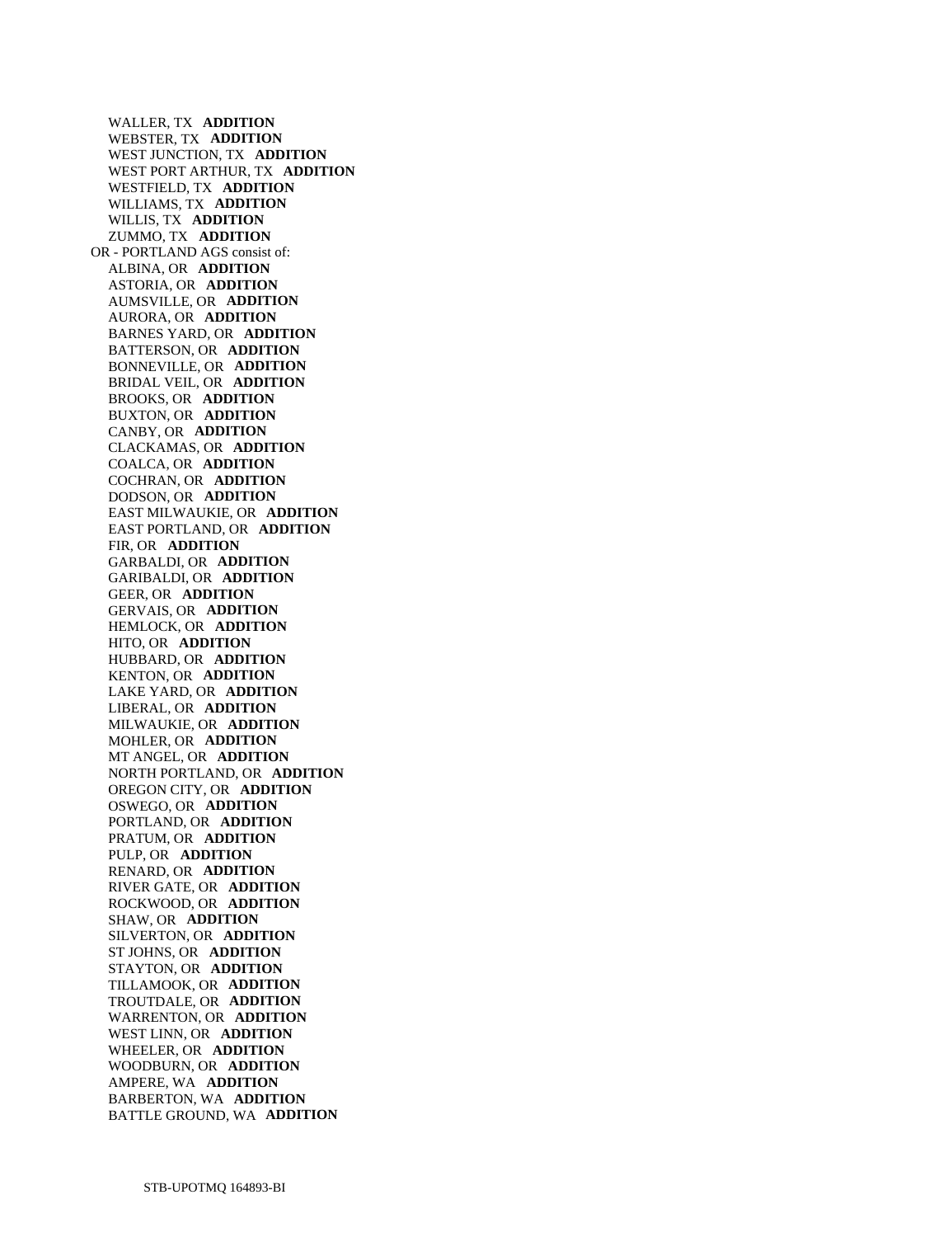BRUSH PRAIRIE, WA **ADDITION**  CAMAS, WA **ADDITION**  CASTLE ROCK, WA **ADDITION**  CATHLAMET, WA **ADDITION**  CHELATCHIE, WA **ADDITION**  COLUMBIA JCT, WA **ADDITION**  HEISON, WA **ADDITION**  HOMAN, WA **ADDITION**  KALAMA, WA **ADDITION**  KELSO, WA **ADDITION**  LONGVIEW, WA **ADDITION**  OSTRANDER, WA **ADDITION**  RIDGEFIELD, WA **ADDITION**  ROCKY POINT, WA **ADDITION**  RYE JCT, WA **ADDITION**  VANCOUVER, WA **ADDITION**  VANCOUVER JCT, WA **ADDITION**  WASHOUGAL, WA **ADDITION**  WOODLAND, WA **ADDITION**  YACOLT, WA **ADDITION**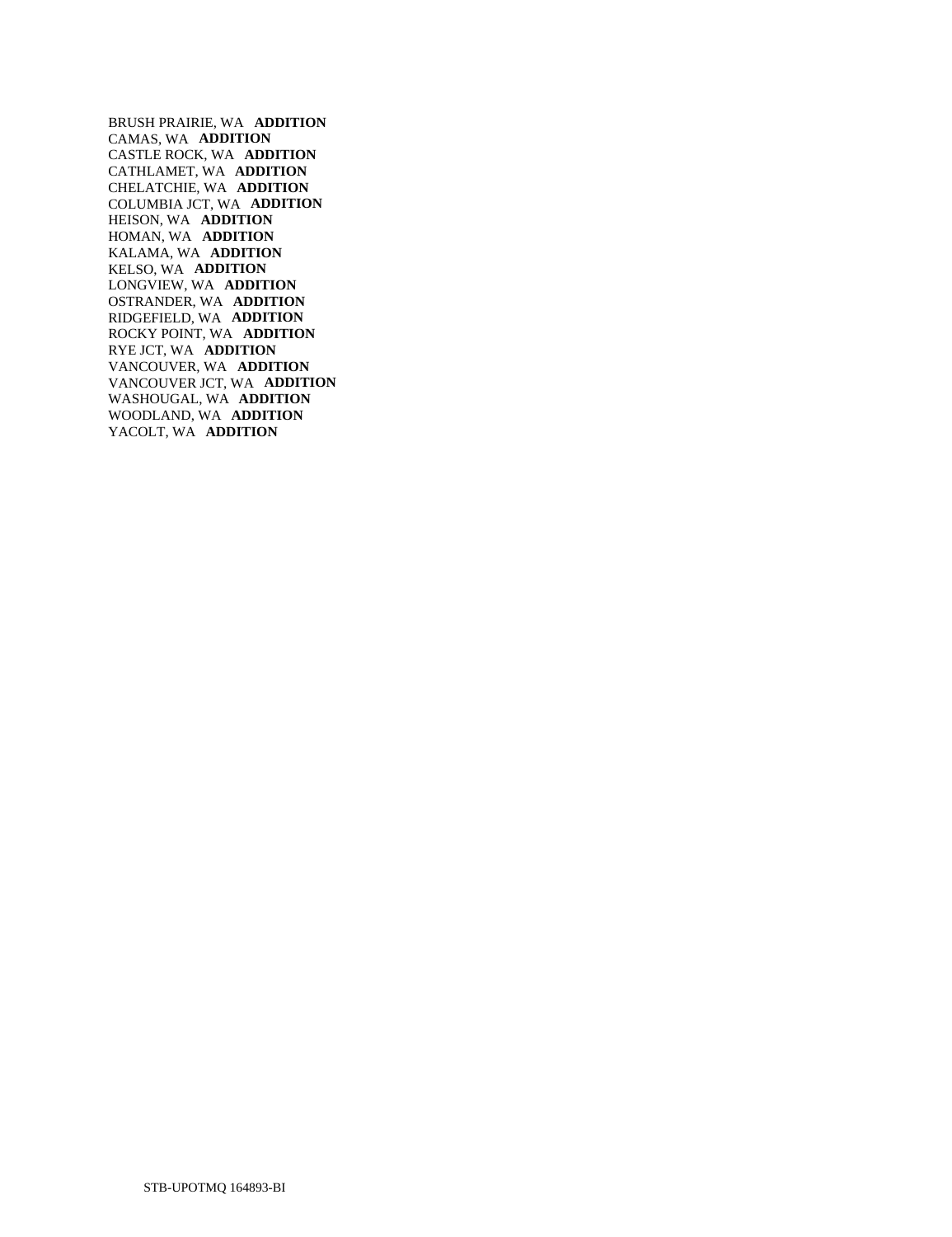

STB-UPOTMQ 165245-AK

# **UNION PACIFIC RAILROAD COMPANY**

# **AMENDED CONTRACT SUMMARY**

**Issued:**  November 18, 2021

**Effective:** January 1, 2021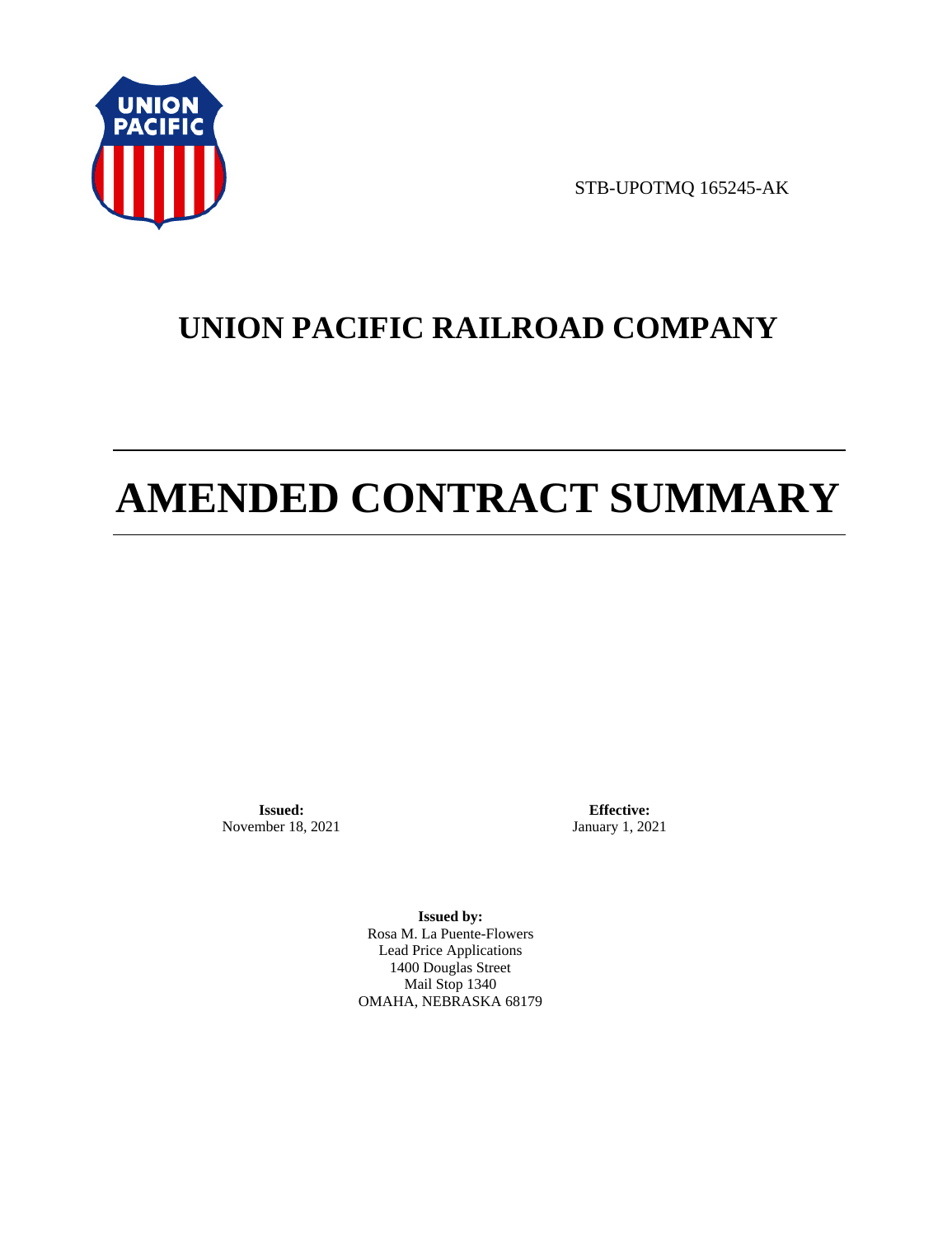CANADIAN NATIONAL RAILWAYS 935 De La Gauchetiere St. West Montreal, PQ H3B 2M9

 FERROCARRIL MEXICANO S A DE C V Col. Bosques De Las Lomas Mexico City, DF 11700

**KCSM** Mexico City, DF 11700

 UNION PACIFIC RAILROAD COMPANY 1400 Douglas St. Omaha, NE 68179

#### **COMMODITY:**

 Wheat Exc.Buckwheat See 01139 Soybeans (Soya Beans)

#### **SHIPPER:**

THE ANDERSONS INC

#### **ORIGIN(S):**

 STRATTON, CO **ADDITION**  ID - IDAHO FALLS AGS (See Exhibit Definition) ID - POCATELLO AGS (See Exhibit Definition) AMERICAN FALLS, ID **ADDITION**  IDAHO FALLS, ID **ADDITION**  CHICAGO, IL COLLYER, KS **ADDITION**  SMITH CENTER, KS **ADDITION**  WICHITA, KS CORPUS CHRISTI, TX MILWAUKEE, WI ADRIAN, MO BUHL, ID OSBORNE, KS **ADDITION**  TX - EL PASO AGS (See Exhibit Definition) DOWNS, KS **ADDITION**  KANORADO, KS **ADDITION**  WAKEENEY, KS **ADDITION**  GRINNELL, KS **ADDITION**  GORHAM, KS **ADDITION**  GRAINFIELD, KS **ADDITION**  HAVILAND, KS **ADDITION**  MINGO, KS **ADDITION**  OAKLEY, KS **ADDITION**  PRATT, KS **ADDITION**  QUINTER, KS **ADDITION**  SALINA, KS **ADDITION**  VICTORIA, KS **ADDITION**  MEDFORD, OK **ADDITION**  LEBANON, KS **ADDITION** 

#### **DESTINATION(S):**

 CHICAGO, IL **ADDITION**  WA - WALLULA AGS (See Exhibit Definition) TX - HOUSTON AGS (See Exhibit Definition) OR - PORTLAND AGS (See Exhibit Definition)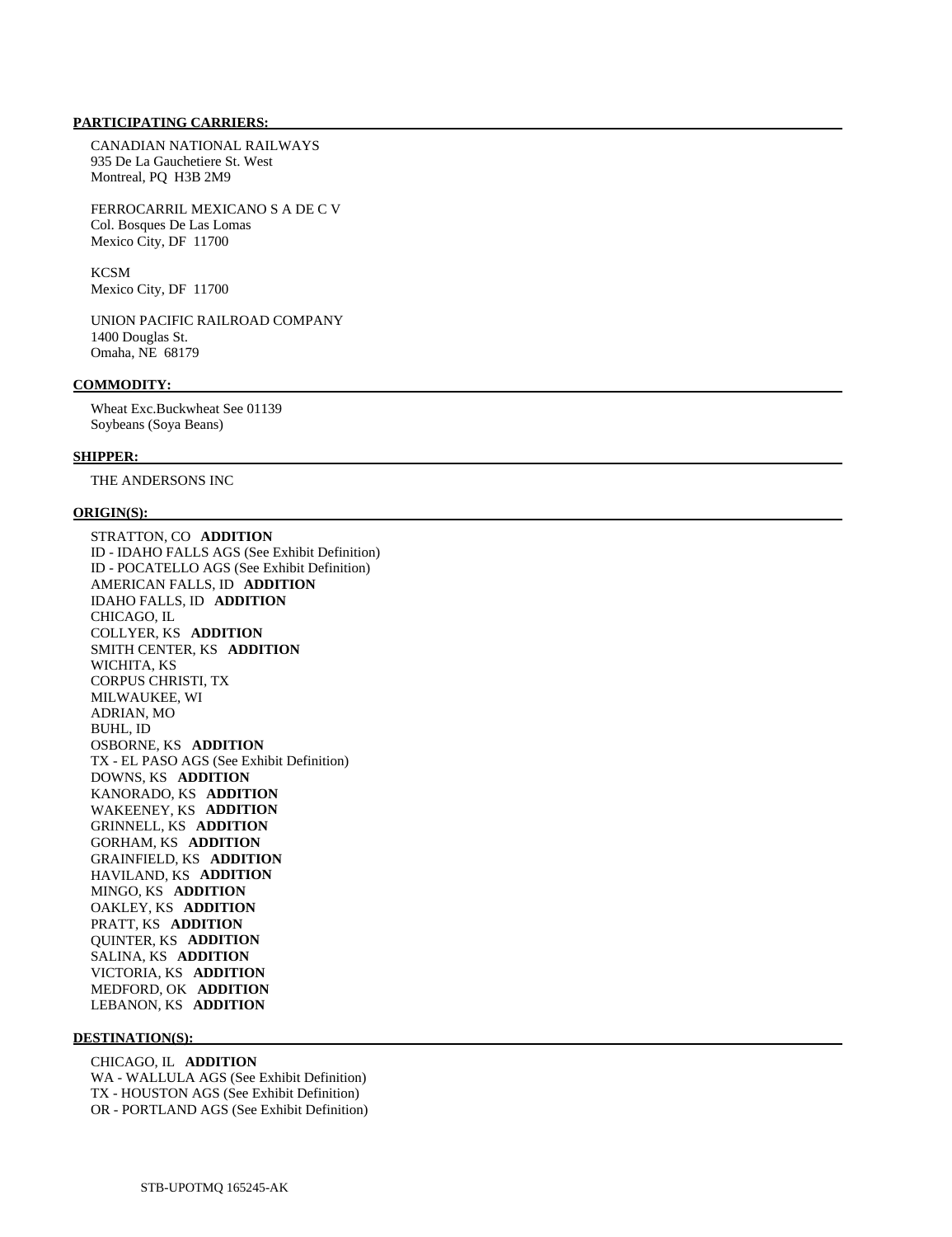BRAWLEY, CA **ADDITION**  KANSAS CITY, MO LAREDO, TX **ADDITION**  NEW BRAUNFELS, TX SAN ANTONIO, TX SHERMAN, TX EAGLE PASS, TX NOGALES, AZ GALENA PARK, TX MIDLAND, TX **ADDITION**  TOLLESON, AZ **ADDITION**  MORALES, NL

#### **PORT(S):**

Not Applicable

#### **DURATION:**

 Effective Date: January 1, 2019 Amendment Effective Date: January 1, 2021 **ADDITION**  Expiration Date: December 31, 2021 **EXTENSION** 

#### **RAIL CAR DATA:**

No cars dedicated to service under this Contract. Cars are provided on a common carrier basis only.

#### **RATES & CHARGES:**

Not applicable

### **VOLUME:**

 Minimum shipment of 107 carloads. Multiple Car Shipments Single Car Shipments **DELETION**  Minimum shipment of 92 carloads. **DELETION** 

#### **SPECIAL FEATURES:**

Special Switching Provision

## **SPECIAL NOTICE:**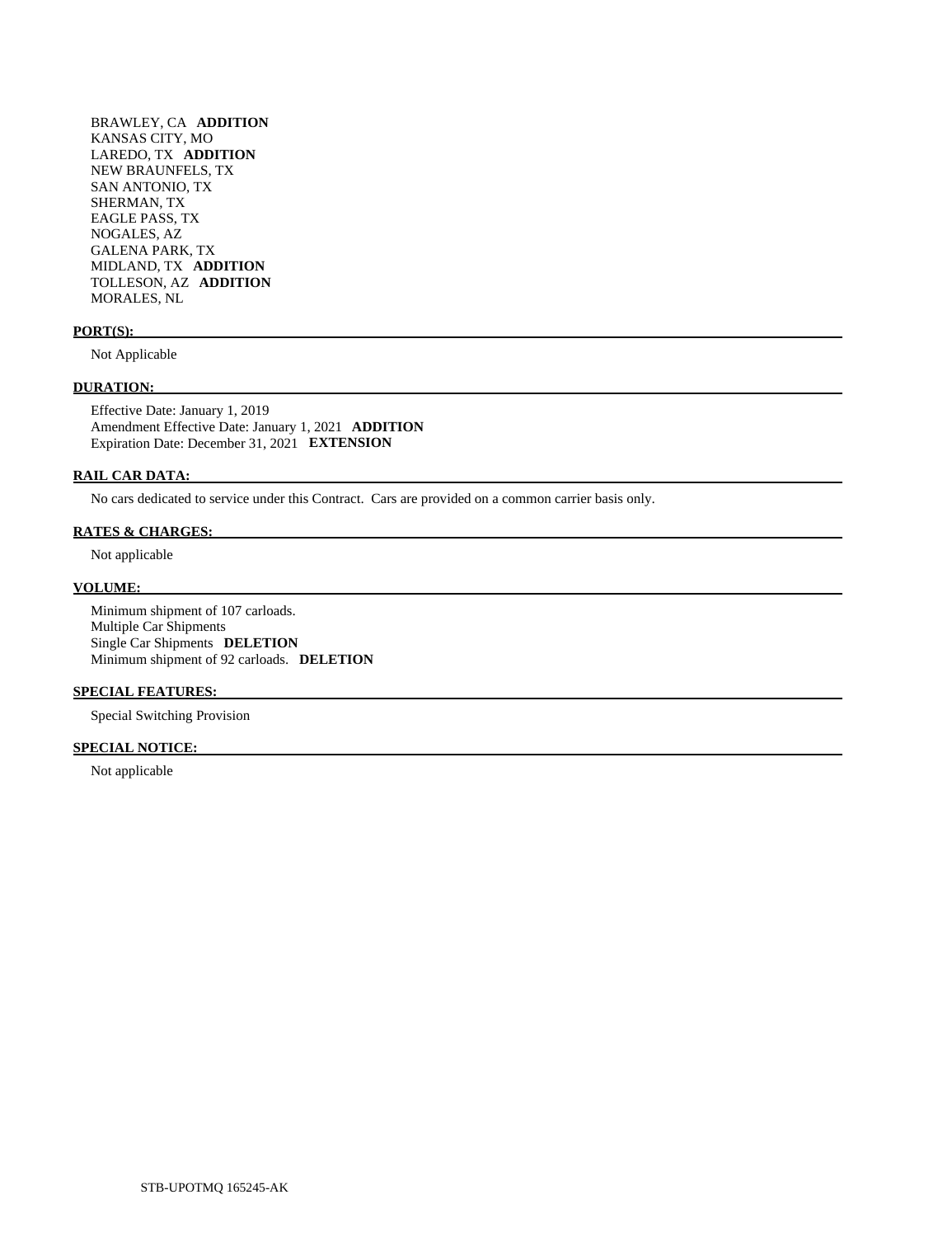#### **EXHIBIT DEFINITIONS:**

 ID - IDAHO FALLS AGS consist of: ABERDEEN, ID **ADDITION**  ABERDEEN JCT, ID **ADDITION**  AIKEN, ID **ADDITION**  AMMON, ID **ADDITION**  ASHTON, ID **ADDITION**  BASSETT, ID **ADDITION**  BLACKFOOT, ID **ADDITION**  BONDED SIDING, ID **ADDITION**  BYRNE, ID **ADDITION**  BYRNE, ID **ADDITION**  CAMAS, ID **ADDITION**  CHESTER, ID **ADDITION**  CLARKSON, ID **ADDITION**  COLLINS, ID **ADDITION**  COLTMAN, ID **ADDITION**  COLTMAN, ID **ADDITION**  COTTON, ID **ADDITION**  DUBOIS, ID **ADDITION**  EGIN, ID **ADDITION**  EGIN, ID **ADDITION**  FIBRE, ID **ADDITION**  FIRTH, ID **ADDITION**  FT HALL, ID **ADDITION**  FULLMER, ID **ADDITION**  GALE, ID **ADDITION**  GARRY, ID **ADDITION**  GARRY, ID **ADDITION**  GIBSON, ID **ADDITION**  GOLDEN VALLEY, ID **ADDITION**  GRANT, ID **ADDITION**  GRANT, ID **ADDITION**  HAMER, ID **ADDITION**  HART, ID **ADDITION**  HART, ID **ADDITION**  HUMPHREY, ID **ADDITION**  IDAHO FALLS, ID **ADDITION**  IONA, ID **ADDITION**  JENSON, ID **ADDITION**  JENSON, ID **ADDITION**  JOLLEY, ID **ADDITION**  JOLLEY, ID **ADDITION**  KEN, ID **ADDITION**  KEN, ID **ADDITION**  LEWISVILLE, ID **ADDITION**  LINCOLN, ID **ADDITION**  LINCOLN, ID **ADDITION**  LINCOLN JCT, ID **ADDITION**  LINCOLN JCT, ID **ADDITION**  LORENZO, ID **ADDITION**  LORENZO, ID **ADDITION**  MENAN, ID **ADDITION**  MIDWAY, ID **ADDITION**  MIDWAY, ID **ADDITION**  MITCHELL, ID **ADDITION**  MOODY, ID **ADDITION**  MOODY, ID **ADDITION**  MORELAND, ID **ADDITION**  NEWDALE, ID **ADDITION**  OLSEN, ID **ADDITION**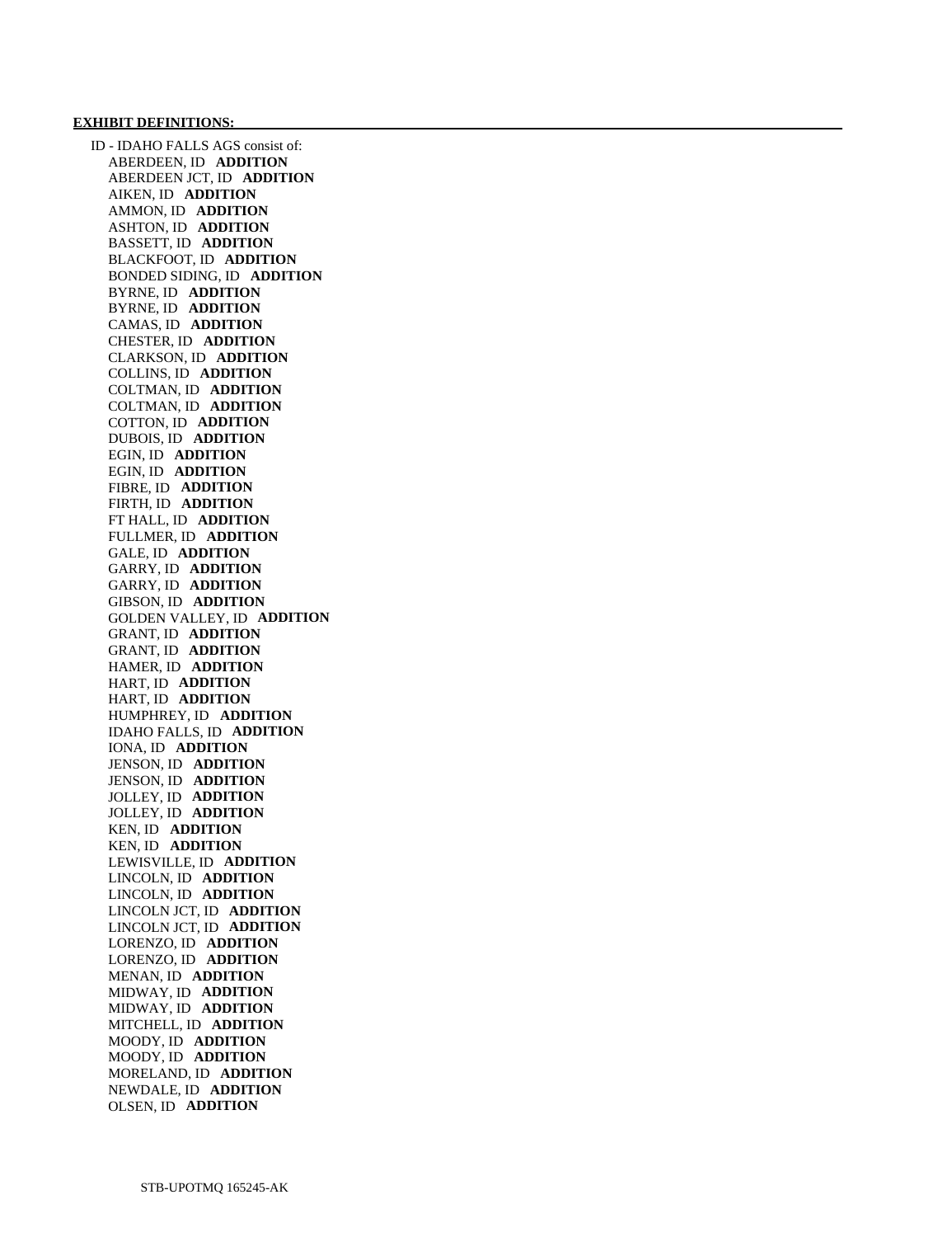ORVIN, ID **ADDITION**  ORVIN, ID **ADDITION**  OSGOOD, ID **ADDITION**  PARKER, ID **ADDITION**  PARKINSON, ID **ADDITION**  PARKINSON, ID **ADDITION**  PAYNE, ID **ADDITION**  PINGREE, ID **ADDITION**  REXBURG, ID **ADDITION**  RIGBY, ID **ADDITION**  RIRIE, ID **ADDITION**  ROBERTS, ID **ADDITION**  ROCKFORD, ID **ADDITION**  ROUSE, ID **ADDITION**  SCOVILLE, ID **ADDITION**  SHELLEY, ID **ADDITION**  SPENCER, ID **ADDITION**  SPUD, ID **ADDITION**  ST ANTHONY, ID **ADDITION**  ST LEON, ID **ADDITION**  ST LEON, ID **ADDITION**  SUGAR CITY, ID **ADDITION**  TABER, ID **ADDITION**  THORNTON, ID **ADDITION**  THORNTON, ID **ADDITION**  UCON, ID **ADDITION**  WACO, ID **ADDITION**  WADA, ID **ADDITION**  WALKER, ID **ADDITION**  WALKER, ID **ADDITION**  WAMAR, ID **ADDITION**  WAMAR, ID **ADDITION**  WAPELLO, ID **ADDITION**  ID - POCATELLO AGS consist of: ACEQUIA, ID **ADDITION**  ADELAIDE, ID **ADDITION**  ALEXANDER, ID **ADDITION**  AMERICAN FALLS, ID **ADDITION**  ARIMO, ID **ADDITION**  BANCROFT, ID **ADDITION**  BANNOCK, ID **ADDITION**  BEETVILLE, ID **ADDITION**  BEETVILLE, ID **ADDITION**  BLASER, ID **ADDITION**  BORAH, ID **ADDITION**  BURLEY, ID **ADDITION**  CHAUSSEE, ID **ADDITION**  CHUBBUCK, ID **ADDITION**  CONDA, ID **ADDITION**  COULAM, ID **ADDITION**  CRIPPEN, ID **ADDITION**  CRIPPEN, ID **ADDITION**  DAYTON, ID **ADDITION**  DECLO, ID **ADDITION**  DEWOFF, ID **ADDITION**  DINGLE, ID **ADDITION**  DON, ID **ADDITION**  DOWNEY, ID **ADDITION**  DRY VALLEY, ID **ADDITION**  ELCOCK, ID **ADDITION**  ELCOCK, ID **ADDITION**  EPCO, ID **ADDITION**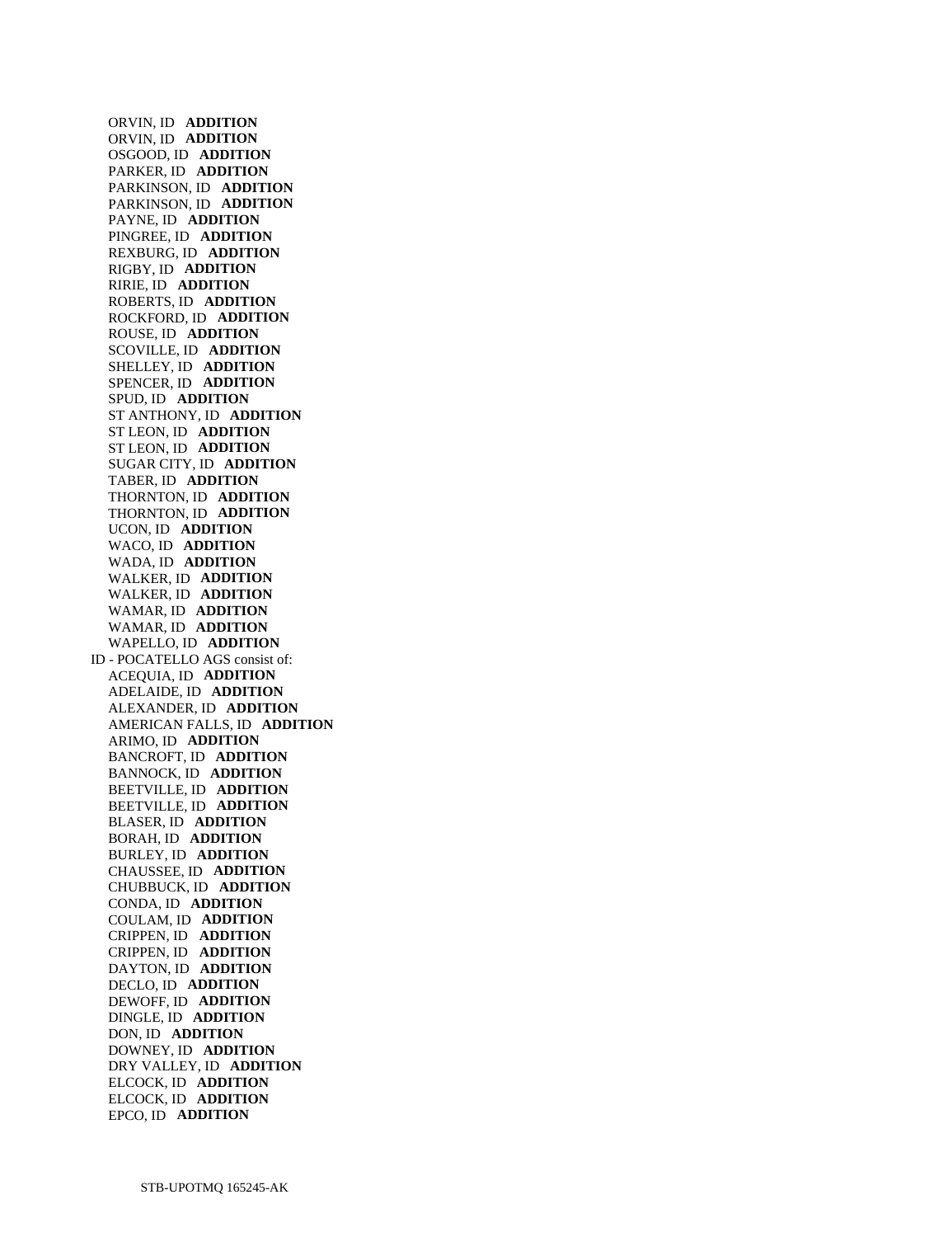EVANS, ID **ADDITION**  EVANS, ID **ADDITION**  FRANKLIN, ID **ADDITION**  GEORGETOWN, ID **ADDITION**  HARER, ID **ADDITION**  HATCH, ID **ADDITION**  HATCH, ID **ADDITION**  HAWLEY, ID **ADDITION**  HEYBURN, ID **ADDITION**  HOBSON, ID **ADDITION**  HOBSON, ID **ADDITION**  HYNES, ID **ADDITION**  INKOM, ID **ADDITION**  KENYON, ID **ADDITION**  KENYON, ID **ADDITION**  KIMAMA, ID **ADDITION**  LAVA HOT SPRINGS, ID **ADDITION**  LIBERTY, ID **ADDITION**  MALAD, ID **ADDITION**  MANSON, ID **ADDITION**  MARTIN, ID **ADDITION**  MARTIN, ID **ADDITION**  MAX, ID **ADDITION**  MCCAMMON, ID **ADDITION**  MICHAUD, ID **ADDITION**  MILNER, ID **ADDITION**  MINIDOKA, ID **ADDITION**  MONSANTO, ID **ADDITION**  MONTANA JCT, ID **ADDITION**  MONTPELIER, ID **ADDITION**  MYERS, ID **ADDITION**  MYERS, ID **ADDITION**  NORTH KENYON, ID **ADDITION**  NORTH KENYON, ID **ADDITION**  OWINZA, ID **ADDITION**  PAUL, ID **ADDITION**  PEBBLE, ID **ADDITION**  PEGRAM, ID **ADDITION**  PELLA, ID **ADDITION**  PELLA, ID **ADDITION**  PESCADERO, ID **ADDITION**  POCATELLO, ID **ADDITION**  PRESTON, ID **ADDITION**  QUIGLEY, ID **ADDITION**  RUBY, ID **ADDITION**  RUBY, ID **ADDITION**  RUPERT, ID **ADDITION**  SCHILLER, ID **ADDITION**  SCHOW, ID **ADDITION**  SCHOW, ID **ADDITION**  SENTER, ID **ADDITION**  SODA SPRINGS, ID **ADDITION**  SPRINGDALE, ID **ADDITION**  SPRINGDALE, ID **ADDITION**  STARRHS FERRY, ID **ADDITION**  STARRHS FERRY, ID **ADDITION**  SWAN LAKE, ID **ADDITION**  TALMAGE, ID **ADDITION**  TRAVERS, ID **ADDITION**  TRAVERS, ID **ADDITION**  TYHEE, ID **ADDITION**  UNITY, ID **ADDITION**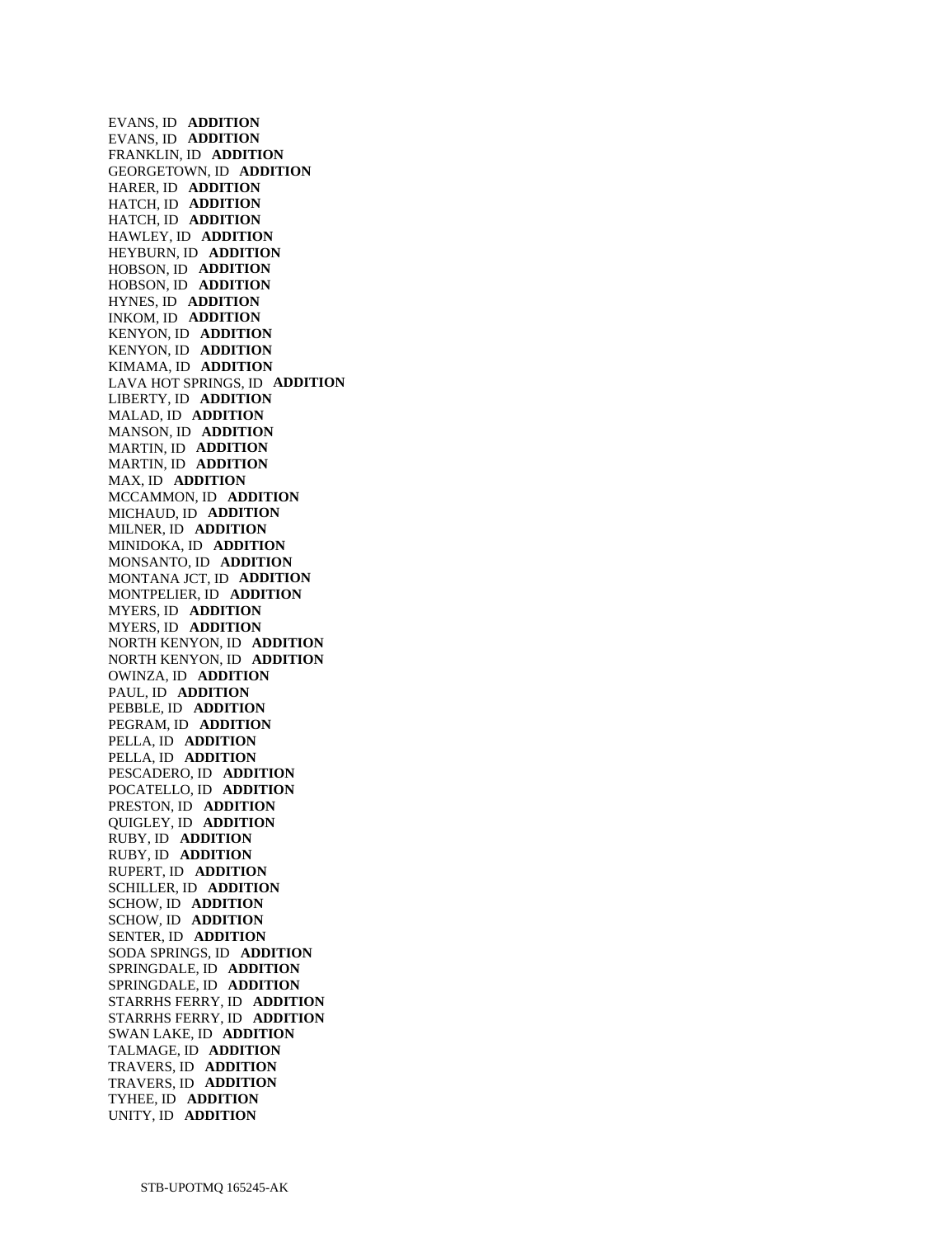UNITY, ID **ADDITION**  VIRGINIA, ID **ADDITION**  WAPI, ID **ADDITION**  WASCO, ID **ADDITION**  WESTON, ID **ADDITION**  WHITNEY, ID **ADDITION**  WOODRUFF, ID **ADDITION**  WOOLEY VALLEY, ID **ADDITION**  TX - EL PASO AGS consist of: EL PASO, TX **ADDITION**  EL PASO IM EX, TX **ADDITION**  WA - WALLULA AGS consist of: ARLINGTON, OR BIGGS, OR BLALOCK, OR BOARDMAN, OR CASCADE LOCKS, OR CASTLE, OR CLARKE, OR COLD SPRINGS, OR CRATES, OR DEE, OR GILLIAM, OR HEPPNER JCT, OR HOOD RIVER, OR JUNIPER, OR LOCKIT, OR MENO, OR MOSIER, OR MUNLEY, OR ODELL, OR ORDNANCE, OR OREGON TRUNK JCT, OR PARKDALE, OR PINE GROVE, OR QUINTON, OR ROWENA, OR RUFUS, OR SEUFERTS, OR SHUTLER, OR THE DALLES, OR UMATILLA, OR WYETH, OR ALBION, WA ALMOTA, WA ANKENY, WA ASH, WA ASHUE, WA ATTALIA, WA AYER, WA BERRYMAN, WA BIGGAM, WA BINGEN WHITE SALMON, WA BOLLES, WA BURBANK, WA CENTRAL FERRY, WA COLFAX, WA COLLEGE PLACE, WA CREST, WA CROSKEY, WA CRUM, WA DAYTON, WA DIAMOND, WA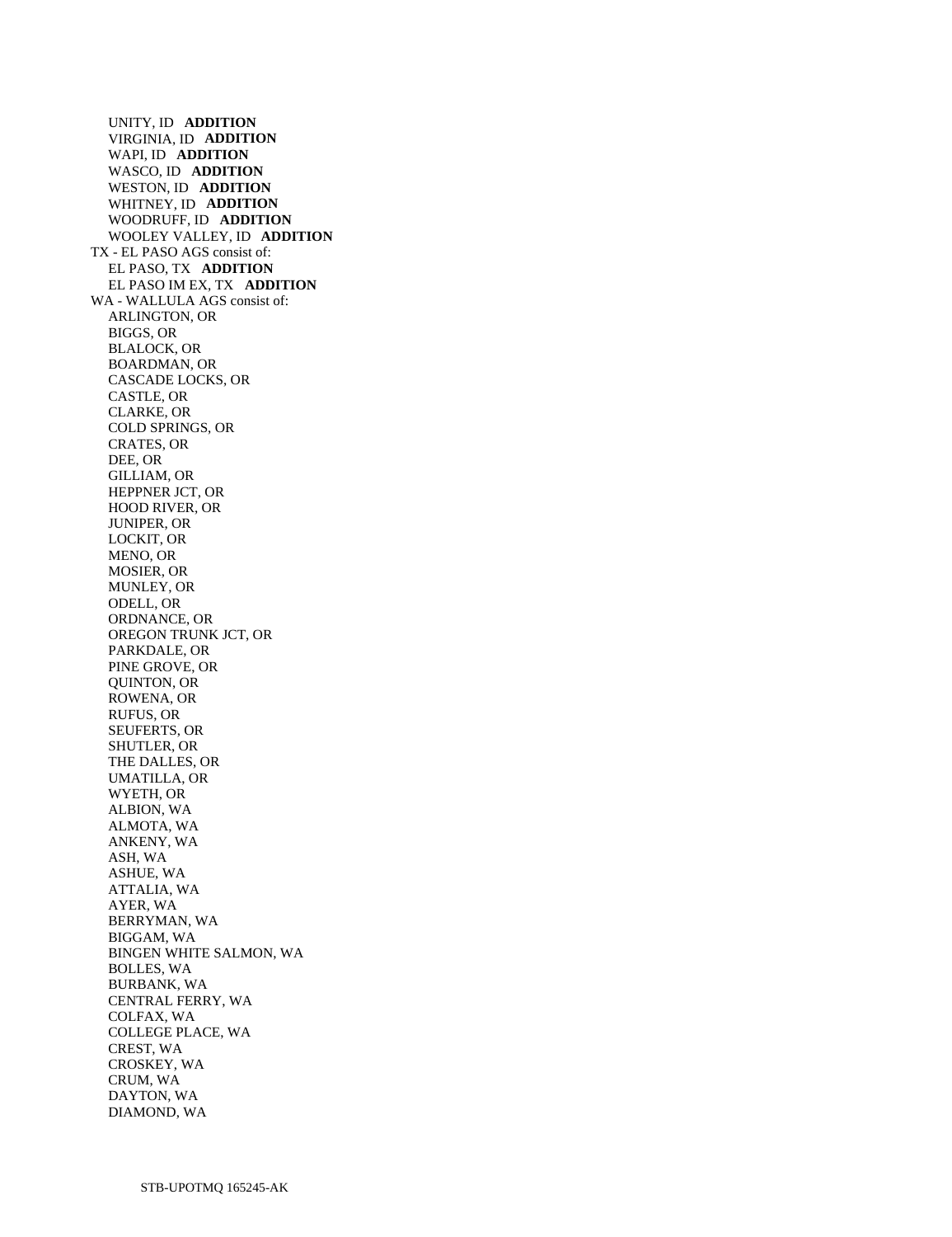DUMAS, WA EASTWAY SPUR, WA ENDICOTT, WA ENNIS, WA EPHRATA, WA FARRON, WA FRUITVALE, WA GARRETT, WA GIBBON, WA GLEED, WA GORDON, WA GRANDVIEW, WA GRANGER, WA GRAVEL PIT, WA HADLEY, WA HANFORD WORKS, WA HARRAH, WA HEDGES, WA HOOPER, WA HOOPER JCT, WA HUMORIST, WA HUNTLEY, WA HUNTSVILLE, WA JOSO, WA JUNO, WA KENNEWICK, WA LA CROSSE, WA LANGDON, WA LONG, WA LOWDEN, WA MARENGO, WA MATTHEW, WA MESA, WA MIDVALE, WA MOCKONEMA, WA MOSES LAKE, WA MOXEE CITY, WA NACHES, WA NASS, WA NORTH PROSSER, WA OTHELLO, WA OUTLOOK, WA PAGE, WA PAMPA, WA PARK, WA PARVIN, WA PASCO, WA PENAWAWA, WA PLYMOUTH, WA PORT OF WILMA, WA PRESCOTT, WA PROSSER, WA PULLMAN, WA PULLMAN JCT, WA QUINCY, WA REESE, WA RICHLAND, WA RICHLAND IND PARK, WA RICHLAND JCT, WA RICHLAND JUNCTION, WA RIPARIA, WA RISBECK, WA ROYAL CITY, WA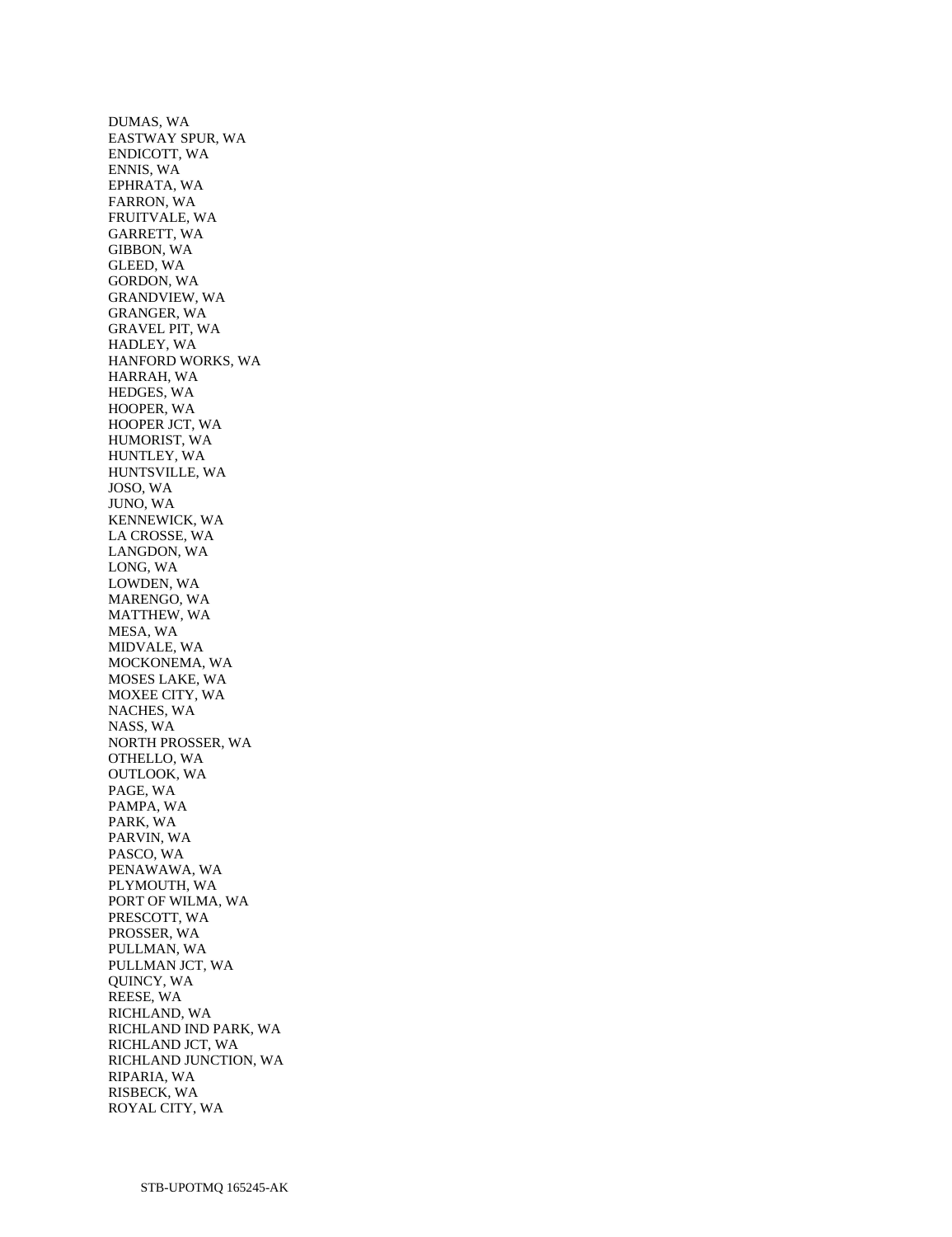RUSSELL, WA SHAWNEE, WA ST JOHN, WA SUN HARBOR, WA SUNNY ROZA, WA SUNNYSIDE, WA SUNSET, WA SUTTON, WA TERRACE HGTS, WA TESKE, WA THERA, WA THORNTON, WA TOPPENISH, WA TOPPENISH (WESLEY JCT), WA TOUCHET, WA UNION GAP, WA VALLEY GROVE, WA VENNER, WA VILLARD JCT, WA WAITSBURG, WA WALKER, WA WALLA WALLA, WA WALLULA, WA WALLULA HEIGHTS, WA WARDEN, WA WELLS, WA WHITE SWAN, WA WHITLOW, WA WHITMAN, WA WHITSTRAN, WA WILLADA, WA WILLSON, WA WINONA, WA WISHRAM, WA YAKIMA, WA ZANGAR JCT, WA ZILLAH, WA TX - HOUSTON AGS consist of: AB CHANCE, TX **ADDITION**  ALDINE, TX **ADDITION**  ALGOA, TX **ADDITION**  ALLENHURST, TX **ADDITION**  ALMEDA, TX **ADDITION**  ALVIN, TX **ADDITION**  AMELBULK, TX **ADDITION**  AMELIA, TX **ADDITION**  AMES, TX **ADDITION**  ANGLETON, TX **ADDITION**  ARCOLA, TX **ADDITION**  ARENAL, TX **ADDITION**  ARMCO, TX **ADDITION**  ATRECO, TX **ADDITION**  AUDREY, TX **ADDITION**  BANCROFT, TX **ADDITION**  BARBOURS CUT, TX **ADDITION**  BASIN YARD, TX **ADDITION**  BAY CITY, TX **ADDITION**  BAYPORT, TX **ADDITION**  BAYTOWN, TX **ADDITION**  BEAUMONT, TX **ADDITION**  BENDER, TX **ADDITION**  BESSMAY, TX **ADDITION**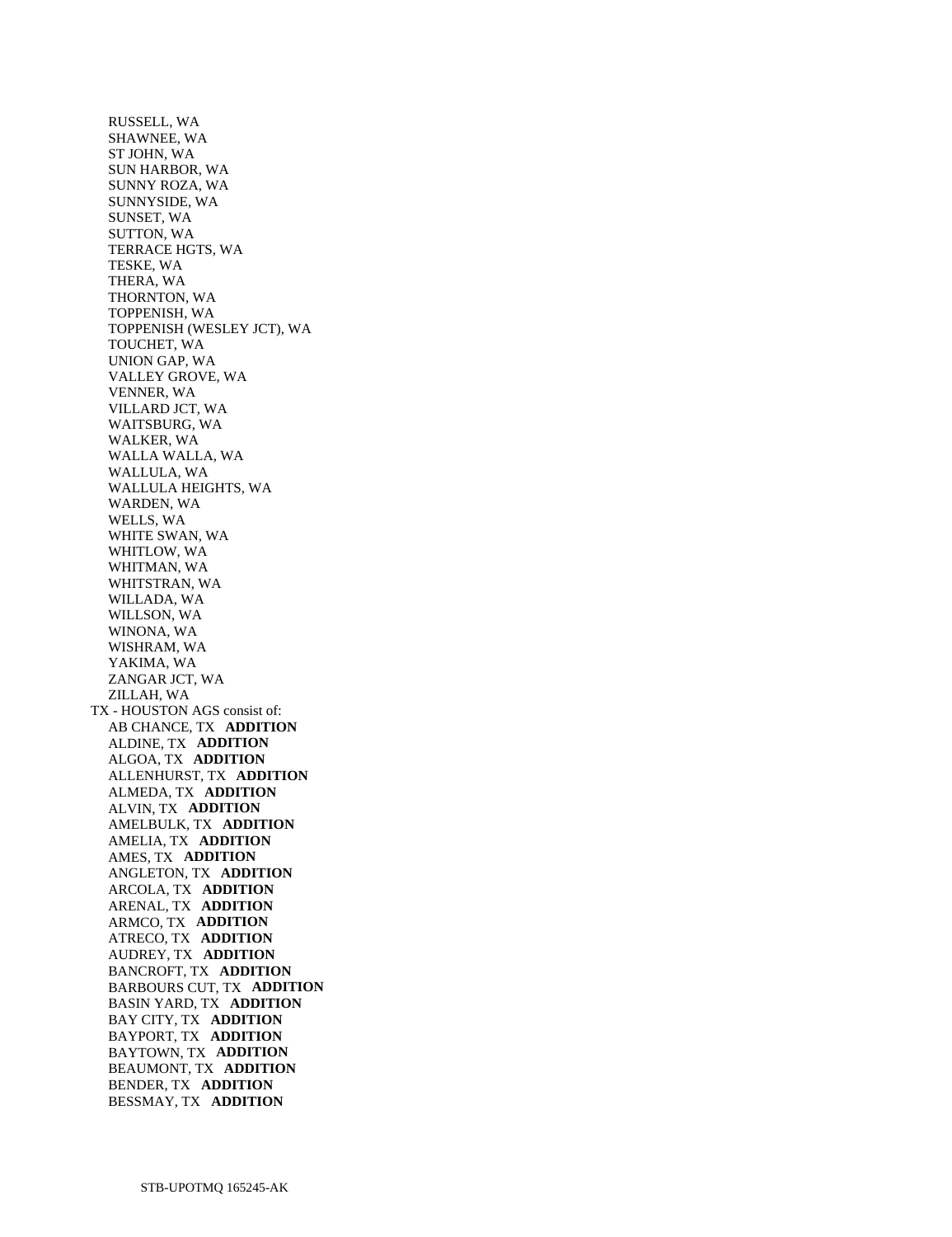BILLPARK, TX **ADDITION**  BLESSING, TX **ADDITION**  BOBSHER, TX **ADDITION**  BOOTH YARD, TX **ADDITION**  BRAZORIA, TX **ADDITION**  BROOKSHIRE, TX **ADDITION**  BUCKEYE, TX **ADDITION**  CAMP STRAKE, TX **ADDITION**  CANDLERIDGE, TX **ADDITION**  CARDIFF, TX **ADDITION**  CAT SPRING, TX **ADDITION**  CHAISON, TX **ADDITION**  CHANNELVIEW, TX **ADDITION**  CHINA, TX **ADDITION**  CHOCOLATE BAYOU, TX **ADDITION**  CLEVELAND, TX **ADDITION**  CLUTE, TX **ADDITION**  COADY, TX **ADDITION**  CONNELL, TX **ADDITION**  CONROE, TX **ADDITION**  COTTON CREEK, TX **ADDITION**  CROSBY, TX **ADDITION**  CYPRESS, TX **ADDITION**  DANBURY, TX **ADDITION**  DAWES, TX **ADDITION**  DAYTON, TX **ADDITION**  DAYTON STORAGE, TX **ADDITION**  DEER PARK, TX **ADDITION**  DEVERS, TX **ADDITION**  DICKINSON, TX **ADDITION**  DIXICO, TX **ADDITION**  DODGE, TX **ADDITION**  DOWLING, TX **ADDITION**  DYERSDALE, TX **ADDITION**  E BAYTOWN STORAGE, TX **ADDITION**  EAGLE LAKE, TX **ADDITION**  EAST BAYTOWN, TX **ADDITION**  EAST BERNARD, TX **ADDITION**  ELDON, TX **ADDITION**  ELDON JCT, TX **ADDITION**  ELIZABETH, TX **ADDITION**  ELMATON, TX **ADDITION**  ENGLEWOOD, TX **ADDITION**  FAIRBANKS, TX **ADDITION**  FAUNA, TX **ADDITION**  FELICIA, TX **ADDITION**  FERN, TX **ADDITION**  FONDREN, TX **ADDITION**  FORMOSA, TX **ADDITION**  FRANCIS, TX **ADDITION**  FREEPORT, TX **ADDITION**  FRESNO, TX **ADDITION**  GALENA PARK, TX GALVESTON, TX **ADDITION**  GENOA, TX **ADDITION**  GISH, TX **ADDITION**  GOODRICH, TX **ADDITION**  GRAYBURG, TX **ADDITION**  GROVES, TX **ADDITION**  GUFFEY, TX **ADDITION**  HARDIN, TX **ADDITION**  HARDY, TX **ADDITION**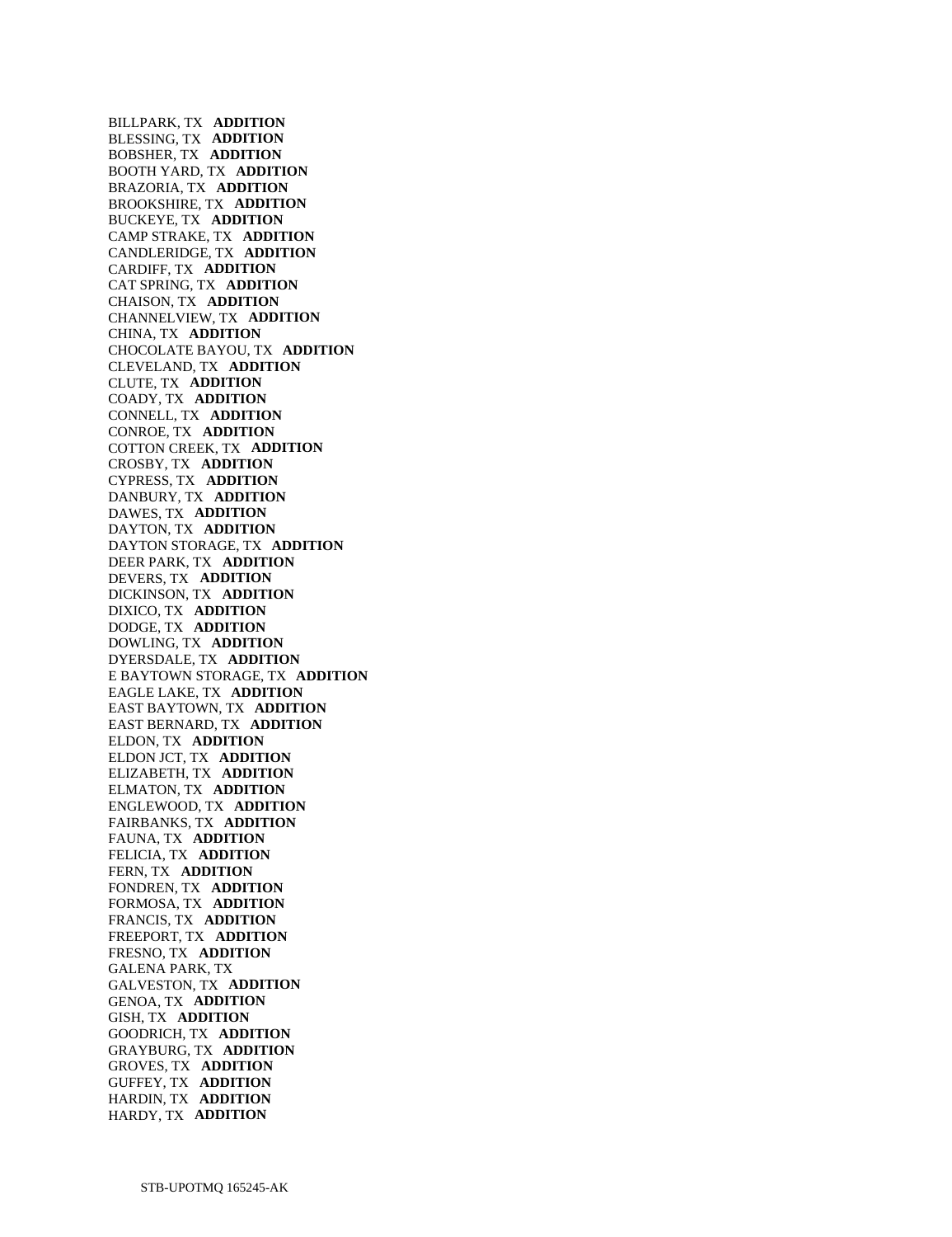HASTINGS, TX **ADDITION**  HEACKER, TX **ADDITION**  HEMPSTEAD, TX **ADDITION**  HIGHLANDS, TX **ADDITION**  HOCKLEY, TX **ADDITION**  HOSKINS JCT, TX **ADDITION**  HOUSTON, TX **ADDITION**  HUFFMAN, TX **ADDITION**  HUFSMITH, TX **ADDITION**  HULL, TX **ADDITION**  HUMBLE, TX **ADDITION**  IGLOO SPUR, TX **ADDITION**  JETERO, TX **ADDITION**  JOYCE, TX **ADDITION**  KATY, TX **ADDITION**  KENEFICK, TX **ADDITION**  KILOWATT, TX **ADDITION**  KORF, TX **ADDITION**  LA MARQUE, TX **ADDITION**  LA PORTE, TX **ADDITION**  LA WARD, TX **ADDITION**  LAPACIFIC, TX **ADDITION**  LEAGUE CITY, TX **ADDITION**  LIBERTY, TX **ADDITION**  LISSIE, TX **ADDITION**  LIVERPOOL, TX **ADDITION**  LIVINGSTON, TX **ADDITION**  LOCKWOOD, TX **ADDITION**  LOIS, TX **ADDITION**  MAGNOLIA, TX **ADDITION**  MANTU, TX **ADDITION**  MARKET ST YARD, TX **ADDITION**  MARTHA, TX **ADDITION**  MCDONOUGH, TX **ADDITION**  MCHATTIE, TX **ADDITION**  MEDIO, TX **ADDITION**  MELENDY, TX **ADDITION**  MIMS, TX **ADDITION**  MISSOURI CITY, TX **ADDITION**  MONT BELVIEU, TX **ADDITION**  MYKAWA, TX **ADDITION**  NADEAU, TX **ADDITION**  NEDERLAND, TX **ADDITION**  NEW WAVERLY, TX **ADDITION**  NOME, TX **ADDITION**  OLCOTT, TX **ADDITION**  OLD OCEAN, TX **ADDITION**  ORANGE, TX **ADDITION**  PASADENA, TX **ADDITION**  PEARLAND, TX **ADDITION**  PEDECO, TX **ADDITION**  PEVETO, TX **ADDITION**  PHELPS, TX **ADDITION**  PIERCE JCT, TX **ADDITION**  PINEHURST, TX **ADDITION**  PORT ACRES, TX **ADDITION**  PORT ARTHUR, TX **ADDITION**  PORT NECHES, TX **ADDITION**  PRAIRIE VIEW, TX **ADDITION**  RAMSEY, TX **ADDITION**  RAYWOOD, TX **ADDITION**  RESCAR, TX **ADDITION**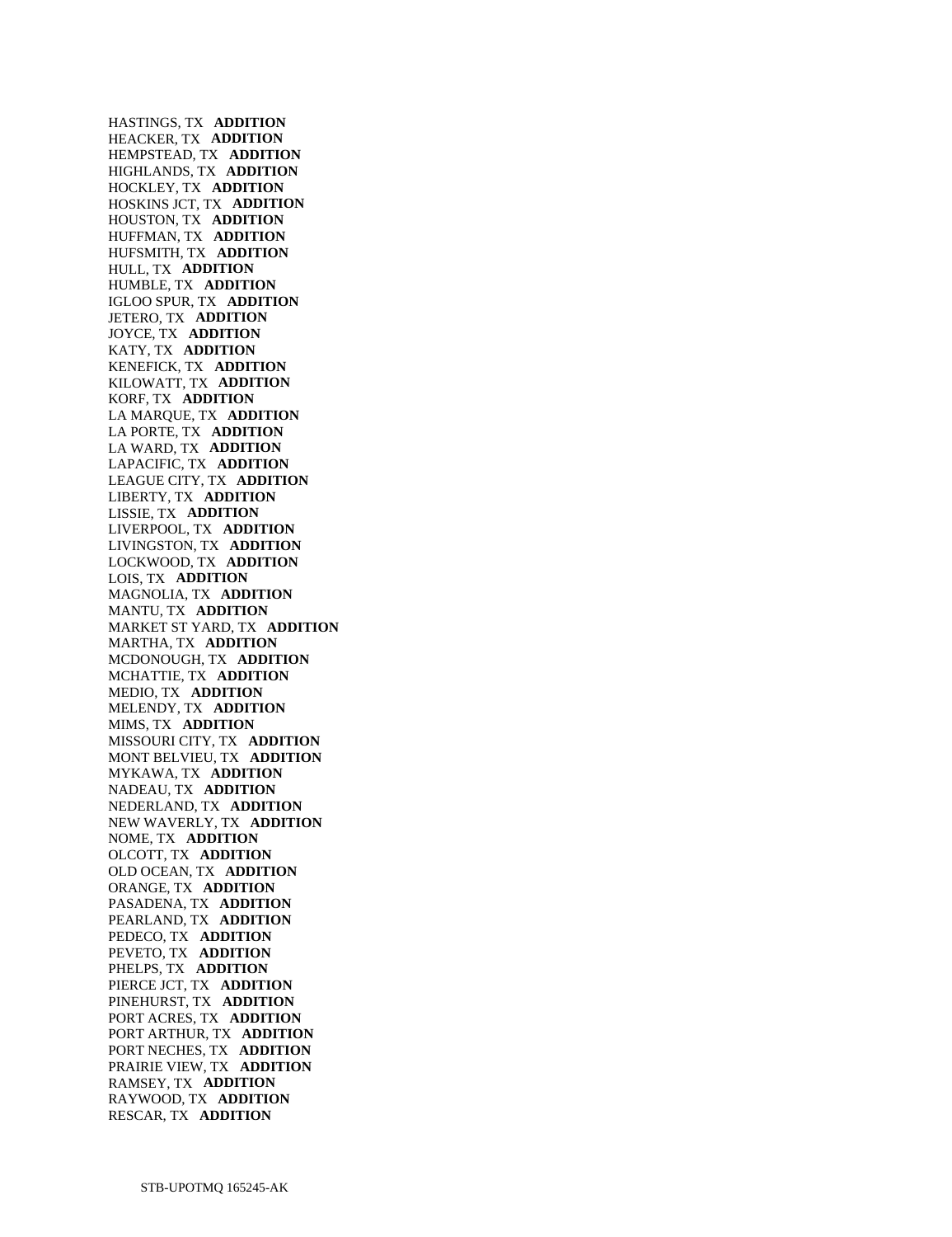RICHMOND, TX **ADDITION**  ROSENBERG, TX **ADDITION**  RULIFF, TX **ADDITION**  SALT MINE SPUR, TX **ADDITION**  SAN JACINTO, TX **ADDITION**  SAN LEON, TX **ADDITION**  SANDUNE, TX **ADDITION**  SCHINDLER, TX **ADDITION**  SEABROOK, TX **ADDITION**  SEALY, TX **ADDITION**  SHELDON, TX **ADDITION**  SINCO, TX **ADDITION**  SKULL CREEK, TX **ADDITION**  SMITHERS LAKE, TX **ADDITION**  SMITHS BLUFF, TX **ADDITION**  SOUTH BAY CITY, TX **ADDITION**  SPENCE, TX **ADDITION**  SPINDLETOP, TX **ADDITION**  SPLENDORA, TX **ADDITION**  SPRING, TX **ADDITION**  STAFFORD, TX **ADDITION**  STALLINGS, TX **ADDITION**  STEELTOWN, TX **ADDITION**  STELLA, TX **ADDITION**  STRANG, TX **ADDITION**  SUGAR LAND, TX **ADDITION**  SWEENY, TX **ADDITION**  TAMINA, TX **ADDITION**  TEXAS CITY, TX **ADDITION**  TEXAS CITY JCT, TX **ADDITION**  TOWNLEY, TX **ADDITION**  VIDOR, TX **ADDITION**  VIRGINIA POINT, TX **ADDITION**  VITERBO, TX **ADDITION**  WALLER, TX **ADDITION**  WEBSTER, TX **ADDITION**  WEST JUNCTION, TX **ADDITION**  WEST PORT ARTHUR, TX **ADDITION**  WESTFIELD, TX **ADDITION**  WILLIAMS, TX **ADDITION**  WILLIS, TX **ADDITION**  ZUMMO, TX **ADDITION**  OR - PORTLAND AGS consist of: ALBINA, OR **ADDITION**  ASTORIA, OR **ADDITION**  AUMSVILLE, OR **ADDITION**  AURORA, OR **ADDITION**  BARNES YARD, OR **ADDITION**  BATTERSON, OR **ADDITION**  BONNEVILLE, OR **ADDITION**  BRIDAL VEIL, OR **ADDITION**  BROOKS, OR **ADDITION**  BUXTON, OR **ADDITION**  CANBY, OR **ADDITION**  CLACKAMAS, OR **ADDITION**  COALCA, OR **ADDITION**  COCHRAN, OR **ADDITION**  DODSON, OR **ADDITION**  EAST MILWAUKIE, OR **ADDITION**  EAST PORTLAND, OR **ADDITION**  FIR, OR **ADDITION**  GARBALDI, OR **ADDITION**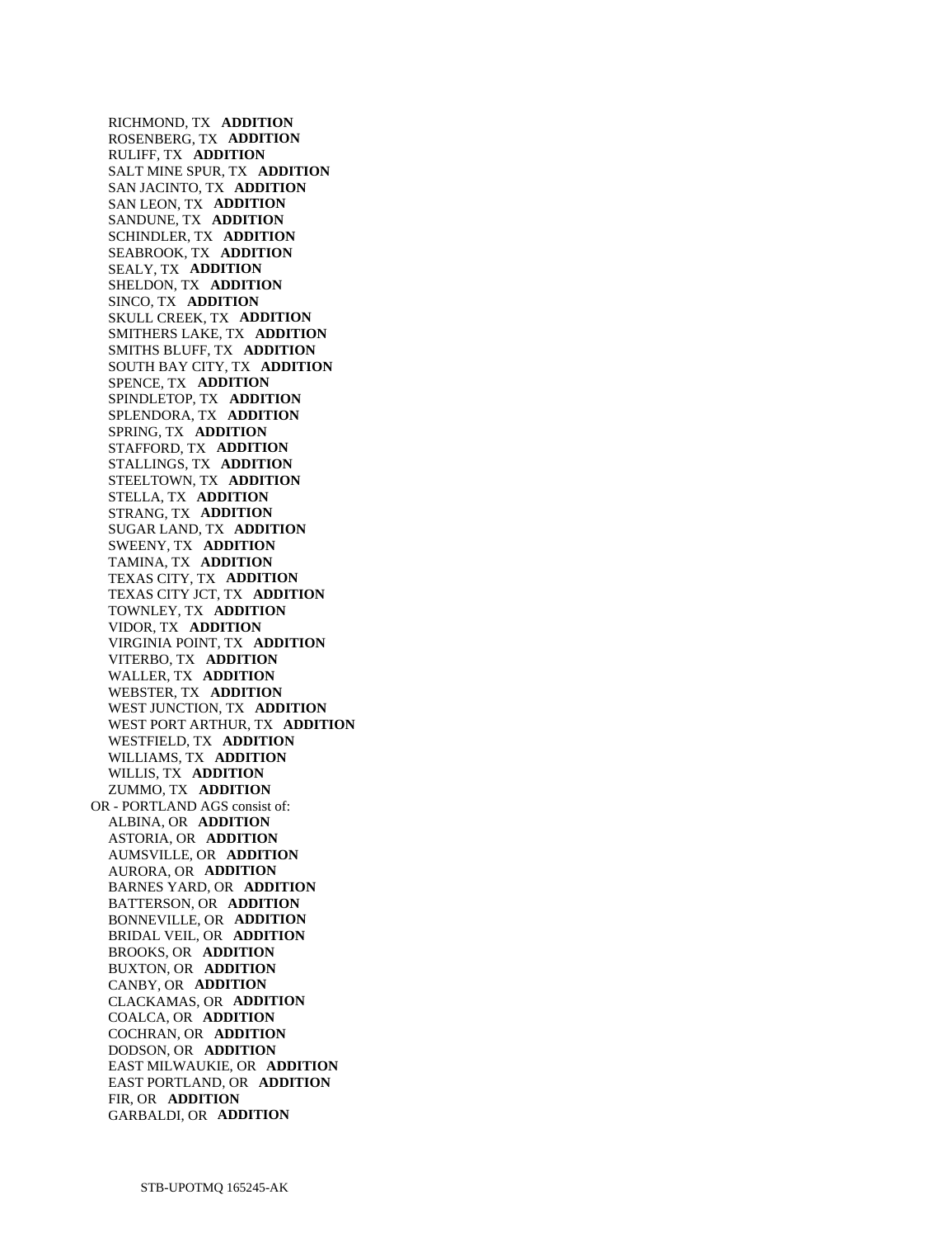GARIBALDI, OR **ADDITION**  GEER, OR **ADDITION**  GERVAIS, OR **ADDITION**  HEMLOCK, OR **ADDITION**  HITO, OR **ADDITION**  HUBBARD, OR **ADDITION**  KENTON, OR **ADDITION**  LAKE YARD, OR **ADDITION**  LIBERAL, OR **ADDITION**  MILWAUKIE, OR **ADDITION**  MOHLER, OR **ADDITION**  MT ANGEL, OR **ADDITION**  NORTH PORTLAND, OR **ADDITION**  OREGON CITY, OR **ADDITION**  OSWEGO, OR **ADDITION**  PORTLAND, OR **ADDITION**  PRATUM, OR **ADDITION**  PULP, OR **ADDITION**  RENARD, OR **ADDITION**  RIVER GATE, OR **ADDITION**  ROCKWOOD, OR **ADDITION**  SHAW, OR **ADDITION**  SILVERTON, OR **ADDITION**  ST JOHNS, OR **ADDITION**  STAYTON, OR **ADDITION**  TILLAMOOK, OR **ADDITION**  TROUTDALE, OR **ADDITION**  WARRENTON, OR **ADDITION**  WEST LINN, OR **ADDITION**  WHEELER, OR **ADDITION**  WOODBURN, OR **ADDITION**  AMPERE, WA **ADDITION**  BARBERTON, WA **ADDITION**  BATTLE GROUND, WA **ADDITION**  BRUSH PRAIRIE, WA **ADDITION**  CAMAS, WA **ADDITION**  CASTLE ROCK, WA **ADDITION**  CATHLAMET, WA **ADDITION**  CHELATCHIE, WA **ADDITION**  COLUMBIA JCT, WA **ADDITION**  HEISON, WA **ADDITION**  HOMAN, WA **ADDITION**  KALAMA, WA **ADDITION**  KELSO, WA **ADDITION**  LONGVIEW, WA **ADDITION**  OSTRANDER, WA **ADDITION**  RIDGEFIELD, WA **ADDITION**  ROCKY POINT, WA **ADDITION**  RYE JCT, WA **ADDITION**  VANCOUVER, WA **ADDITION**  VANCOUVER JCT, WA **ADDITION**  WASHOUGAL, WA **ADDITION**  WOODLAND, WA **ADDITION**  YACOLT, WA **ADDITION**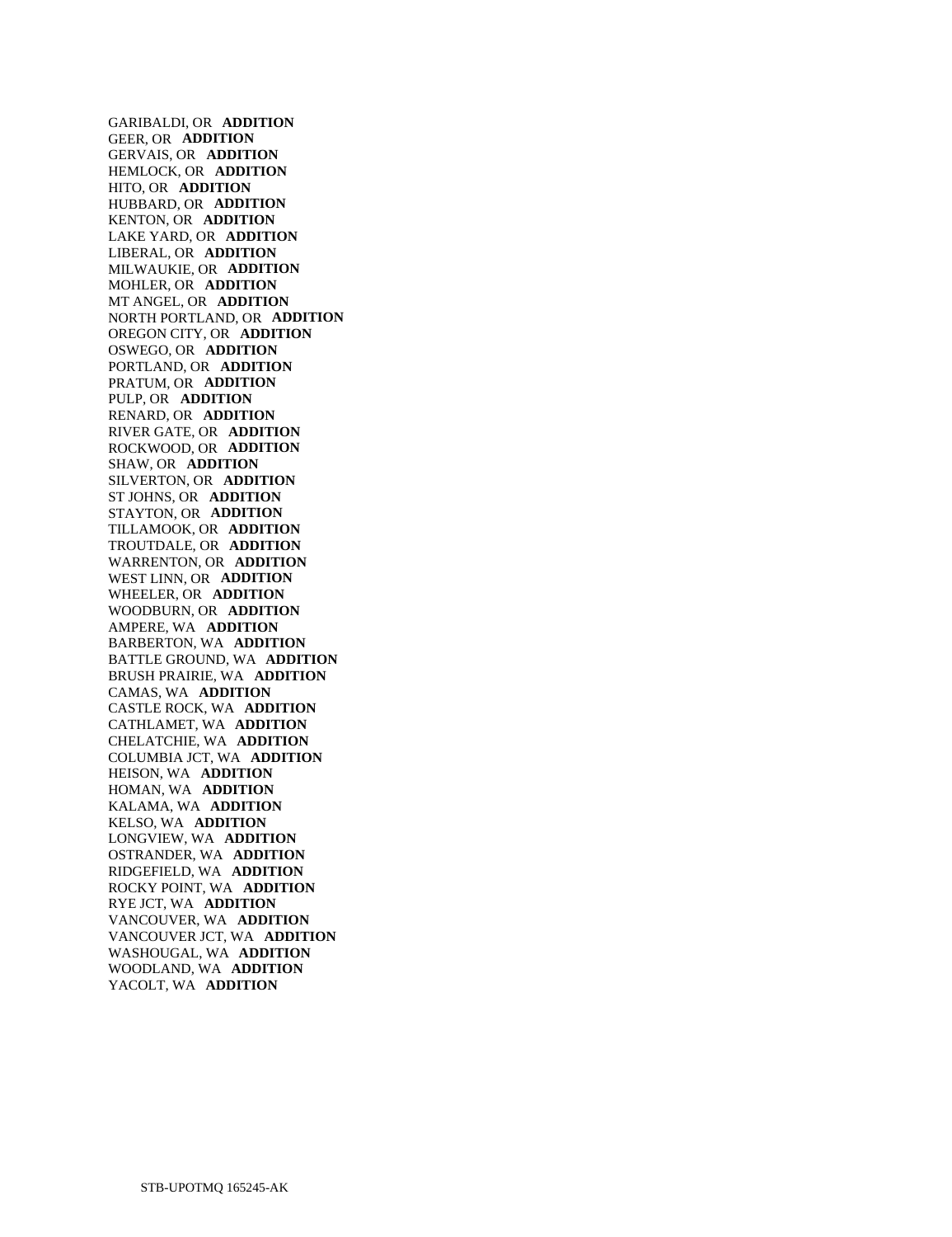

STB-UPOTMQ 165884-E

# **UNION PACIFIC RAILROAD COMPANY**

# **AMENDED CONTRACT SUMMARY**

**Issued:**  November 17, 2021

**Effective:** January 1, 2022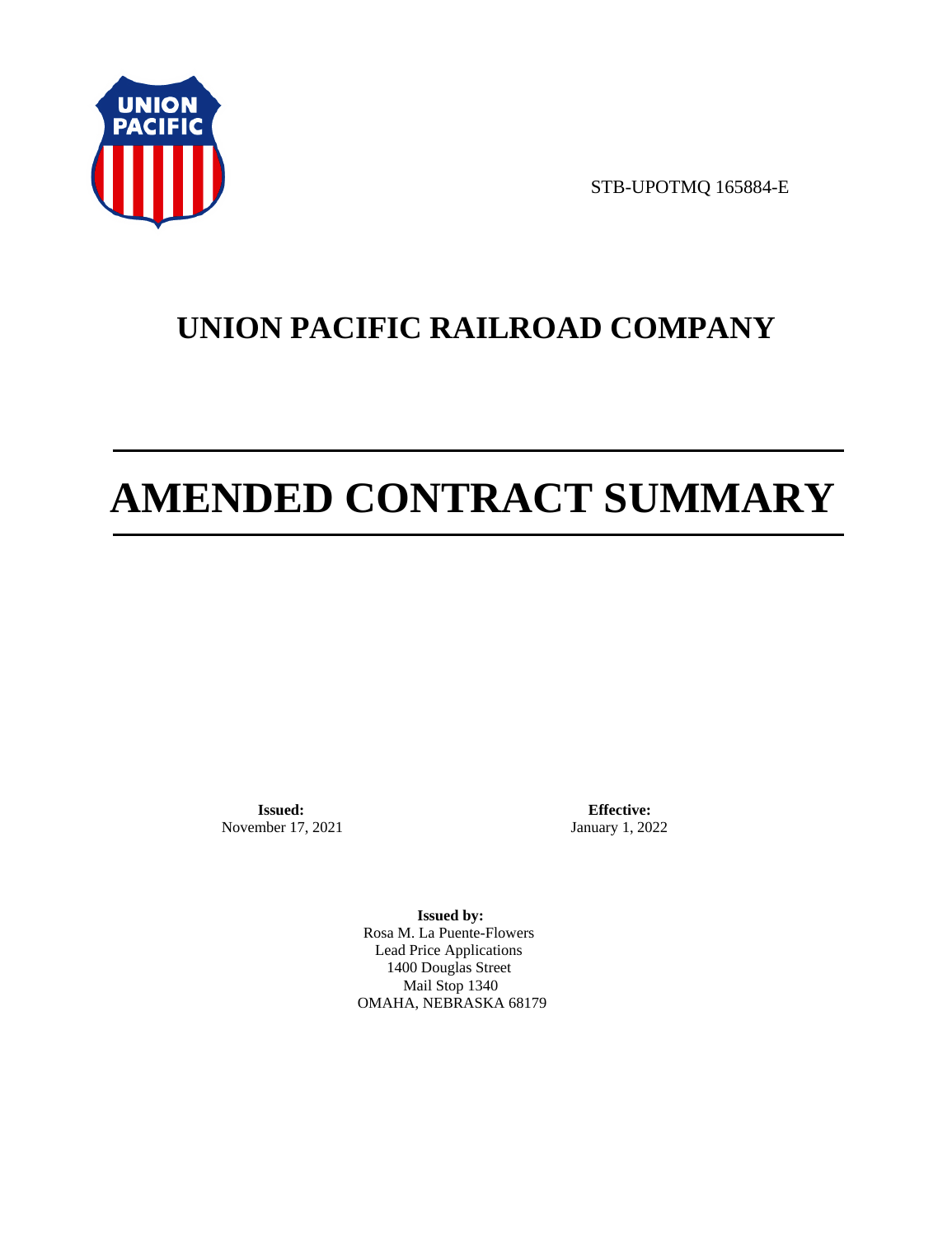UNION PACIFIC RAILROAD COMPANY 1400 Douglas St. Omaha, NE 68179

#### **COMMODITY:**

Wheat Exc.Buckwheat See 01139 **ADDITION** 

# **SHIPPER:**

UNITED GRAIN CORP

#### **ORIGIN(S):**

ALICEL, OR **ADDITION** 

#### **DESTINATION(S):**

VANCOUVER, WA **ADDITION** 

## **PORT(S):**

Not Applicable

## **DURATION:**

 Effective Date: January 1, 2020 Amendment Effective Date: January 1, 2022 **ADDITION**  Expiration Date: December 31, 2022 **EXTENSION** 

#### **RAIL CAR DATA:**

No cars dedicated to service under this Contract. Cars are provided on a common carrier basis only.

#### **RATES & CHARGES:**

Not applicable

#### **VOLUME:**

Single Car Shipments **ADDITION** 

#### **SPECIAL FEATURES:**

Special Switching Provision

#### **SPECIAL NOTICE:**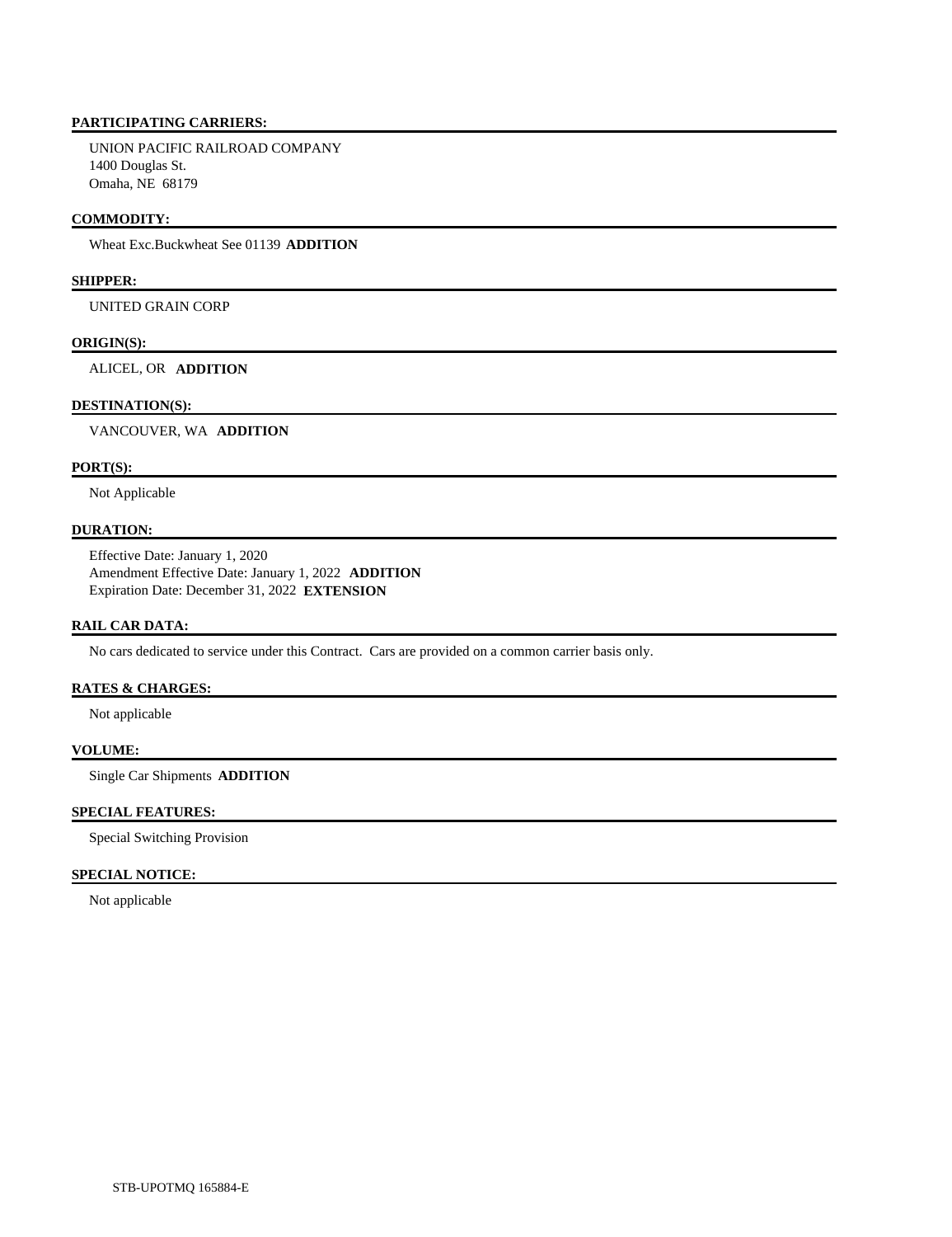

STB-UPOTMQ 166753-V

# **UNION PACIFIC RAILROAD COMPANY**

# **AMENDED CONTRACT SUMMARY**

**Issued:**  November 18, 2021

**Effective:** January 1, 2021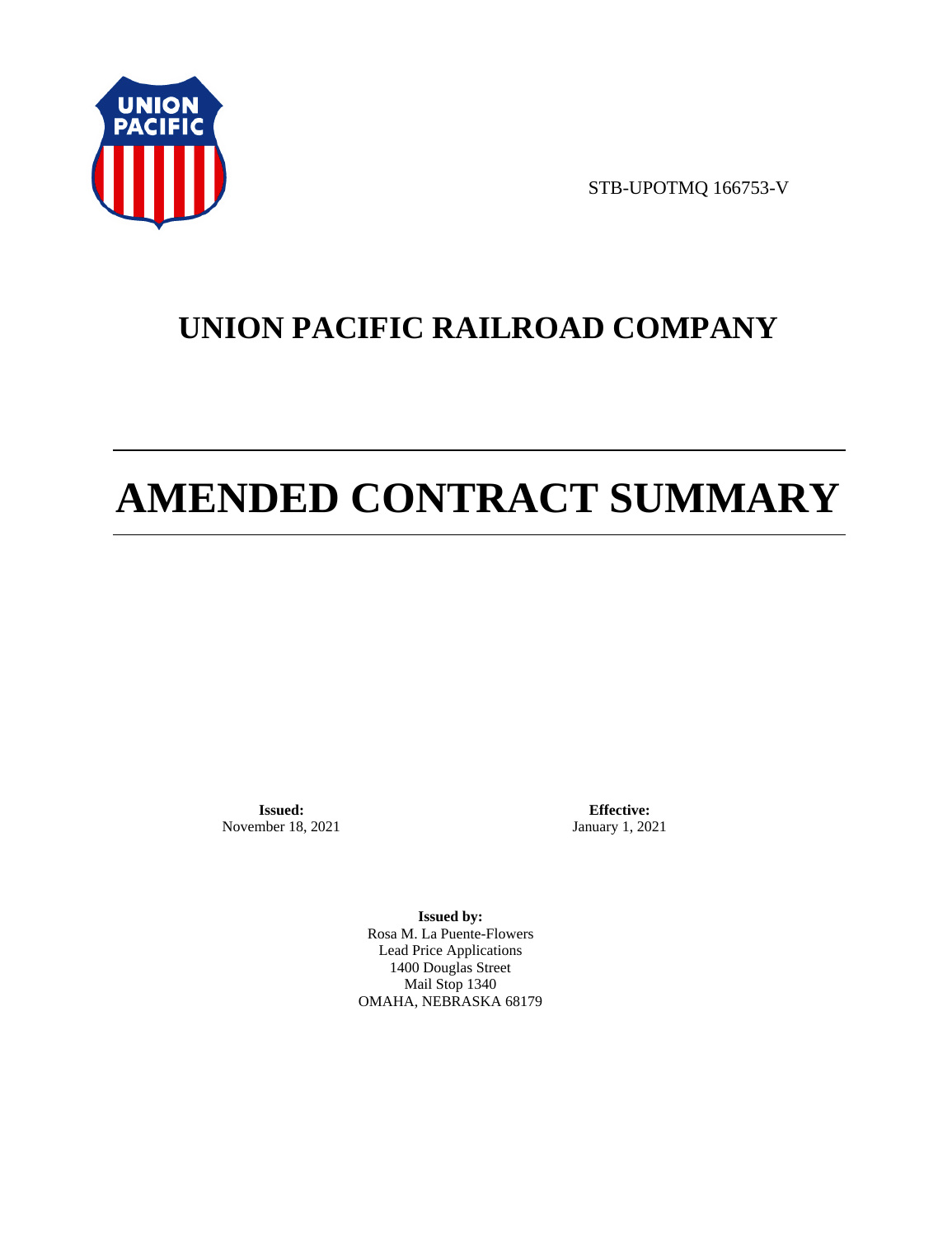UNION PACIFIC RAILROAD COMPANY 1400 Douglas St. Omaha, NE 68179

#### **COMMODITY:**

 Wheat Flour Exc.Blended Or Prepared See 20451- 20452 **ADDITION**  Wheat Exc.Buckwheat See 01139

#### **SHIPPER:**

ARDENT MILLS LLC

#### **ORIGIN(S):**

 EAST MINNEAPOLIS, MN **ADDITION**  NORTH PLATTE, NE **ADDITION**  EAST ST LOUIS, IL RIRIE, ID WORDEN, OR **ADDITION**  KANSAS CITY, MO **ADDITION**  EVANSVILLE, WI **ADDITION**  DANVILLE, IL **ADDITION**  CHAPPELL, NE **ADDITION**  COUNCIL BLUFFS, IA **ADDITION**  MANKATO, MN **ADDITION**  OMAHA, NE **ADDITION**  FRUITA, CO **ADDITION**  CHICAGO, IL **ADDITION**  VERNON, CA **ADDITION**  COMMERCE CITY, CO **ADDITION** 

#### **DESTINATION(S):**

 PORT ALLEN, LA **ADDITION**  DENVER, CO **ADDITION**  COMMERCE CITY, CO KENOSHA, WI EAST ST LOUIS, IL **ADDITION**  LAREDO, TX **ADDITION**  ALTON, IL **ADDITION**  WICHITA, KS **ADDITION**  CHICAGO, IL **ADDITION**  OMAHA, NE **ADDITION**  COLTON, CA **ADDITION**  MCCLELLAN PARK, CA **ADDITION**  OGDEN, UT **ADDITION** 

#### **PORT(S):**

Not Applicable

#### **DURATION:**

 Effective Date: January 1, 2021 Amendment Effective Date: January 1, 2021 **ADDITION**  Expiration Date: December 31, 2021 **EXTENSION** 

#### **RAIL CAR DATA:**

 No cars dedicated to service under this Contract. Cars are provided on a common carrier basis only. **ADDITION**  Carrier Equipment not involved. **DELETION** 

#### **RATES & CHARGES:**

Subject to increases.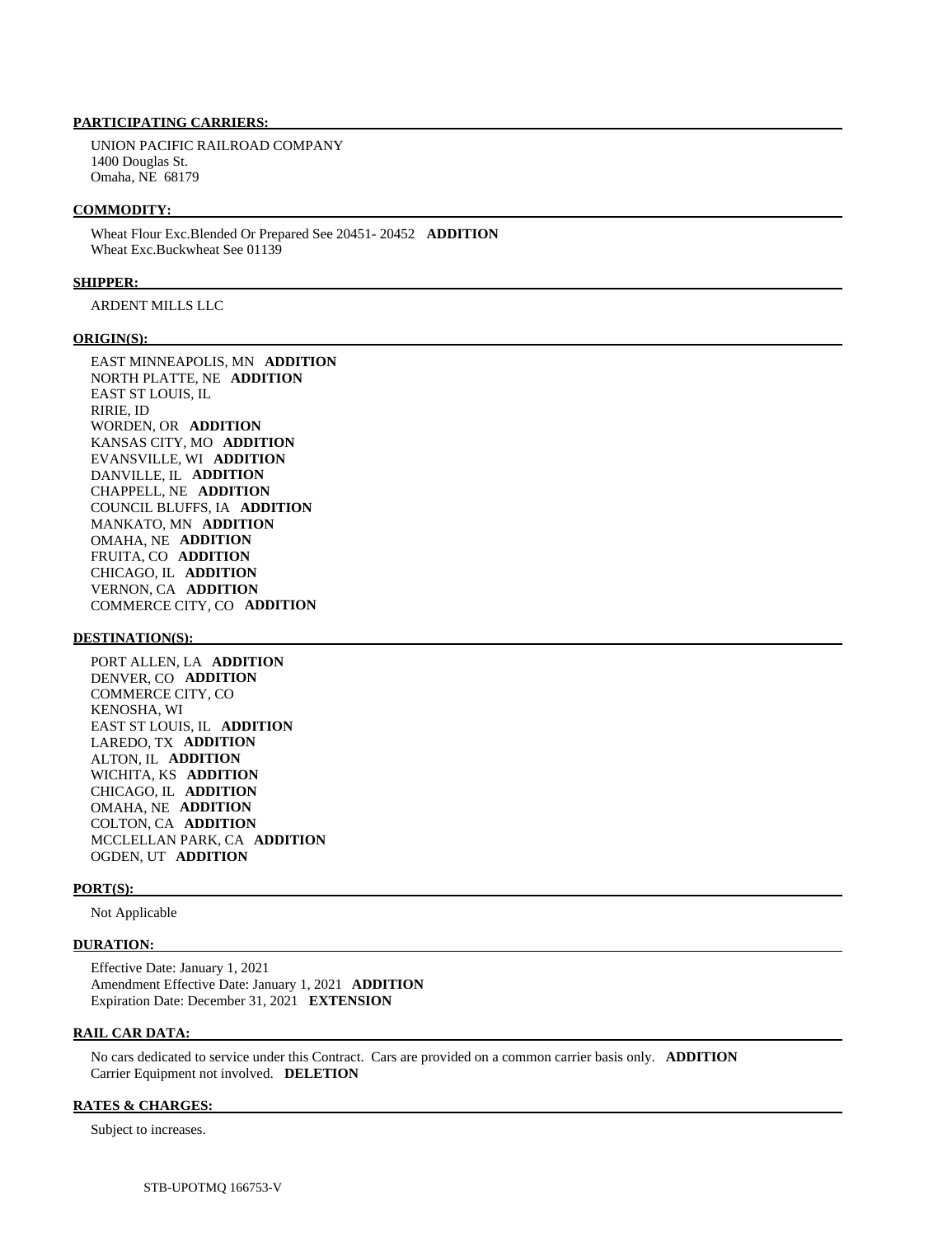# **VOLUME:**

 Minimum shipment of 107 carloads. **ADDITION**  Multiple Car Shipments **ADDITION**  Single Car Shipments **DELETION** 

## **SPECIAL FEATURES:**

Special Switching Provision

# **SPECIAL NOTICE:**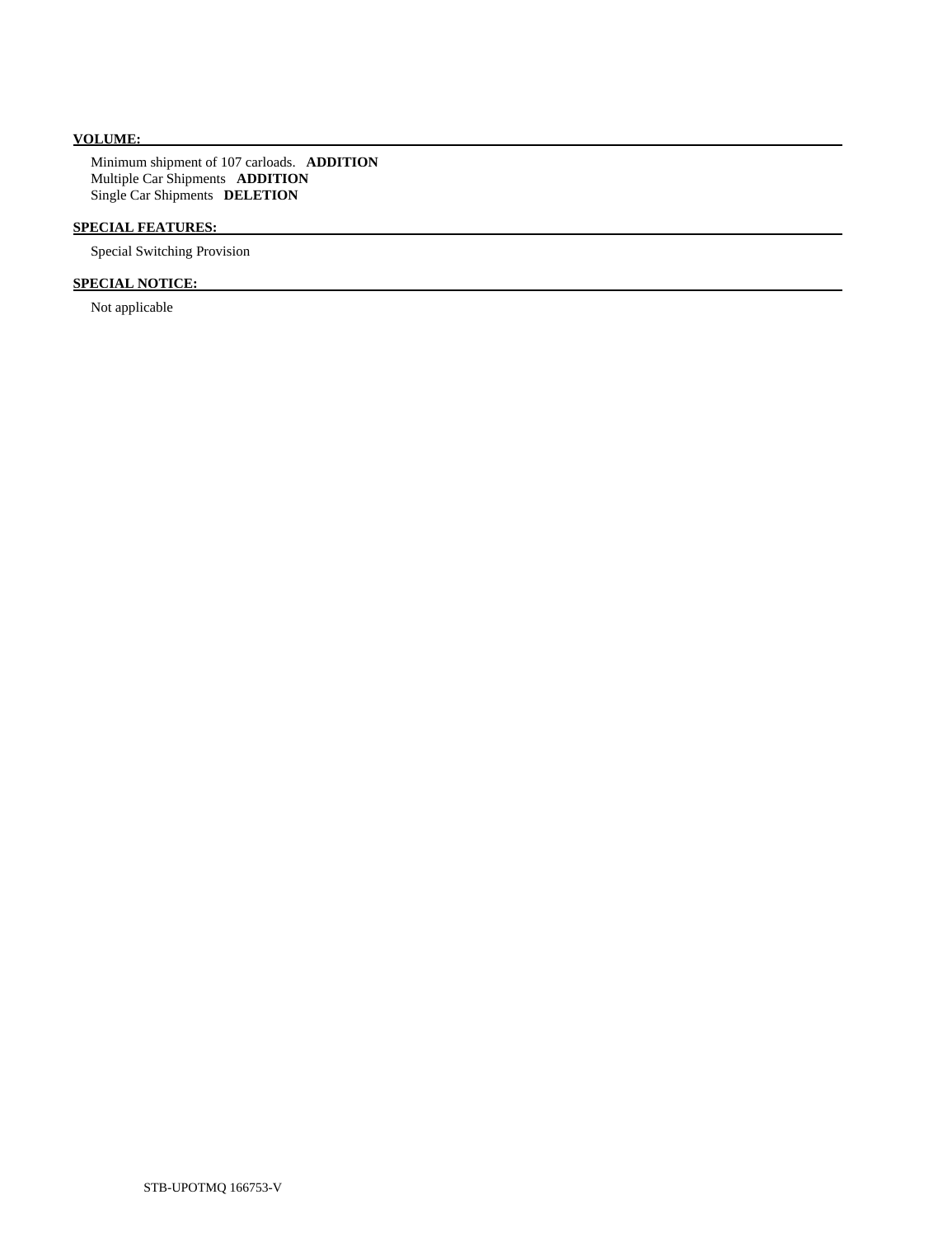

STB-UPOTMQ 167308-F

# **UNION PACIFIC RAILROAD COMPANY**

# **AMENDED CONTRACT SUMMARY**

**Issued:**  November 18, 2021

**Effective:** January 1, 2021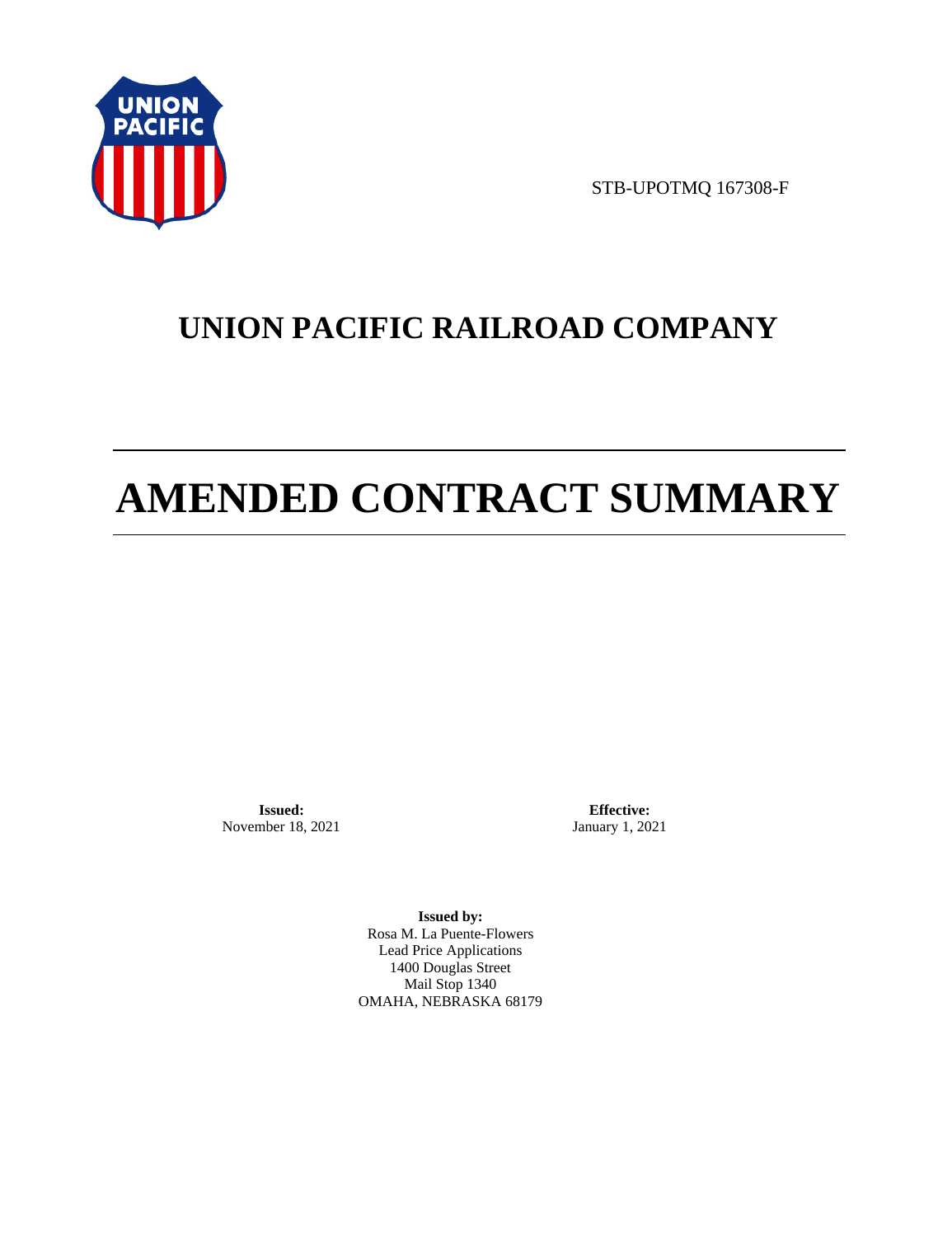UNION PACIFIC RAILROAD COMPANY 1400 Douglas St. Omaha, NE 68179

#### **COMMODITY:**

 Corn Exc.Popcorn See 01152 **ADDITION**  Wheat Exc.Buckwheat See 01139 **ADDITION**  Oats **ADDITION** 

#### **SHIPPER:**

 CGB ENTERPRISES INC **ADDITION**  ZEN-NOH GRAIN CORP **ADDITION** 

#### **ORIGIN(S):**

 ROCHELLE, IL **ADDITION**  SOMMER, IL **ADDITION**  EAGLE PASS, TX **ADDITION** 

#### **DESTINATION(S):**

 LIBERAL, OR **ADDITION**  PORT STOCKTON, CA **ADDITION**  PETALUMA, CA **ADDITION**  HATCH, CA **ADDITION**  MADERA, CA **ADDITION**  MARIENTHAL, KS **ADDITION**  IOWA, LA **ADDITION** 

#### **PORT(S):**

Not Applicable

#### **DURATION:**

 Effective Date: January 1, 2021 Amendment Effective Date: January 1, 2021 **ADDITION**  Expiration Date: December 31, 2021 **EXTENSION** 

#### **RAIL CAR DATA:**

No cars dedicated to service under this Contract. Cars are provided on a common carrier basis only.

#### **RATES & CHARGES:**

Not applicable

### **VOLUME:**

Single Car Shipments **ADDITION** 

### **SPECIAL FEATURES:**

 Special Switching Provision Not Applicable. This change pertained only to confidential data. (Switching)

#### **SPECIAL NOTICE:**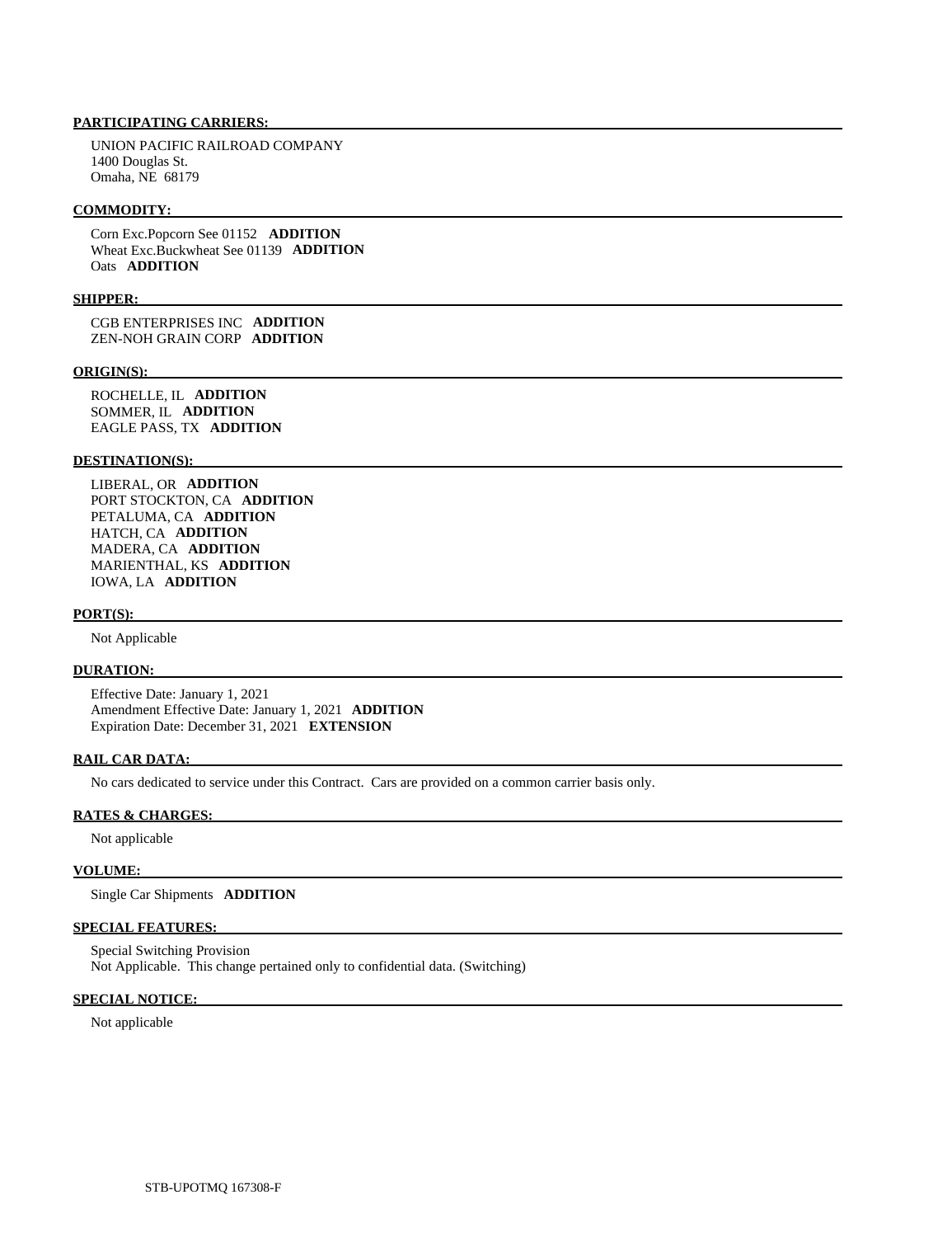

STB-UPOTMQ 167333-C

# **UNION PACIFIC RAILROAD COMPANY**

# **AMENDED CONTRACT SUMMARY**

**Issued:**  November 18, 2021

**Effective:** January 1, 2021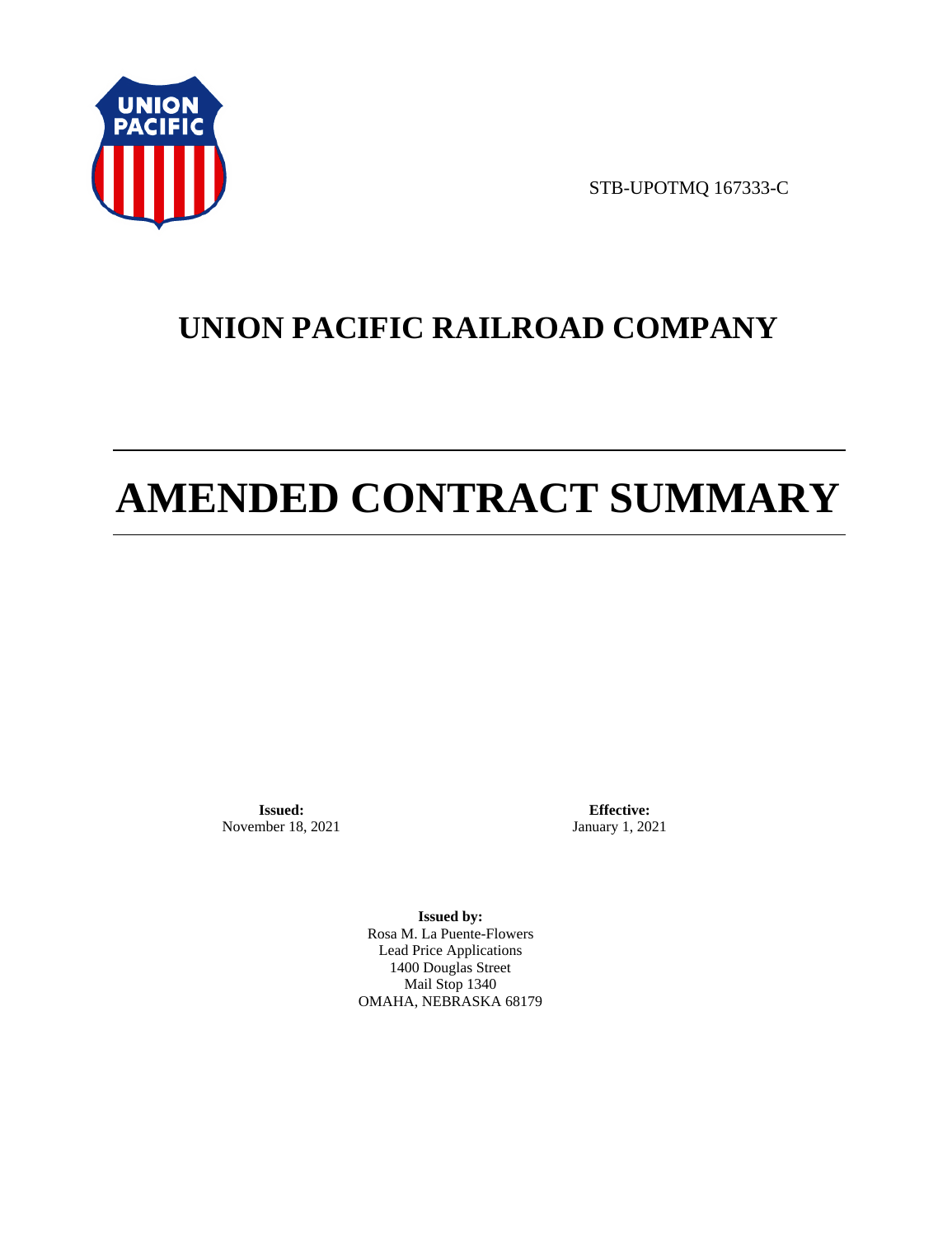UNION PACIFIC RAILROAD COMPANY 1400 Douglas St. Omaha, NE 68179

#### **COMMODITY:**

Wheat Exc.Buckwheat See 01139

#### **SHIPPER:**

 NORAG LLC SHAY GRAIN CO

#### **ORIGIN(S):**

LIMON, CO

# **DESTINATION(S):**

 MEMPHIS, TN **ADDITION**  KANSAS CITY, MO **ADDITION**  TOLLESON, AZ **ADDITION**  LOS ANGELES, CA **ADDITION**  OGDEN, UT

#### **PORT(S):**

Not Applicable

### **DURATION:**

 Effective Date: January 1, 2021 Amendment Effective Date: January 1, 2021 **ADDITION**  Expiration Date: December 31, 2021 **EXTENSION** 

#### **RAIL CAR DATA:**

No cars dedicated to service under this Contract. Cars are provided on a common carrier basis only.

# **RATES & CHARGES:**

Subject to increases.

### **VOLUME:**

Single Car Shipments

### **SPECIAL FEATURES:**

Special Switching Provision

### **SPECIAL NOTICE:**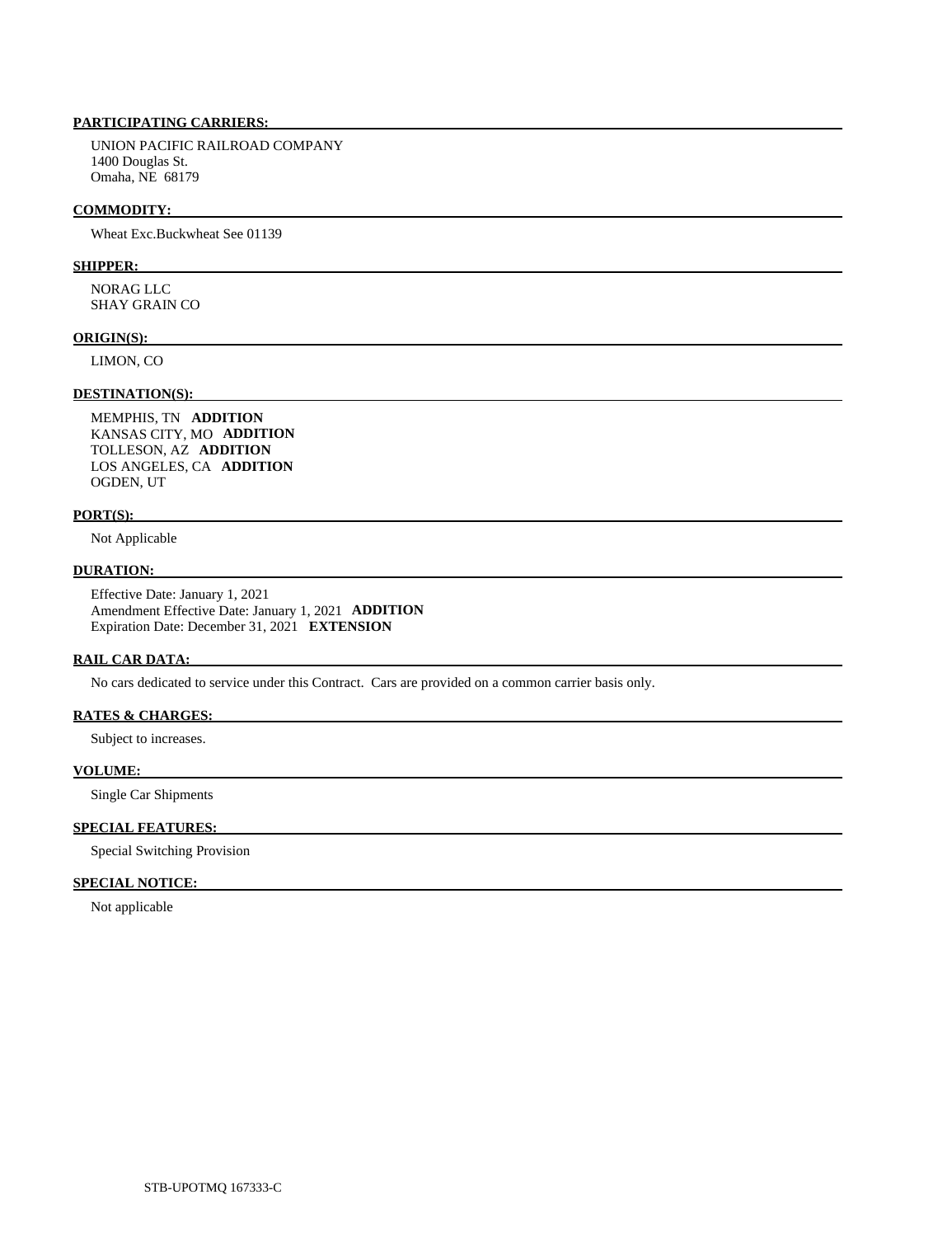

STB-UPOTMQ 167837-A

# **UNION PACIFIC RAILROAD COMPANY**

# **AMENDED CONTRACT SUMMARY**

**Issued:**  November 19, 2021

**Effective:** January 1, 2021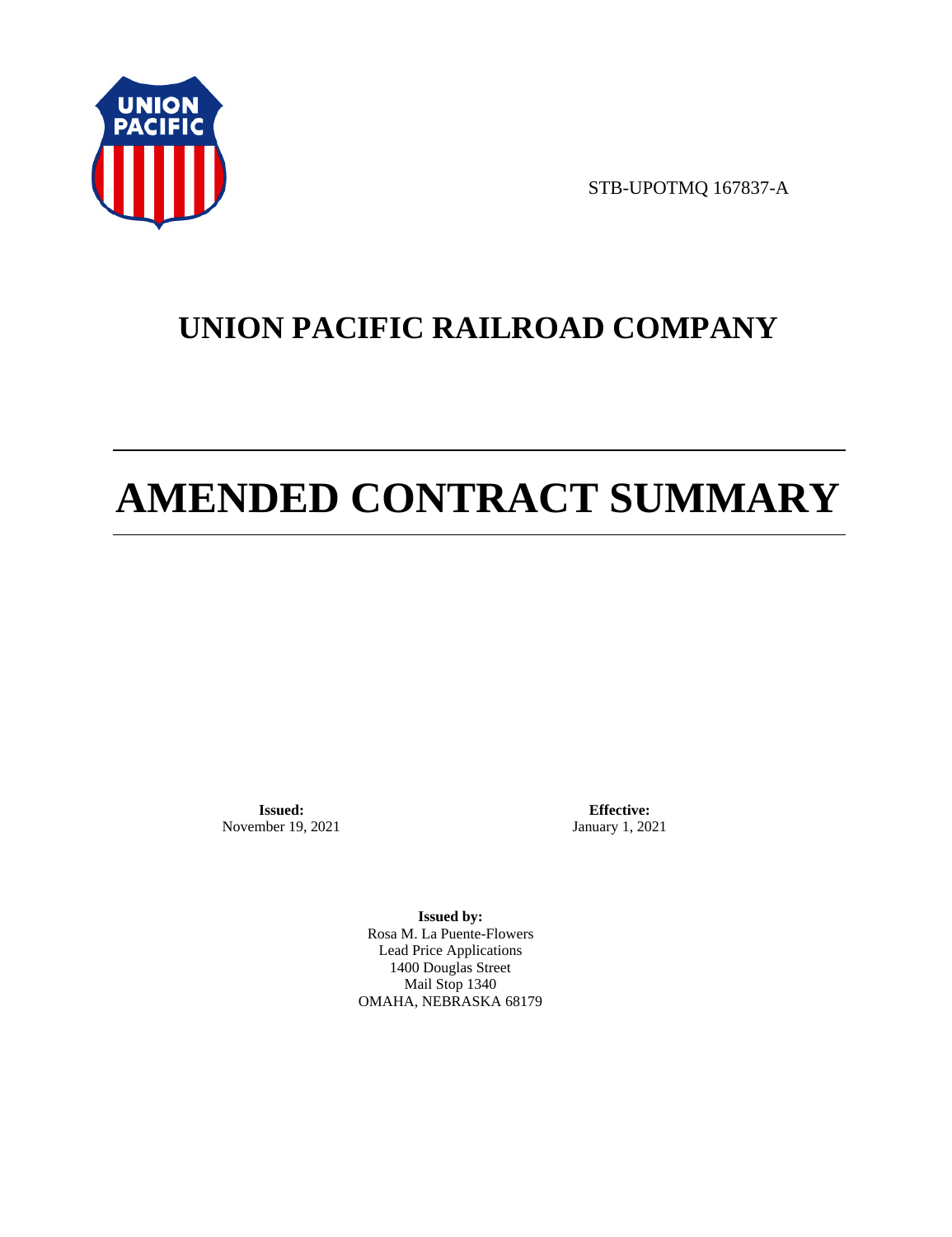UNION PACIFIC RAILROAD COMPANY 1400 Douglas St. Omaha, NE 68179

#### **COMMODITY:**

Corn Exc.Popcorn See 01152

#### **SHIPPER:**

THE ANDERSONS INC

#### **ORIGIN(S):**

 ST ANNE, IL **ADDITION**  GRAND ISLAND, NE **ADDITION**  JANSEN, NE **ADDITION**  AVON, IA KEARNEY, NE **ADDITION** 

#### **DESTINATION(S):**

 FT WORTH, TX **ADDITION**  SHREVEPORT, LA **ADDITION**  CLINTON, OK

#### **PORT(S):**

Not Applicable

### **DURATION:**

 Effective Date: January 1, 2021 Amendment Effective Date: January 1, 2021 **ADDITION**  Expiration Date: December 31, 2021 **EXTENSION** 

#### **RAIL CAR DATA:**

No cars dedicated to service under this Contract. Cars are provided on a common carrier basis only.

#### **RATES & CHARGES:**

Not applicable

#### **VOLUME:**

Single Car Shipments

# **SPECIAL FEATURES:**

Special Switching Provision

### **SPECIAL NOTICE:**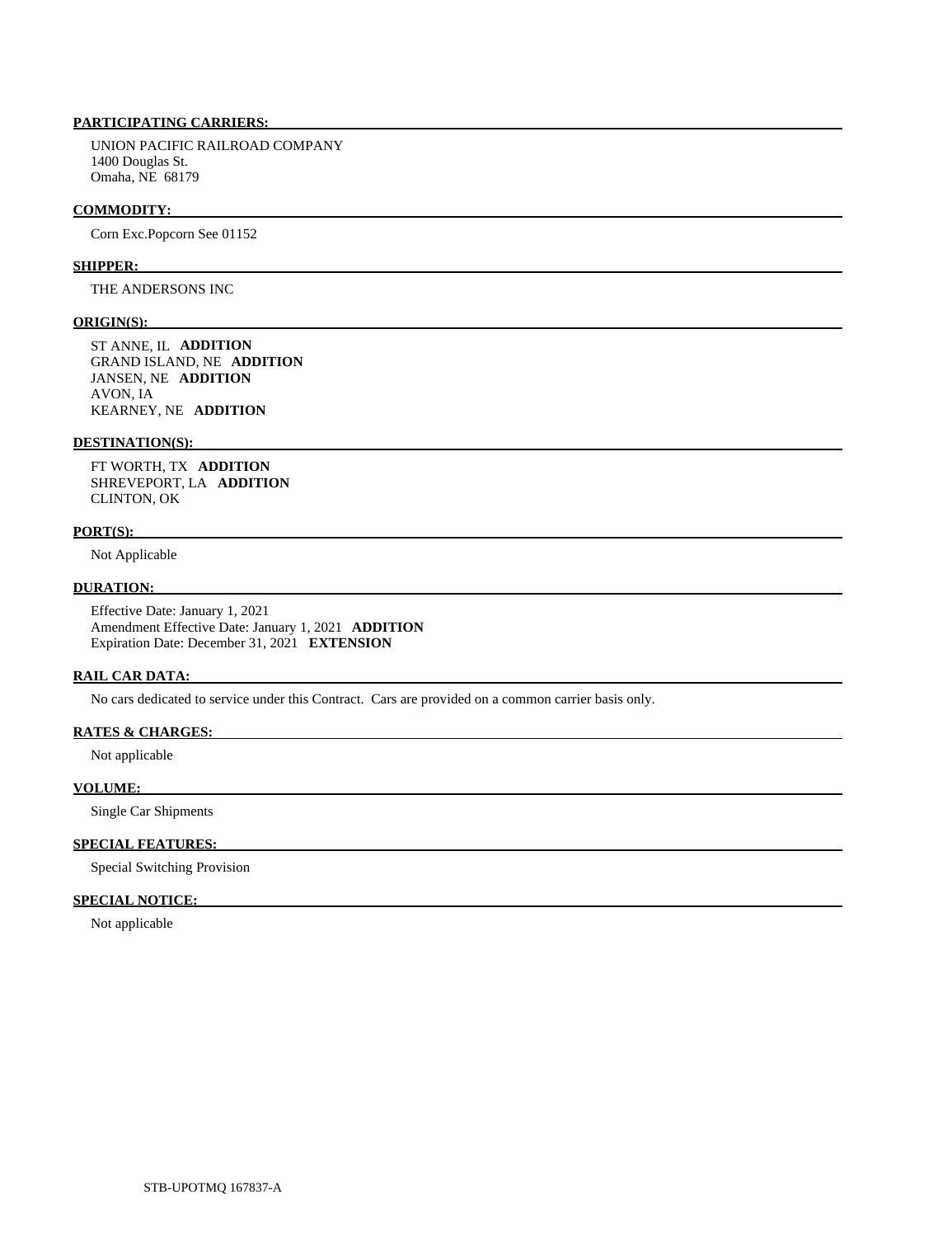

STB-UPOTMQ 167880

# **UNION PACIFIC RAILROAD COMPANY**

# **CONTRACT SUMMARY**

**Issued:**  November 18, 2021

**Effective:** January 1, 2021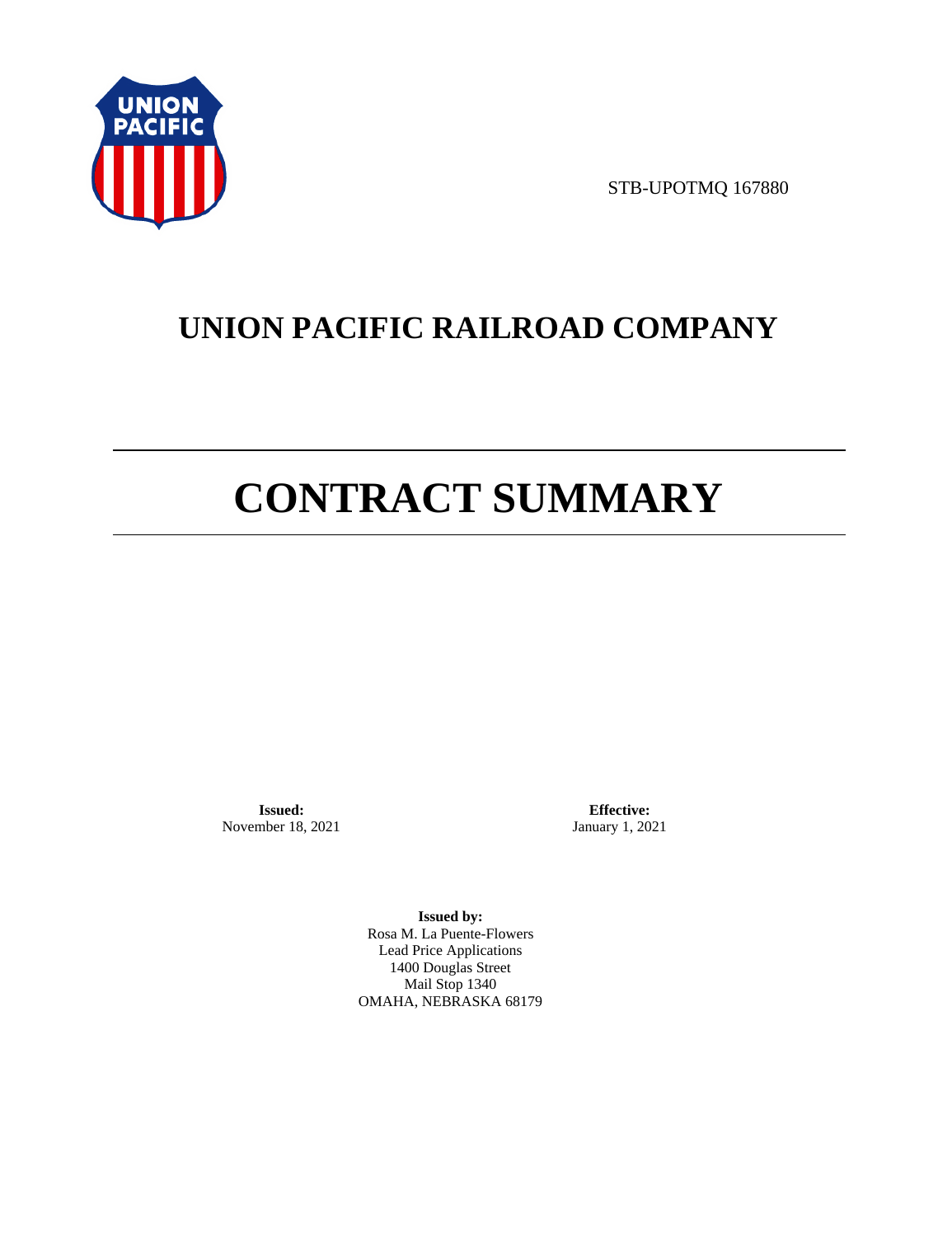UNION PACIFIC RAILROAD COMPANY 1400 Douglas St. Omaha, NE 68179

#### **COMMODITY:**

Barley

#### **SHIPPER:**

PNW COMMODITIES LLC

#### **ORIGIN(S):**

 BEETVILLE, ID ALICEL, OR

### **DESTINATION(S):**

KEYES, CA

#### **PORT(S):**

Not Applicable

### **DURATION:**

 Effective Date: January 1, 2021 Expiration Date: December 31, 2021

#### **RAIL CAR DATA:**

No cars dedicated to service under this Contract. Cars are provided on a common carrier basis only.

### **RATES & CHARGES:**

Not applicable

## **VOLUME:**

Single Car Shipments

# **SPECIAL FEATURES:**

Special Switching Provision

## **SPECIAL NOTICE:**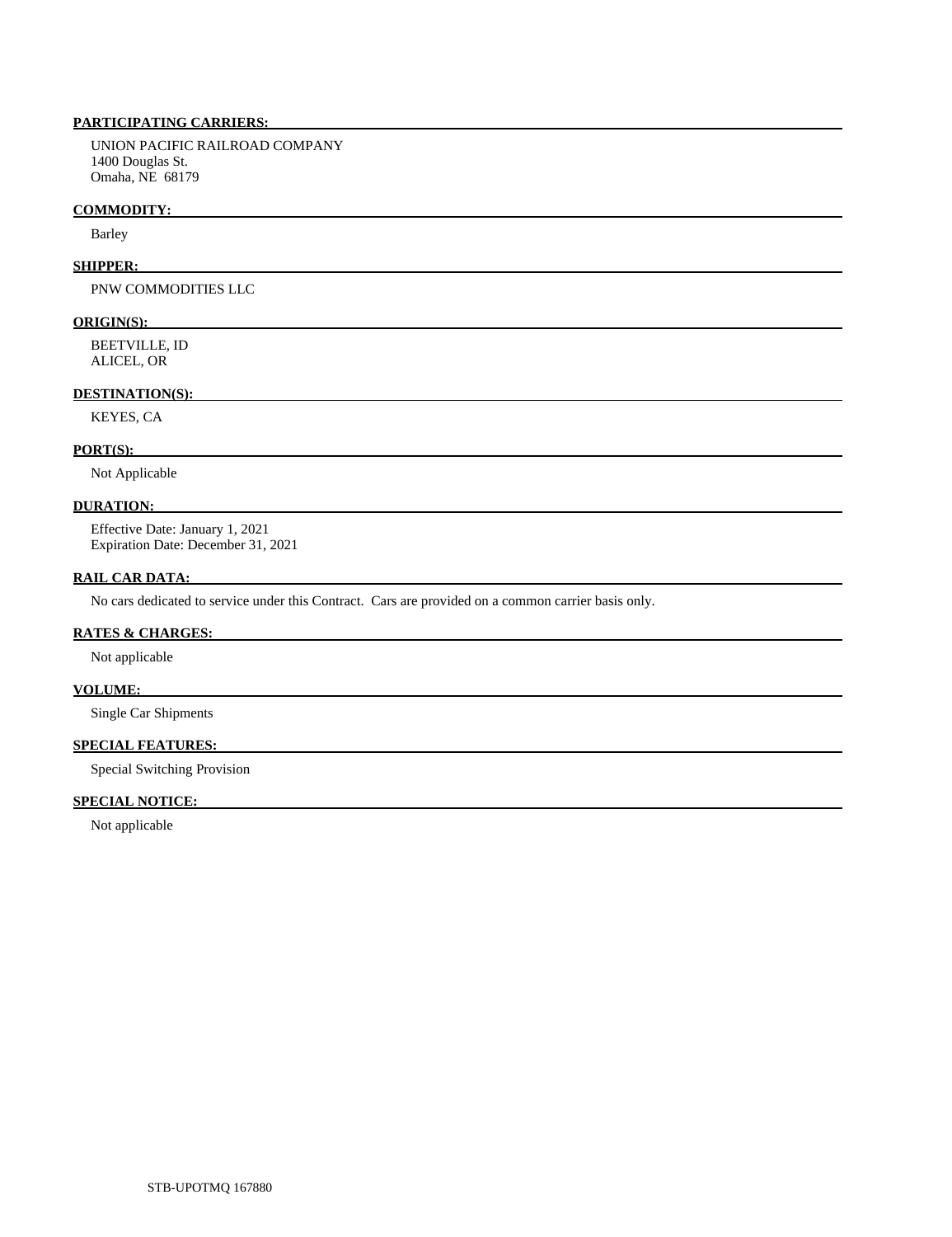

STB-UP-C-57266-05

# **UNION PACIFIC RAILROAD COMPANY**

# **AMENDED CONTRACT SUMMARY**

**Issued:**  November 19, 2021

**Effective:** October 1, 2021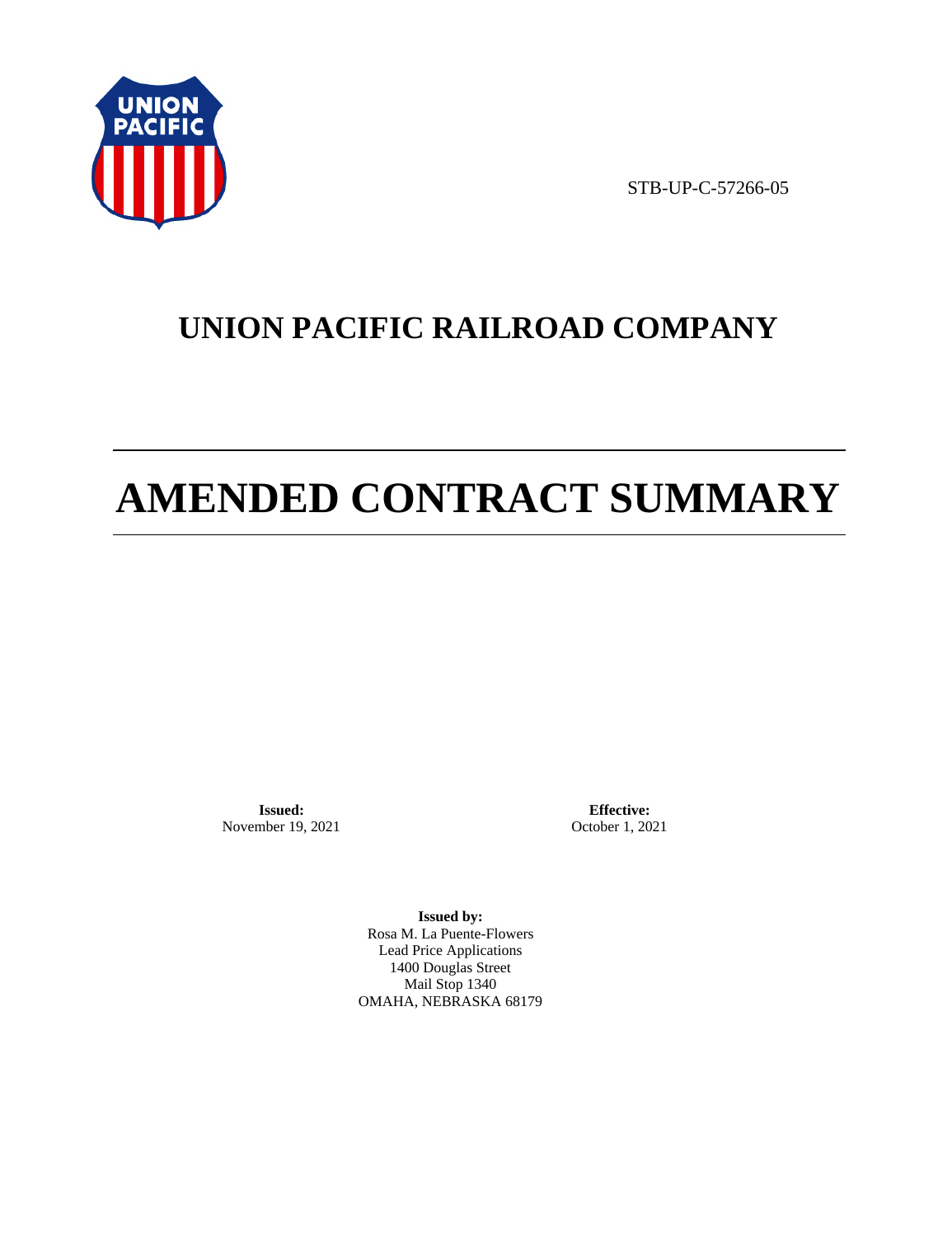UNION PACIFIC RAILROAD COMPANY 1400 Douglas St. Omaha, NE 68179

#### **COMMODITY:**

 Corn Exc.Popcorn See 01152 Sorghum Grains Wheat Exc.Buckwheat See 01139 Soybeans (Soya Beans) Corn, Cracked

#### **SHIPPER:**

ARCHER DANIELS MIDLAND COMPANY

#### **ORIGIN(S):**

 IA - ASHTON AGS (See Exhibit Definition) APPROVED SHUTTLE ORIGINS (See Exhibit Definition) IA - INTERIOR IOWA HEAVY AGS (See Exhibit Definition) IA - INTERIOR IOWA LIGHT AGS (See Exhibit Definition) IA - NEVADA AGS (See Exhibit Definition) IA - SLOAN AGS (See Exhibit Definition) MN - BREWSTER AGS (See Exhibit Definition) MN - HOPE AGS (See Exhibit Definition) NE - GROUP 3 AGS (See Exhibit Definition) NE - GRAND ISLAND AGS (See Exhibit Definition) NE - HASTINGS AGS (See Exhibit Definition) NE - CARLETON AGS (See Exhibit Definition) NE - COZAD AGS (See Exhibit Definition) RANDOLPH, MN

### **DESTINATION(S):**

 IOWA CORN PROCESSORS (See Exhibit Definition) NEB CORN PROCESSORS (See Exhibit Definition)

#### **PORT(S):**

Not Applicable

#### **DURATION:**

 Effective Date: June 1, 2019 Amendment Effective Date: October 1, 2021 **ADDITION**  Expiration Date: September 30, 2022 **EXTENSION** 

#### **RAIL CAR DATA:**

No cars dedicated to service under this Contract. Cars are provided on a common carrier basis only.

### **RATES & CHARGES:**

Not applicable

#### **VOLUME:**

 Minimum shipment of 100 carloads. Multiple Car Shipments Single Car Shipments **DELETION** 

### **SPECIAL FEATURES:**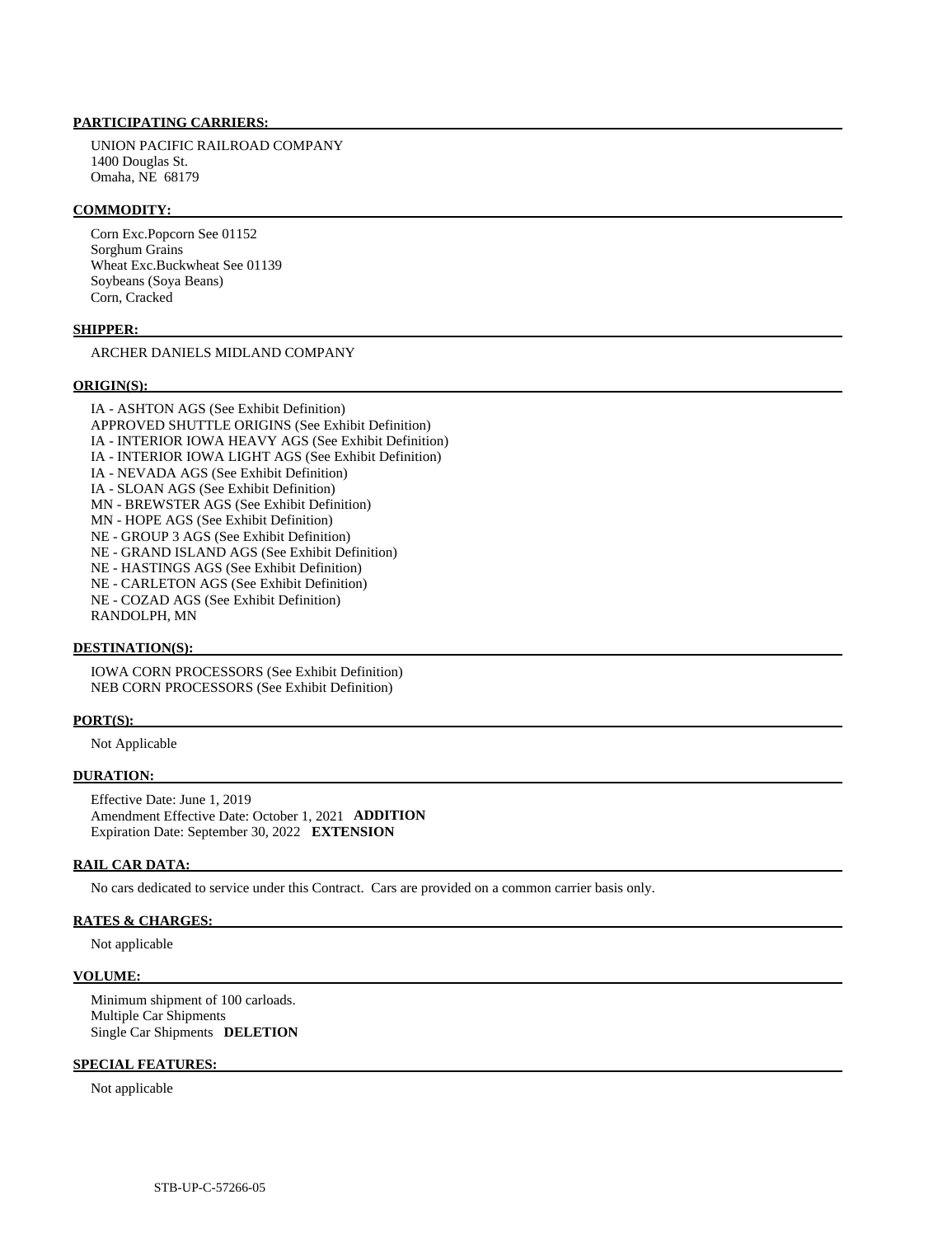# **SPECIAL NOTICE:**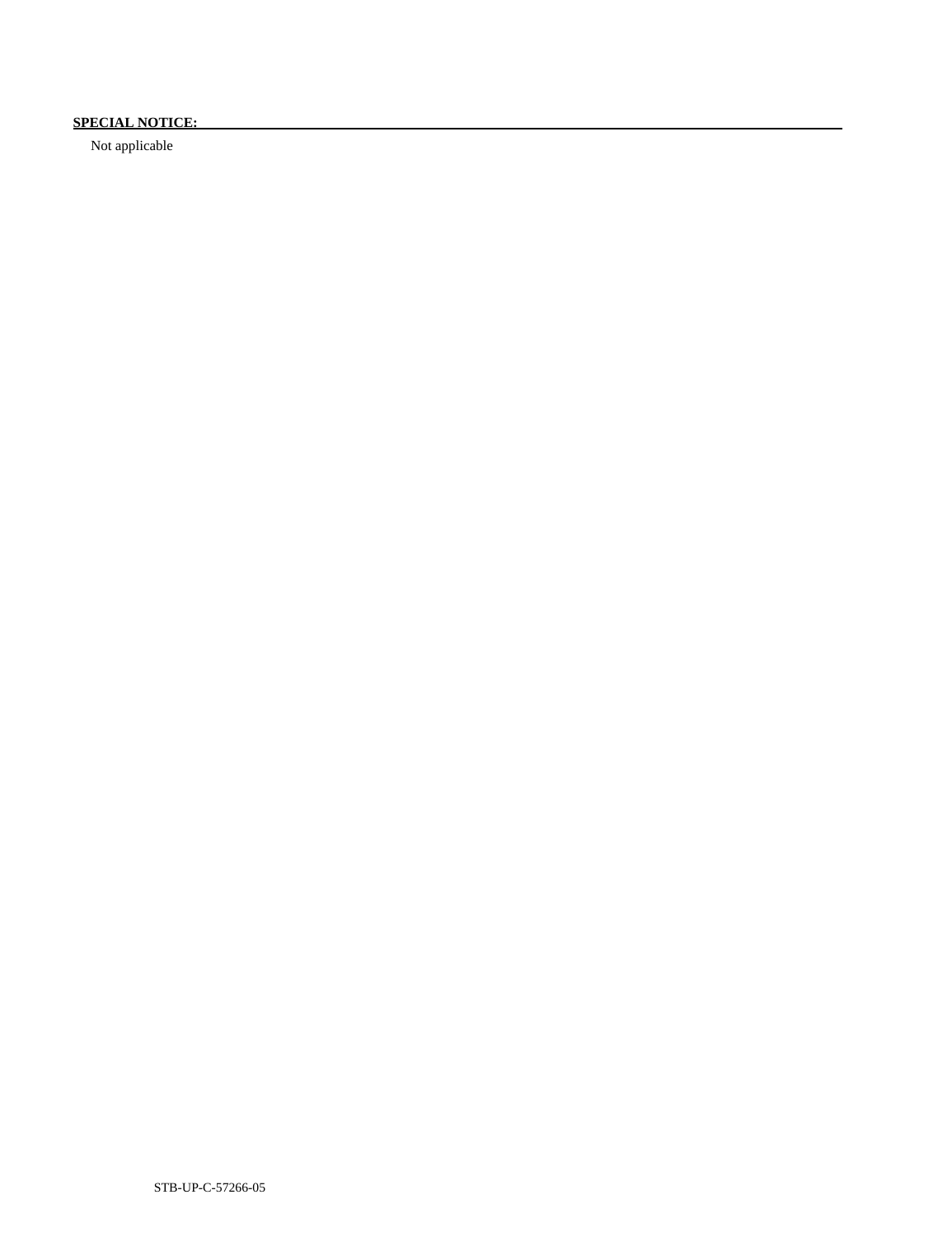IA - ASHTON AGS consist of: ALTON, IA **ADDITION**  ASHTON, IA **ADDITION**  CARNES, IA **ADDITION**  HOSPERS, IA **ADDITION**  LE MARS, IA **ADDITION**  MERRILL, IA **ADDITION**  RITTER, IA **ADDITION**  SENEY, IA **ADDITION**  SHELDON, IA **ADDITION**  SIBLEY, IA **ADDITION**  APPROVED SHUTTLE ORIGINS consist of: BYERS, CO **ADDITION**  CHEYENNE WELLS, CO **ADDITION**  ALBERT CITY, IA ALTON, IA **ADDITION**  ASHTON, IA **ADDITION**  AVON, IA BELMOND, IA BRADFORD, IA BURT, IA CHAPIN, IA CLARE, IA CLARION, IA COUNCIL BLUFFS, IA DOWS, IA EMMETSBURG, IA FARNHAMVILLE, IA GARDEN CITY, IA GOWRIE, IA GRUVER, IA HANCOCK, IA **ADDITION**  HARTLEY, IA HAVELOCK, IA HINTON, IA JEFFERSON, IA JOICE, IA JORDAN, IA MALLARD, IA MARATHON, IA NEVADA, IA NORTHWOOD, IA **ADDITION**  PICKERING, IA RAKE, IA RALSTON, IA ROELYN, IA ROLFE, IA SLOAN, IA SUPERIOR, IA VINCENT, IA WEST BEND, IA BLISS, ID **ADDITION**  ALLEN, IL **ADDITION**  BLOOMINGTON, IL **ADDITION**  ELKHART, IL **ADDITION**  HARVARD, IL **ADDITION**  PONTIAC, IL **ADDITION**  ROYAL, IL **ADDITION**  SOUTH BELOIT, IL **ADDITION**  STERLING, IL **ADDITION**  TUSCOLA, IL **ADDITION**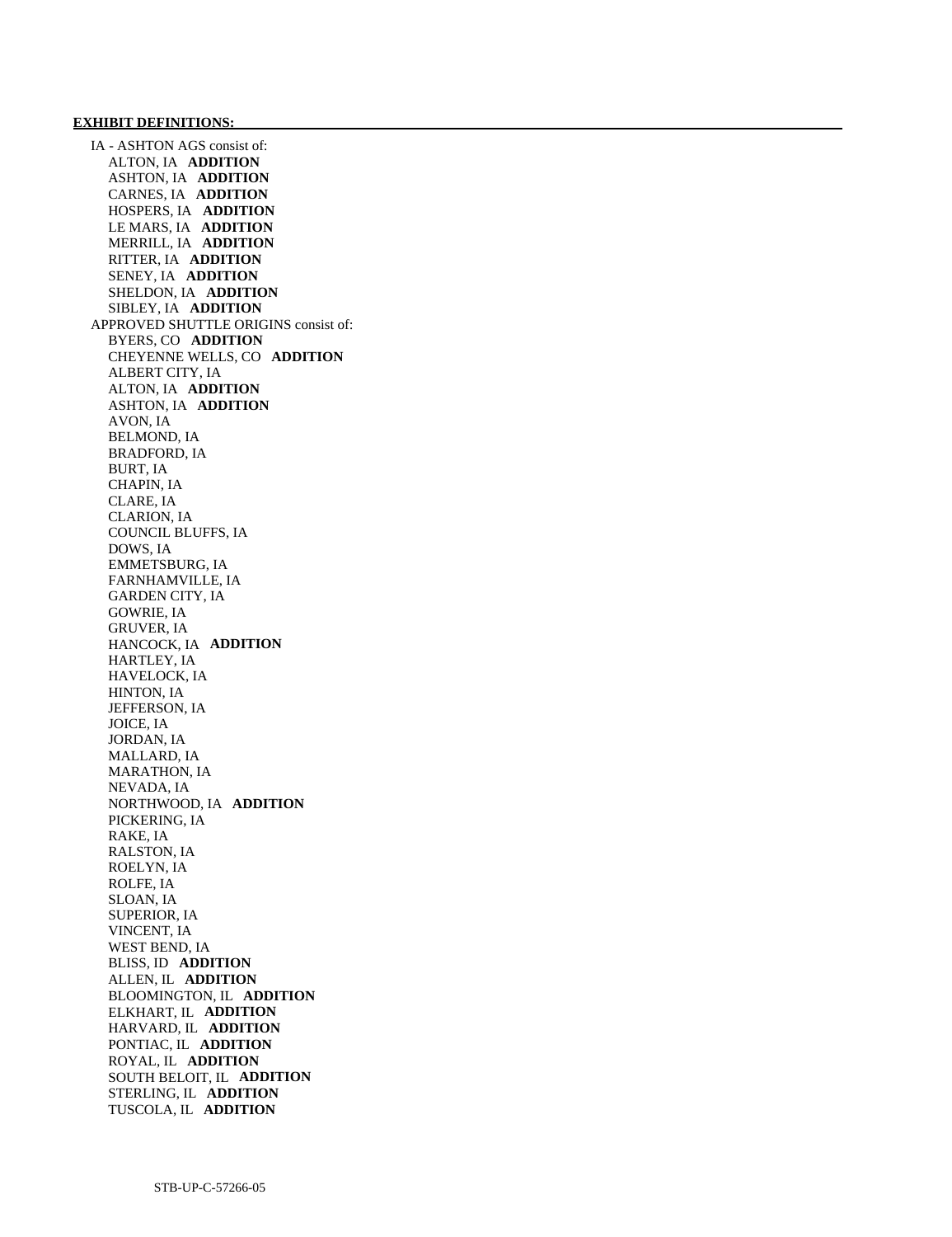ABILENE, KS **ADDITION**  ATCHISON, KS **ADDITION**  CANTON, KS **ADDITION**  COLBY, KS **ADDITION**  DOWNS, KS **ADDITION**  FRANKFORT, KS **ADDITION**  GLEN ELDER, KS **ADDITION**  GREAT BEND, KS **ADDITION**  HANOVER, KS **ADDITION**  HAVILAND, KS **ADDITION**  HUTCHINSON, KS **ADDITION**  KANSAS CITY, KS **ADDITION**  LIBERAL, KS **ADDITION**  NEW CAMBRIA, KS **ADDITION**  OGALLAH, KS **ADDITION**  PLAINS, KS **ADDITION**  PRATT, KS **ADDITION**  SALINA, KS **ADDITION**  SHARON SPRINGS, KS **ADDITION**  TOPEKA, KS **ADDITION**  WAKEENEY, KS **ADDITION**  WICHITA, KS **ADDITION**  APPLETON, MN **ADDITION**  BREWSTER, MN BROWNTON, MN **ADDITION**  BUFFALO LAKE, MN **ADDITION**  DANUBE, MN **ADDITION**  DELAVAN, MN **ADDITION**  DULUTH, MN **ADDITION**  FAIRMONT, MN HERON LAKE, MN HOPE, MN LAMBERTON, MN **ADDITION**  MADELIA, MN MARNA, MN MILOMA, MN MONTEVIDEO, MN **ADDITION**  MOUNTAIN LAKE, MN NEW ULM, MN **ADDITION**  RANDOLPH, MN SAVAGE, MN **ADDITION**  SPRINGFIELD, MN **ADDITION**  ST JAMES, MN WALNUT GROVE, MN **ADDITION**  WELCOME, MN ADRIAN, MO **ADDITION**  ESSEX, MO **ADDITION**  SANDSTONE, MO **ADDITION**  ST JOSEPH, MO **ADDITION**  ALBION, NE **ADDITION**  BRAINARD, NE **ADDITION**  BROWNSON, NE **ADDITION**  CARLETON, NE CHAPPELL, NE **ADDITION**  COZAD, NE ELM CREEK, NE ENOLA, NE **ADDITION**  FREMONT, NE GIBBON, NE GOTHENBURG, NE GRAND ISLAND, NE HASTINGS, NE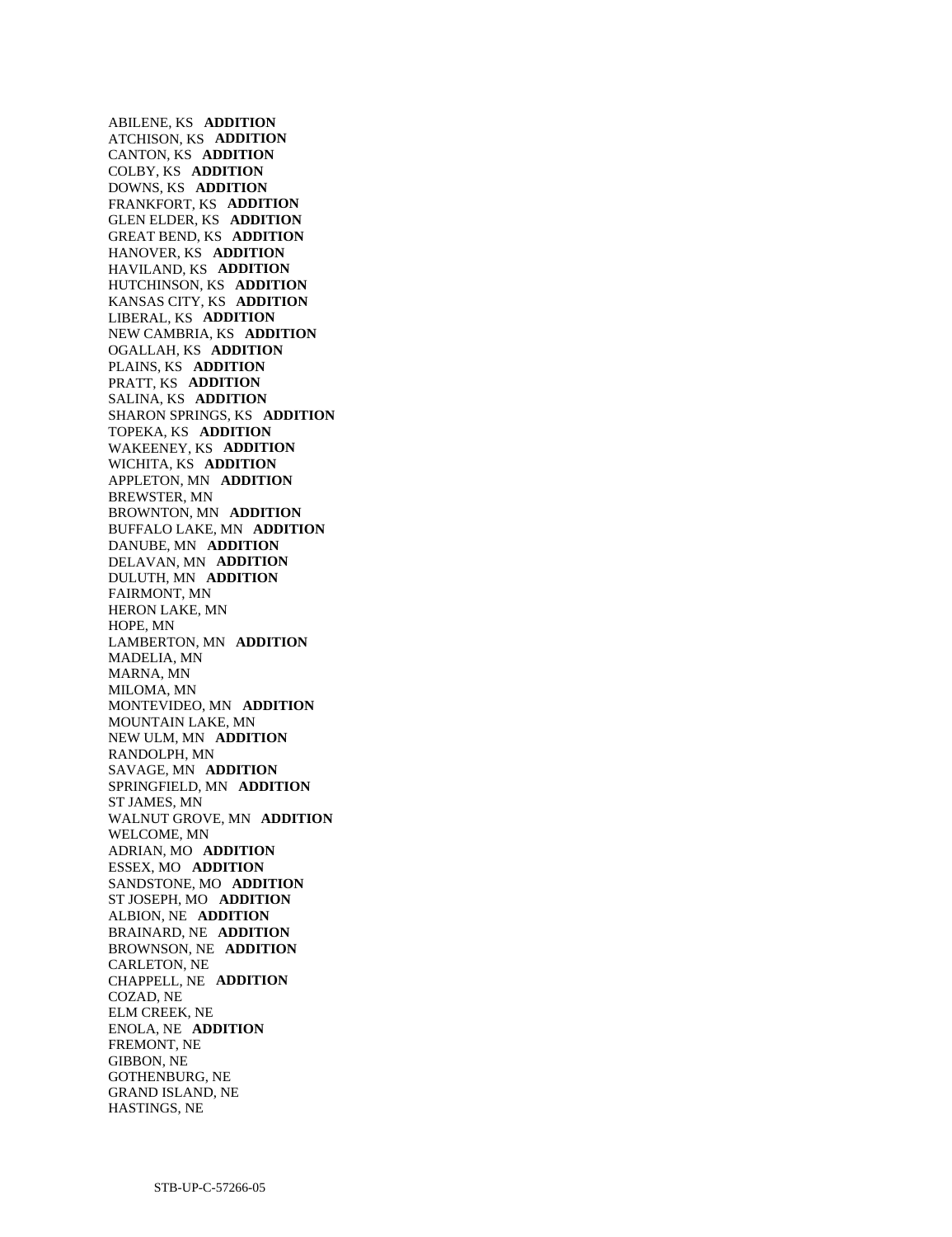HAYLAND, NE JANSEN, NE KEARNEY, NE KIMBALL, NE **ADDITION**  LEXINGTON, NE LINCOLN, NE **ADDITION**  MEAD, NE MONROE, NE **ADDITION**  NEBRASKA CITY, NE **ADDITION**  NORTH BEND, NE NORTH PLATTE, NE ORD, NE **ADDITION**  OVERTON, NE PLYMOUTH, NE POLK, NE **ADDITION**  SCHAFER, NE SEDAN, NE SHELBY, NE **ADDITION**  SHELTON, NE ST EDWARD, NE **ADDITION**  STROMSBURG, NE **ADDITION**  SUPERIOR, NE **ADDITION**  SYRACUSE, NE **ADDITION**  THUMEL, NE WOOD RIVER, NE YANKA, NE **ADDITION**  KINGFISHER, OK **ADDITION**  MEDFORD, OK **ADDITION**  OPTIMA, OK **ADDITION**  AMARILLO, TX **ADDITION**  AVALON, WI **ADDITION**  EVANSVILLE, WI **ADDITION**  SUPERIOR, WI **ADDITION**  IA - INTERIOR IOWA HEAVY AGS consist of: ALGONA, IA ALLENDORF, IA ARMSTRONG, IA ARTHUR, IA AURELIA, IA BODE, IA BURT, IA CALLENDER, IA CHEROKEE, IA EAGLE GROVE, IA EMMETSBURG, IA FARNHAMVILLE, IA FLORENCE, IA FT DODGE, IA GALBRAITH, IA GOLDFIELD, IA GOWRIE, IA GYPSUM, IA HANLONTOWN, IA HARDY, IA HARRIS, IA HARTLEY, IA INDUSTRY, IA IRVINGTON, IA JEWELL, IA JOICE, IA KAMRAR, IA KANAWHA, IA

LAKE MILLS, IA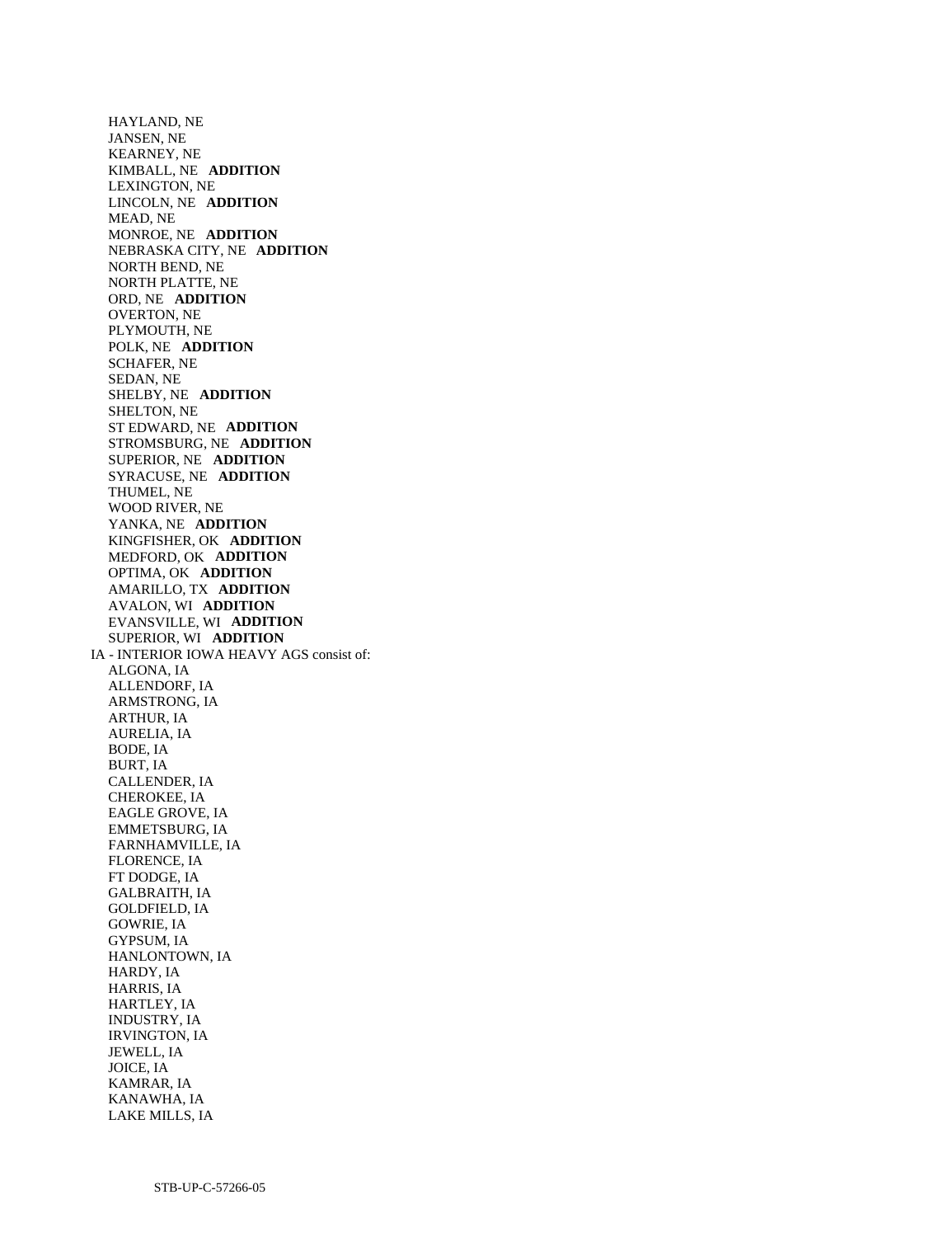LAKE PARK, IA LENA, IA LIVERMORE, IA LUVERNE, IA MAPLE HILL, IA MARCUS, IA MONTGOMERY, IA MOORLAND, IA OCHEYEDAN, IA OLAF, IA OSGOOD, IA OTTOSEN, IA PATON, IA RAKE, IA RANDALL, IA RENWICK, IA RODMAN, IA ROELYN, IA SANBORN, IA SCARVILLE, IA SPIRIT LAKE, IA STORY CITY, IA SWEA CITY, IA TARA, IA VINCENT, IA WALL LAKE, IA WEBSTER CITY, IA WEST BEND, IA WEST FT DODGE, IA WEST OKOBOJI, IA WILLIAMS, IA BLUE EARTH, MN BRICELYN, MN EASTON, MN FAIRMONT, MN FOX LAKE, MN FROST, MN GUCKEEN, MN IMOGENE, MN KIESTER, MN MARNA, MN WELCOME, MN IA - INTERIOR IOWA LIGHT AGS consist of: ALBERT CITY, IA BELMOND, IA CLARE, IA CLARION, IA DOWS, IA ESTHERVILLE, IA GALT, IA GILMORE CITY, IA GRAETTINGER, IA GRUVER, IA HAVELOCK, IA LAKOTA, IA LAURENS, IA MALLARD, IA MARATHON, IA PIONEER, IA PLOVER, IA ROCKWELL, IA ROLFE, IA SUPERIOR, IA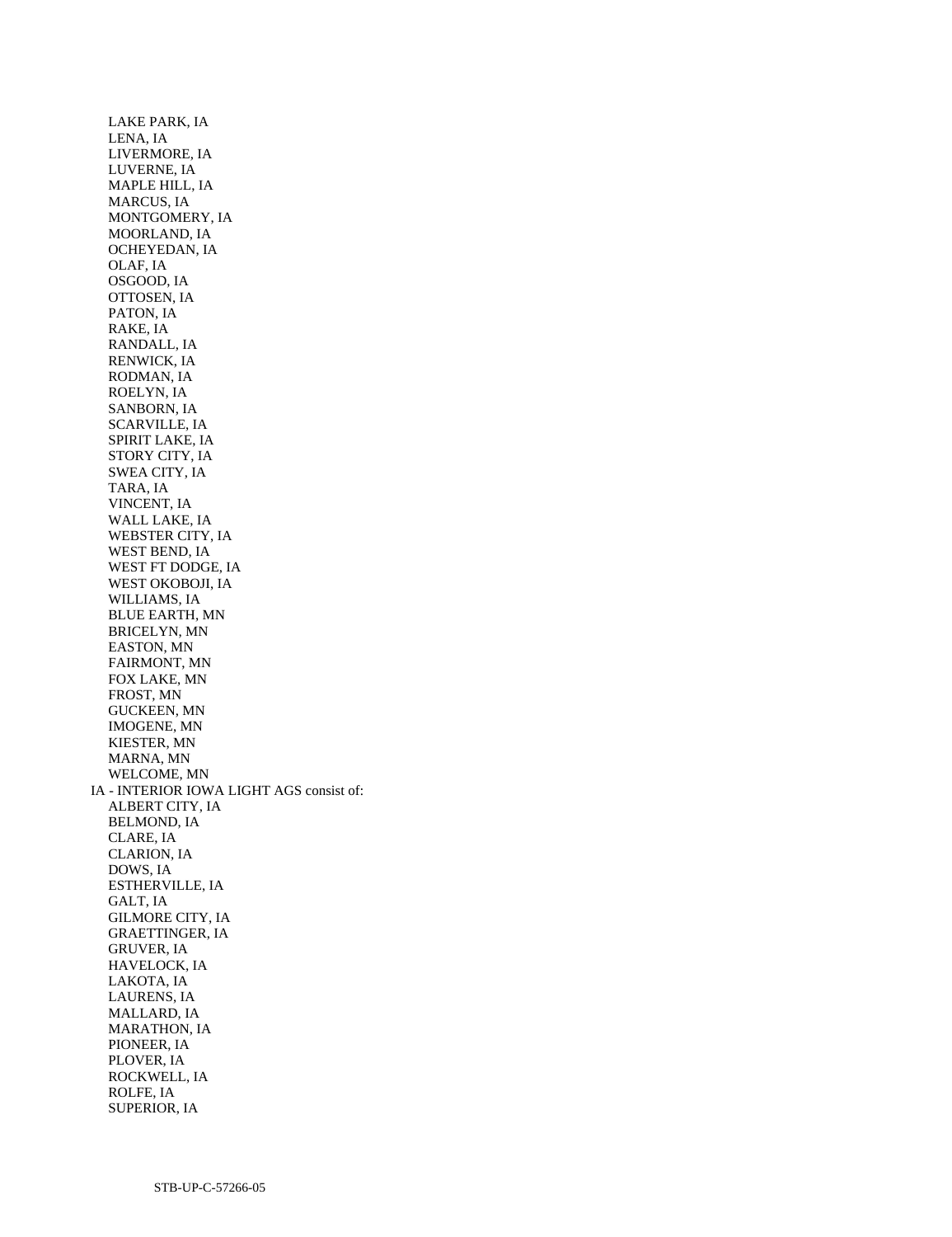WALLINGFORD, IA WOOLSTOCK, IA IA - NEVADA AGS consist of: ALDEN, IA AMES, IA ARCADIA, IA ARION, IA AVON, IA BEAVER, IA BEECH, IA BETHEL, IA BOONE, IA BRADFORD, IA BUCKEYE, IA CALIFORNIA JCT, IA CAMBRIDGE, IA CAMERON, IA CARROLL, IA CHAPIN, IA COLO, IA DANA, IA DENISON, IA DES MOINES, IA DOW CITY, IA DUNLAP, IA ELKHART, IA ENTERPRISE, IA FERNALD, IA GARDEN CITY, IA GLIDDEN, IA GRAND JCT, IA GRIMES, IA GRIMES, IA HAMPTON, IA HURLEY, IA IOWA FALLS, IA JEFFERSON, IA JORDAN, IA LOGAN, IA LOVELAND, IA MAPLE RIVER, IA MASON CITY, IA MCCALLSBURG, IA MELCHER, IA MINERVA JCT, IA MISSOURI VALLEY, IA NEPAS, IA NEVADA, IA OGDEN, IA ONTARIO, IA PICKERING, IA RALSTON, IA SCRANTON, IA SHERMAN, IA SHIPLEY, IA STATE CENTER, IA SWANWOOD, IA VAIL, IA WAUKEE, IA WEST DES MOINES, IA WEST DES MOINES, IA WESTSIDE, IA WOODBINE, IA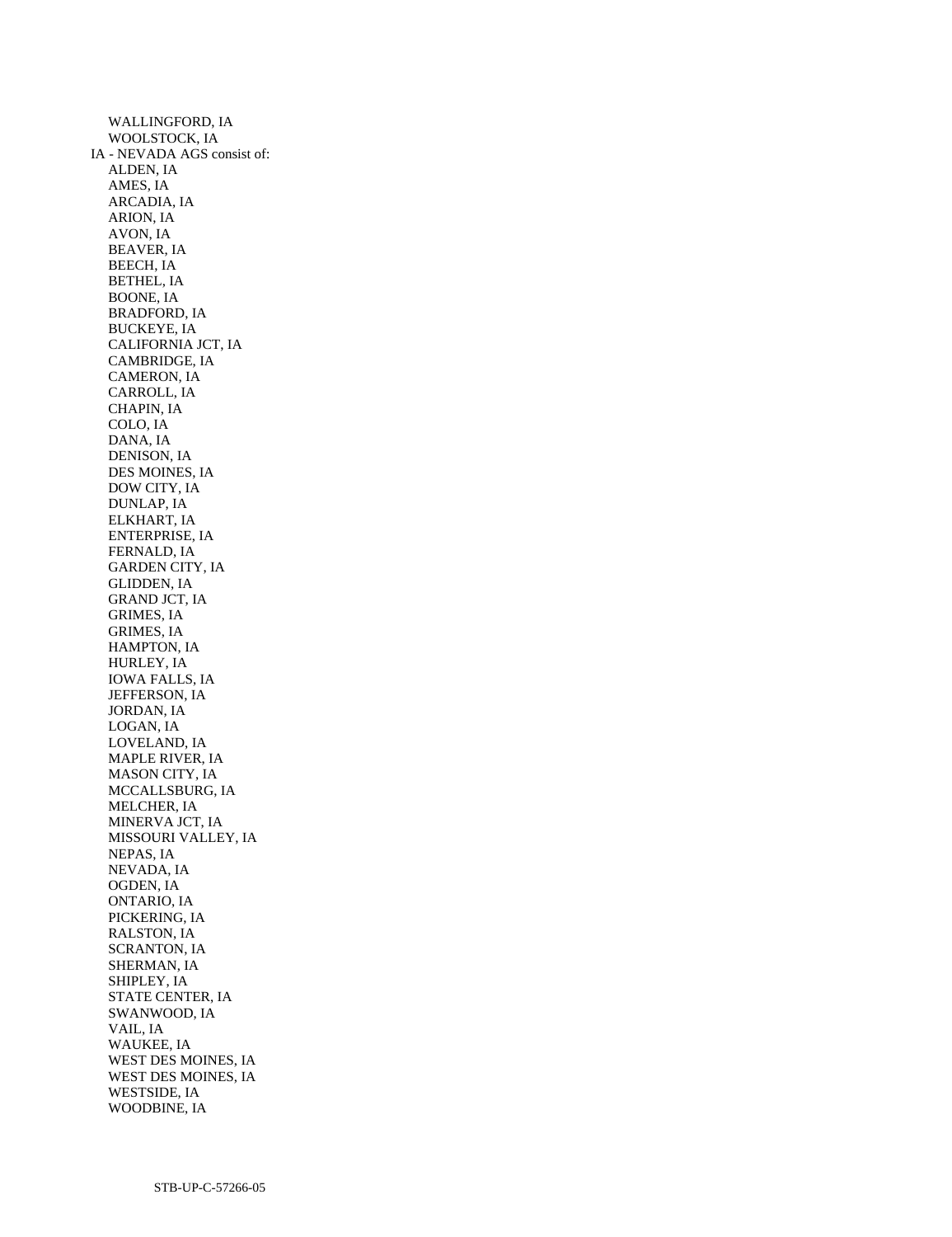IA - SLOAN AGS consist of: BLENCOE, IA BLENCOE, IA HINTON, IA JAMES, IA LEEDS, IA MODALE, IA MONDAMIN, IA ONAWA, IA RIVER SIOUX, IA SALIX, IA SERGEANT BLUFF, IA SIOUX CITY, IA SLOAN, IA WHITING, IA WICKHAM SPUR, IA DAKOTA CITY, NE SOUTH SIOUX CITY, NE MN - BREWSTER AGS consist of: ADRIAN, MN AGATE, MN BEAVER CREEK, MN BIGELOW, MN BINGHAM LAKE, MN BREWSTER, MN BUTTERFIELD, MN FIVE STAR, MN HERON LAKE, MN KASOTA, MN LAKE CRYSTAL, MN LUVERNE, MN MADELIA, MN MAGNOLIA, MN MANKATO, MN MANLEY, MN MILOMA, MN MINNEOPA, MN MOUNTAIN LAKE, MN ODIN, MN OTTAWA, MN RUSHMORE, MN ST JAMES, MN TRIMONT, MN WILDER, MN WINDOM, MN WORTHINGTON, MN MN - HOPE AGS consist of: ALBERT LEA, MN CLARKS GROVE, MN ELLENDALE, MN GLENVILLE, MN GORDON, MN HOPE, MN NE - GROUP 3 AGS consist of: COUNCIL BLUFFS, IA ISLAND PARK, IA RIGG, IA AMES, NE ARLINGTON, NE BEHLEN, NE BLAIR, NE COLUMBUS, NE DOULOM, NE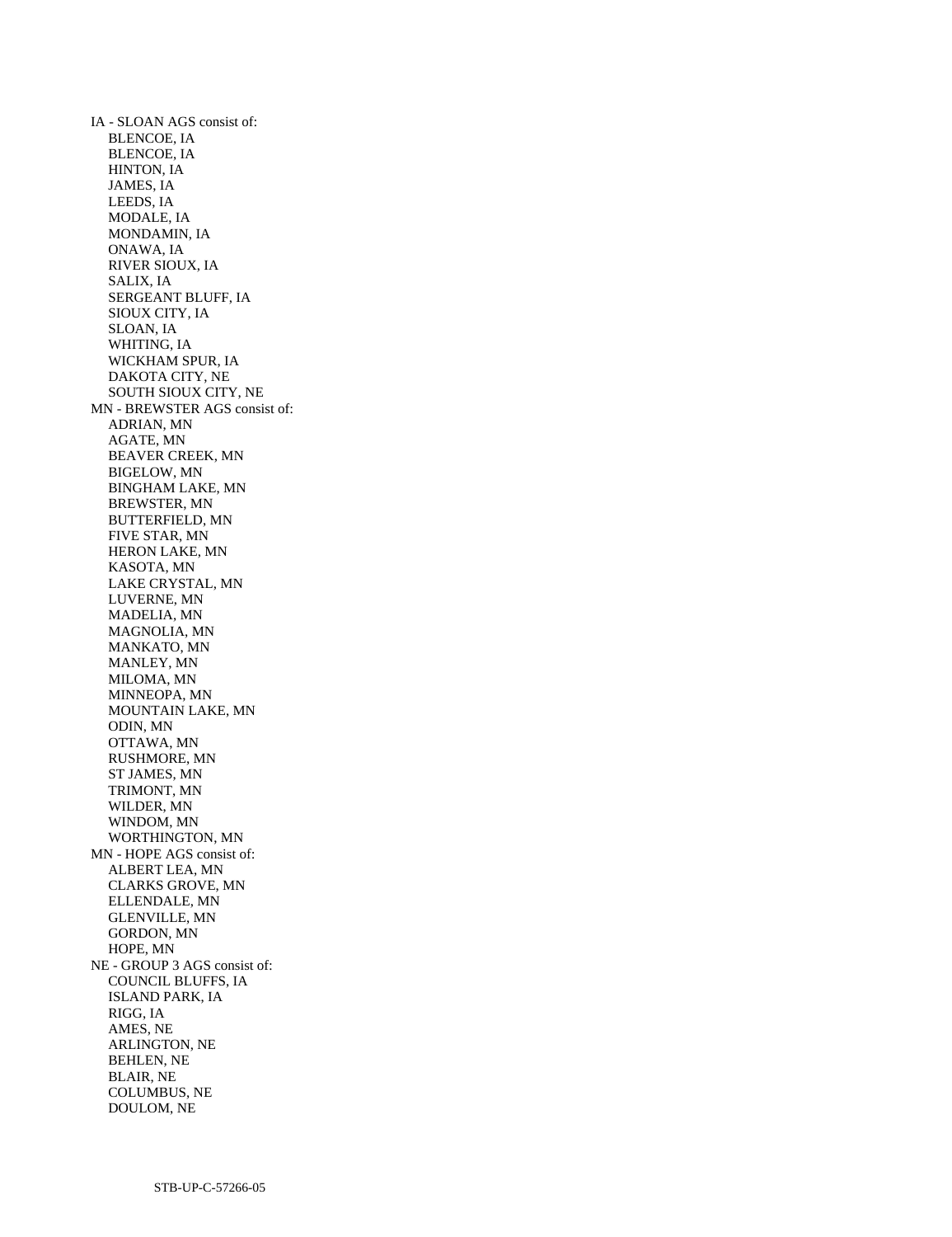DUNCAN, NE ELKHORN, NE FREMONT, NE FT CROOK, NE GILMORE, NE GILMORE JCT, NE HOWER, NE KENNARD, NE KRUMEL, NE LA PLATTE, NE LANE, NE MEAD, NE MERCER, NE MILLARD, NE MOORMAN, NE NASCO, NE NORTH BEND, NE OMAHA, NE RICHLAND, NE ROGERS, NE RUF, NE SCHAFER, NE SCHUYLER, NE SEYMOUR, NE SOUTH OMAHA, NE SOUTH OMAHA, NE SUMMIT, NE TROXEL, NE VALLEY, NE WAHOO, NE WAHPCO, NE WATERLOO, NE WECO, NE WESTON, NE WOODY, NE YUTAN, NE NE - GRAND ISLAND AGS consist of: ALDA, NE CENTRAL CITY, NE CHAPMAN, NE CLARKS, NE DENMAN, NE GRAND ISLAND, NE GULFOIL, NE HAVENS, NE PADDOCK, NE RIVER, NE SHELTON, NE SILVER CREEK, NE THUMEL, NE WOOD RIVER, NE NE - HASTINGS AGS consist of: GLENVIL, NE HASTINGS, NE HAYLAND, NE JEFFERS, NE LEVEL, NE NE - CARLETON AGS consist of: HOLLENBERG, KS ALEXANDRIA, NE ANAN, NE BELVIDERE, NE CARLETON, NE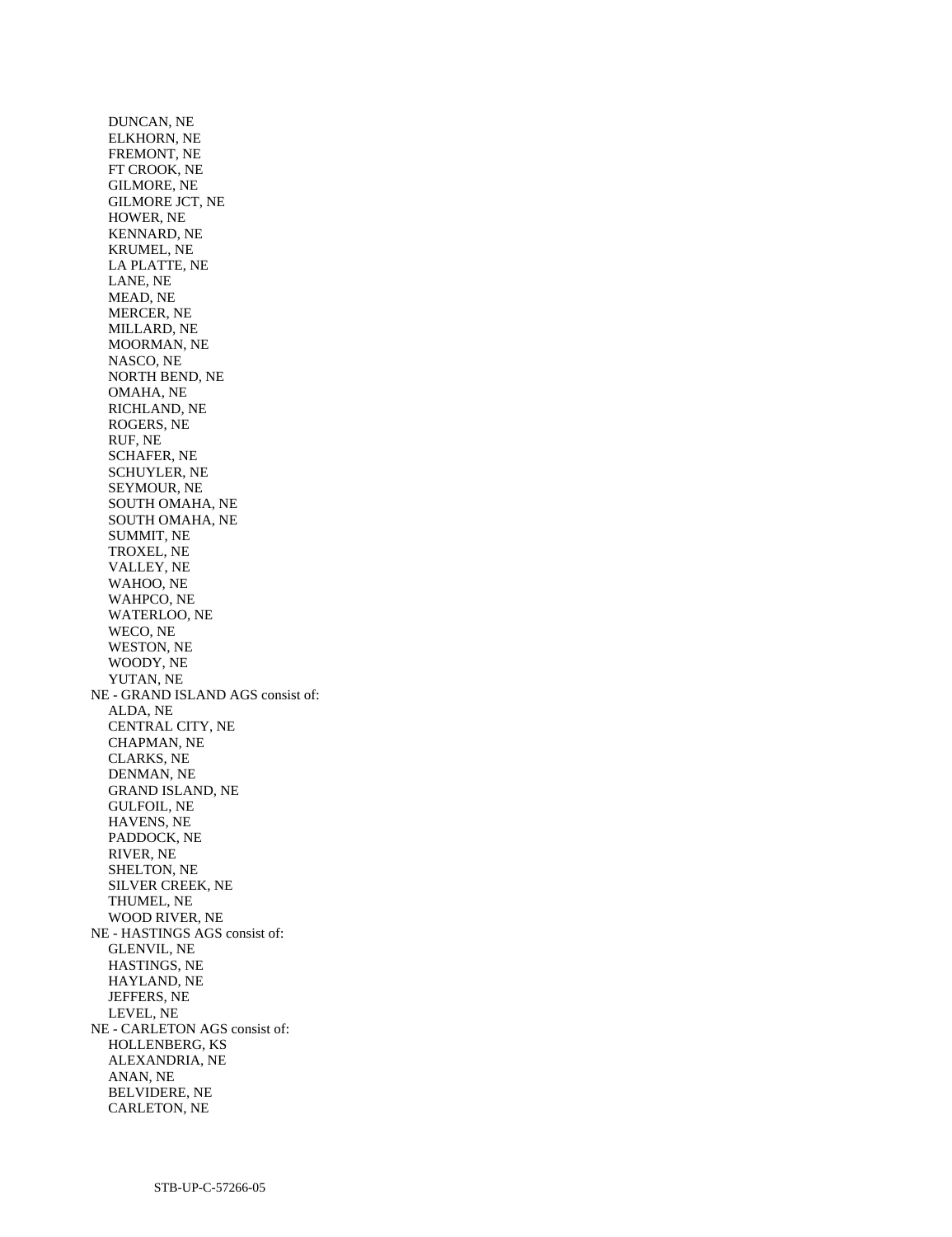CLATONIA, NE DAVENPORT, NE EDGAR, NE ENDICOTT, NE FAIRBURY, NE FAIRFIELD, NE HALLAM, NE JANSEN, NE PLYMOUTH, NE SEDAN, NE NE - COZAD AGS consist of: ALFALFA CENTER, NE BECK, NE BIRDWOOD, NE BRADY, NE BUDA, NE COZAD, NE DARR, NE ELM CREEK, NE FARR, NE GENTLEMAN PLANT, NE GENTLEMAN POWER PLANT, NE GIBBON, NE GOTHENBURG, NE HERSHEY, NE JOSSELYN, NE KEARNEY, NE KEITH, NE LEXINGTON, NE MAXWELL, NE NORTH PLATTE, NE ODESSA, NE OFALLONS, NE OPTIC, NE OVERTON, NE PAWNEE, NE SUTHERLAND, NE TRUED, NE VARNER, NE WILLOW ISLAND, NE IOWA CORN PROCESSORS consist of: CEDAR RAPIDS, IA CLINTON, IA FAIRFAX, IA NEB CORN PROCESSORS consist of: COLUMBUS, NE **ADDITION**  DOULOM, NE **ADDITION**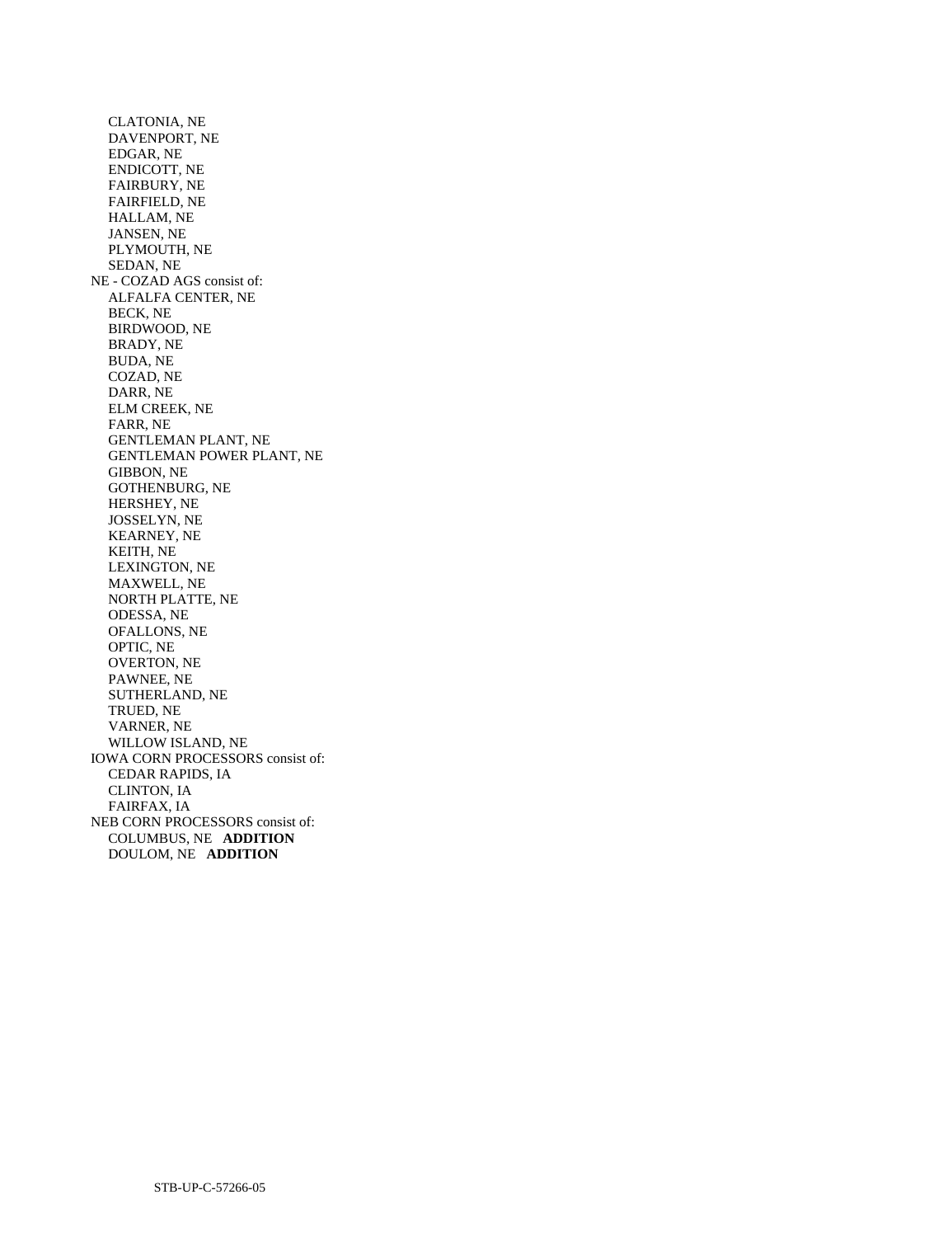

STB-UPUPCQ 101419-M

# **UNION PACIFIC RAILROAD COMPANY**

# **AMENDED CONTRACT SUMMARY**

**Issued:**  November 19, 2021

**Effective:** January 1, 2021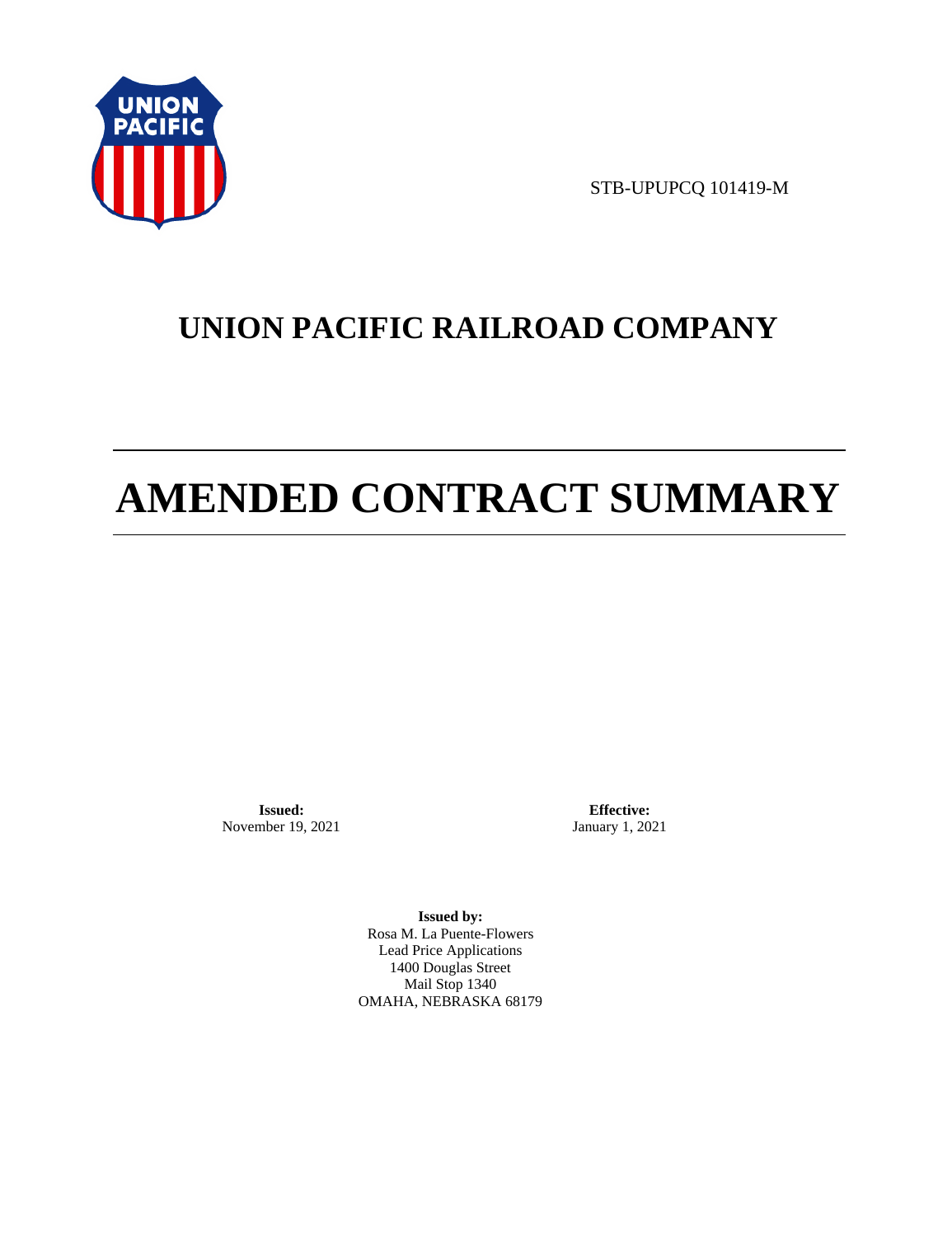UNION PACIFIC RAILROAD COMPANY 1400 Douglas St. Omaha, NE 68179

#### **COMMODITY:**

 Malt Barley

#### **SHIPPER:**

RAHR MALTING CO

#### **ORIGIN(S):**

 SHAKOPEE, MN ASHTON, ID HOUSTON, TX **ADDITION** 

### **DESTINATION(S):**

 CHICAGO, IL SHAKOPEE, MN

#### **PORT(S):**

Not Applicable

#### **DURATION:**

 Effective Date: April 1, 2017 Amendment Effective Date: January 1, 2021 **ADDITION**  Expiration Date: December 31, 2021 **EXTENSION** 

#### **RAIL CAR DATA:**

Carrier Equipment not involved.

# **RATES & CHARGES:**

Not applicable

#### **VOLUME:**

Single Car Shipments

# **SPECIAL FEATURES:**

Special Switching Provision

#### **SPECIAL NOTICE:**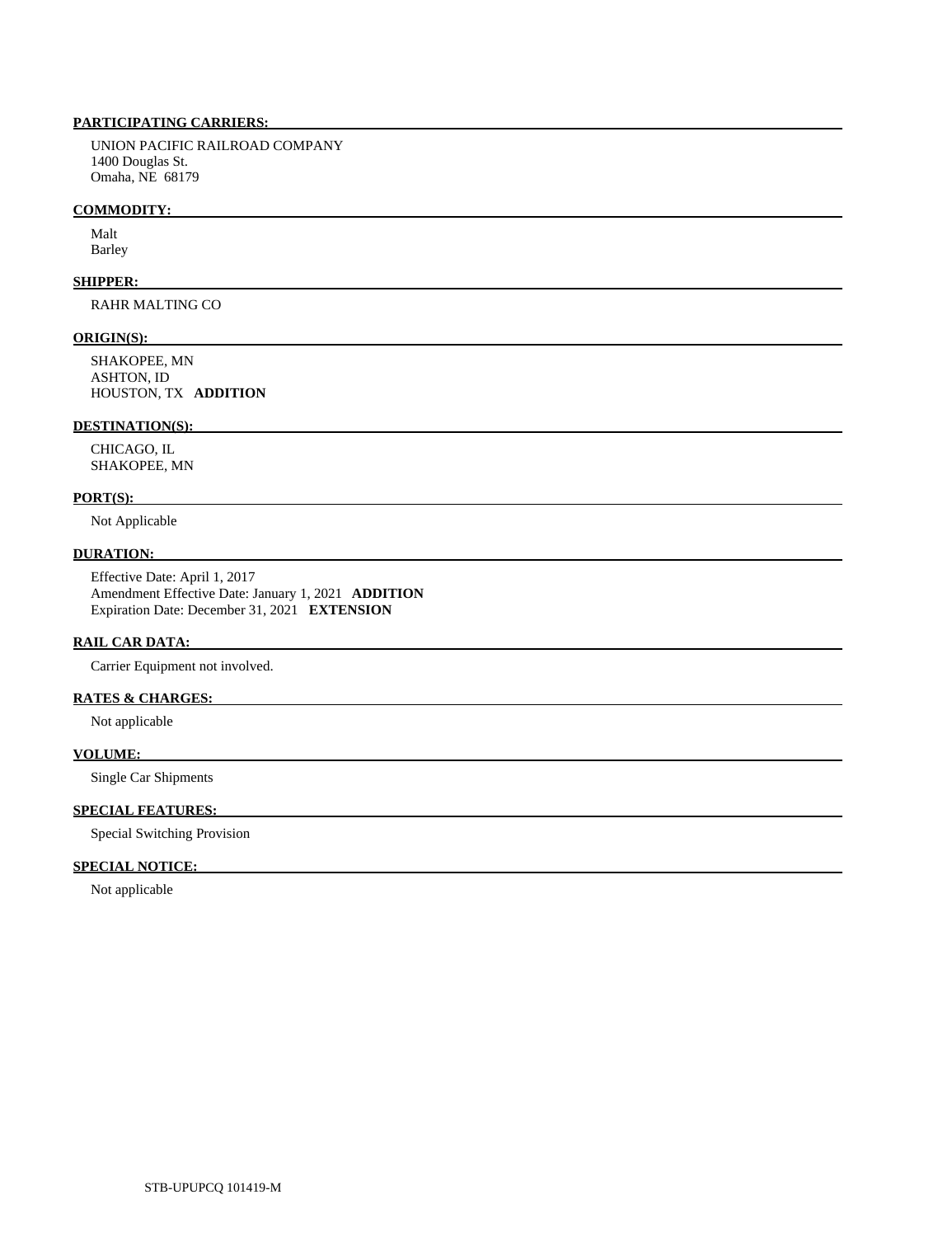

STB-UPUPCQ 102940-B

# **UNION PACIFIC RAILROAD COMPANY**

# **AMENDED CONTRACT SUMMARY**

**Issued:**  November 19, 2021

**Effective:** October 1, 2021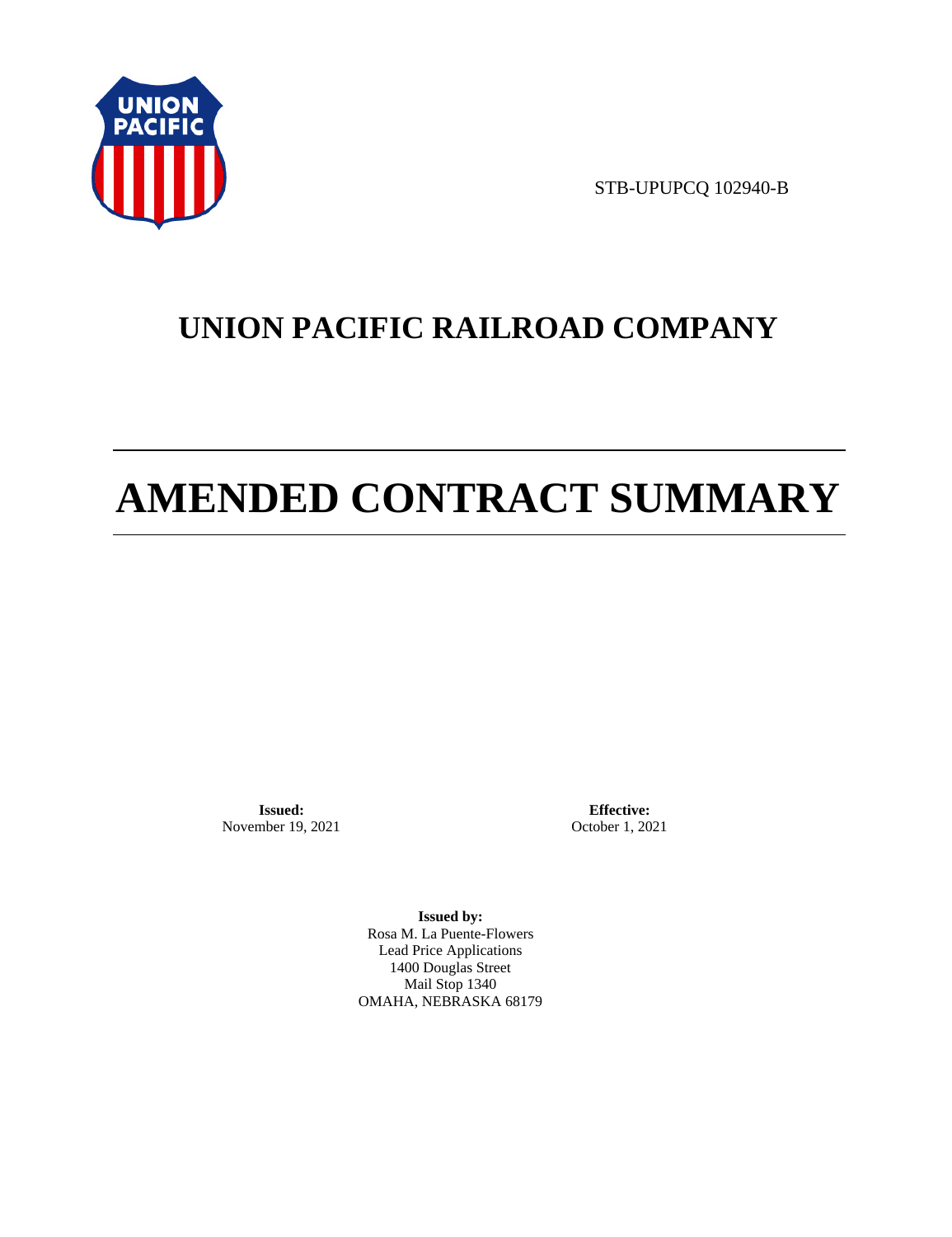FERROCARRIL MEXICANO S A DE C V Col. Bosques De Las Lomas Mexico City, DF 11700

 UNION PACIFIC RAILROAD COMPANY 1400 Douglas St. Omaha, NE 68179

#### **COMMODITY:**

Soybean Cake,Flour,Grits,Meal Or Other By-Products Exc.Fatty Acids See 28994

#### **SHIPPER:**

AG PROCESSING INC A COOPERATIVE

#### **ORIGIN(S):**

ST JOSEPH, MO

#### **DESTINATION(S):**

 PATTI, MH **ADDITION**  AGUASCALIENTES, AG **ADDITION**  VINEDO/TORREON GOMEZ (See Exhibit Definition) SAN JUAN/ENCARNACION/CHICALOTE (See Exhibit Definition) LA BARCA, JA **ADDITION**  VIBORILLAS, QA **ADDITION** 

#### **PORT(S):**

Not Applicable

#### **DURATION:**

 Effective Date: September 1, 2020 Amendment Effective Date: October 1, 2021 **ADDITION**  Expiration Date: March 31, 2022 **EXTENSION** 

### **RAIL CAR DATA:**

No cars dedicated to service under this Contract. Cars are provided on a common carrier basis only.

#### **RATES & CHARGES:**

Subject to increases.

#### **VOLUME:**

Single Car Shipments

### **SPECIAL FEATURES:**

Special Switching Provision

#### **SPECIAL NOTICE:**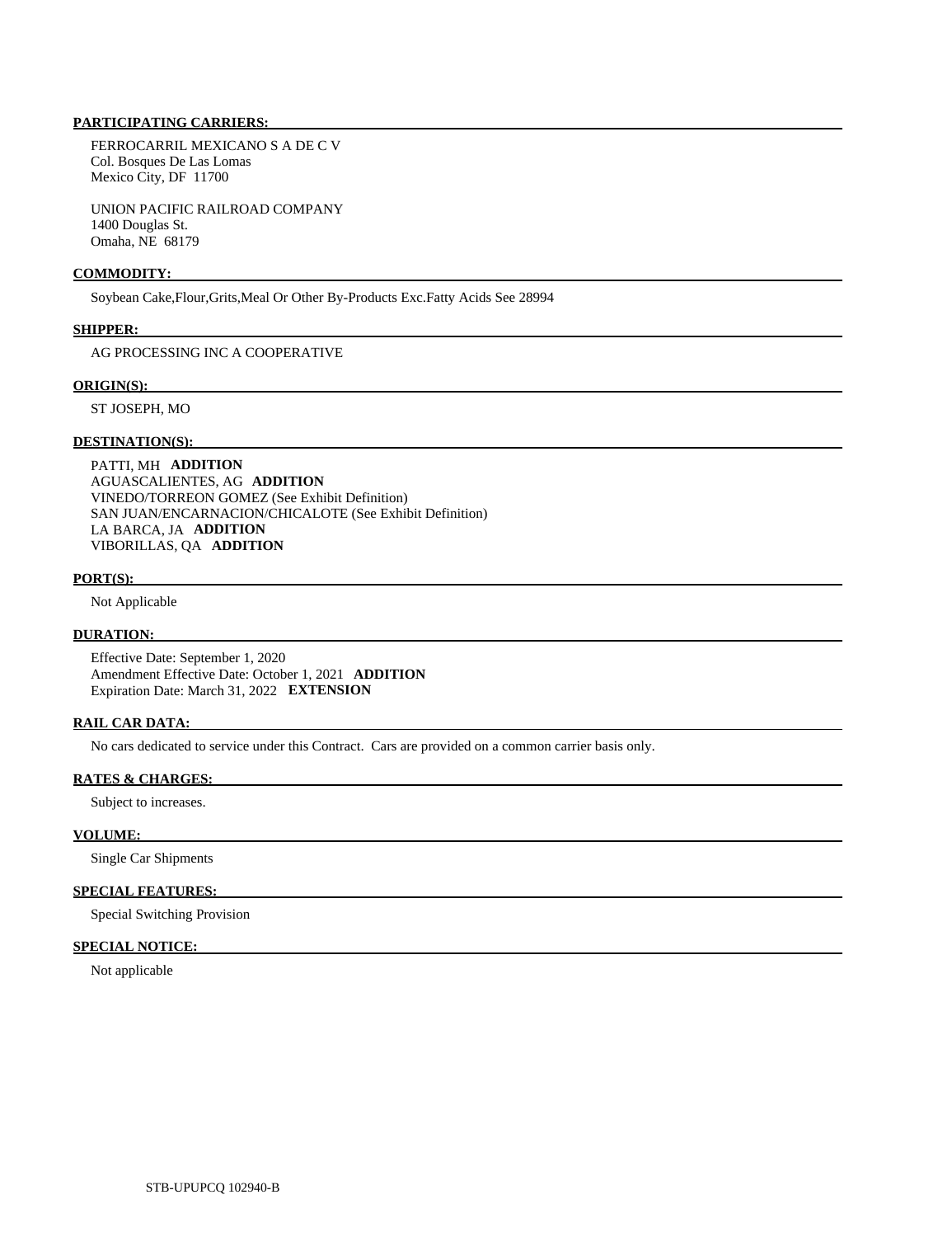# **EXHIBIT DEFINITIONS:**

 VINEDO/TORREON GOMEZ consist of: TORREON, CU **ADDITION**  GOMEZ PALACIO, DG **ADDITION**  VINEDO, DG **ADDITION**  SAN JUAN/ENCARNACION/CHICALOTE consist of: CHICALOTE, AG ENCARNACION, JA **ADDITION**  SAN JUAN DE LOS LAG, JA **ADDITION**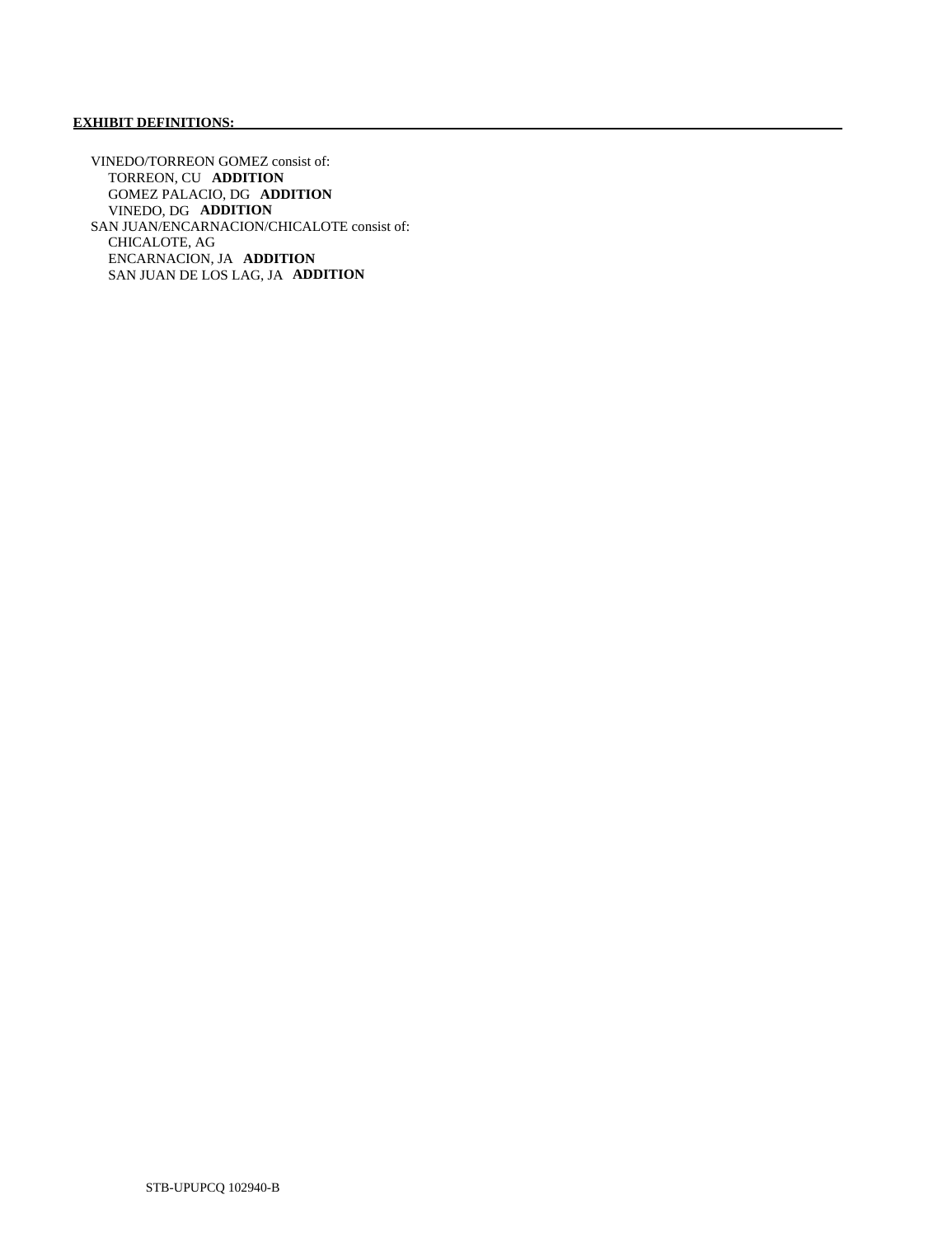

STB-UPUPCQ 103291-A

# **UNION PACIFIC RAILROAD COMPANY**

# **AMENDED CONTRACT SUMMARY**

**Issued:**  November 18, 2021

**Effective:** September 1, 2021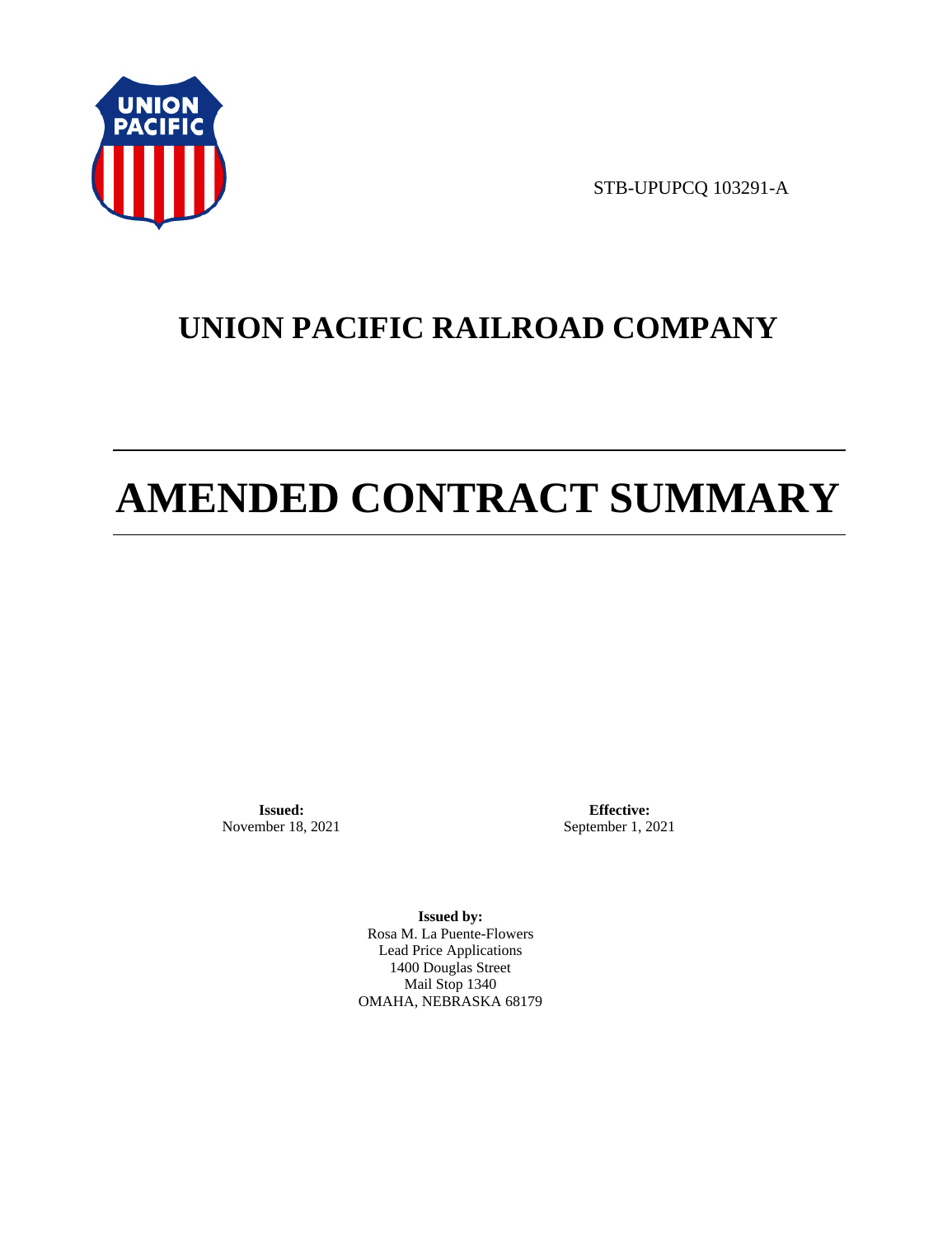UNION PACIFIC RAILROAD COMPANY 1400 Douglas St. Omaha, NE 68179

#### **COMMODITY:**

Corn Exc.Popcorn See 01152

#### **SHIPPER:**

DELONG DELCO

#### **ORIGIN(S):**

 CLINTON, WI SOUTH BELOIT, IL RIDGEFIELD, IL

## **DESTINATION(S):**

ARGO, IL

#### **PORT(S):**

Not Applicable

# **DURATION:**

 Effective Date: September 1, 2021 Amendment Effective Date: September 1, 2021 **ADDITION**  Expiration Date: August 31, 2022 **EXTENSION** 

#### **RAIL CAR DATA:**

Carrier Equipment not involved.

### **RATES & CHARGES:**

Not applicable

### **VOLUME:**

 Minimum shipment of 6 carloads. Multiple Car Shipments Single Car Shipments **DELETION** 

## **SPECIAL FEATURES:**

Special Switching Provision

#### **SPECIAL NOTICE:**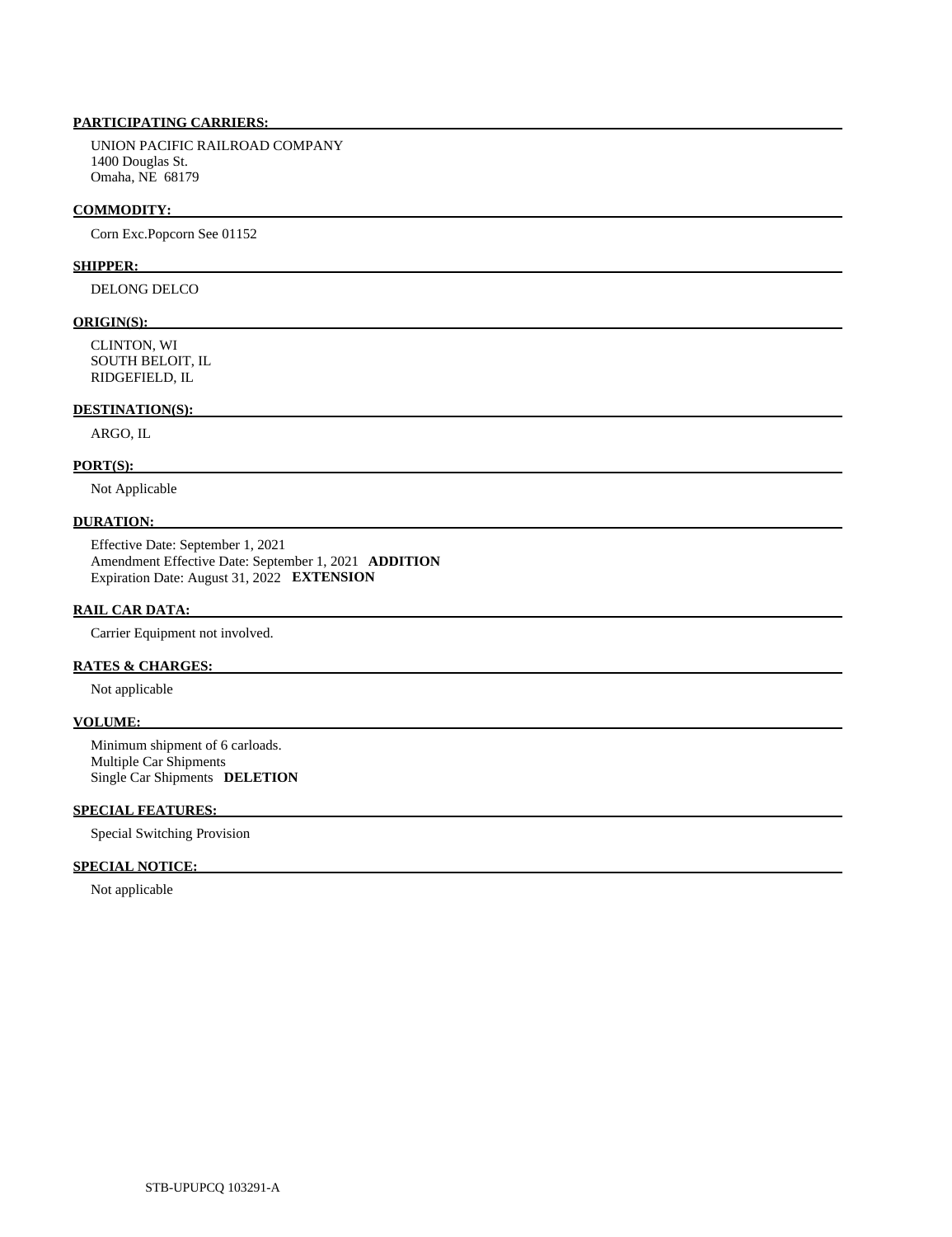

STB-UPUPCQ 103378

# **UNION PACIFIC RAILROAD COMPANY**

# **CONTRACT SUMMARY**

**Issued:**  November 19, 2021

**Effective:** October 1, 2021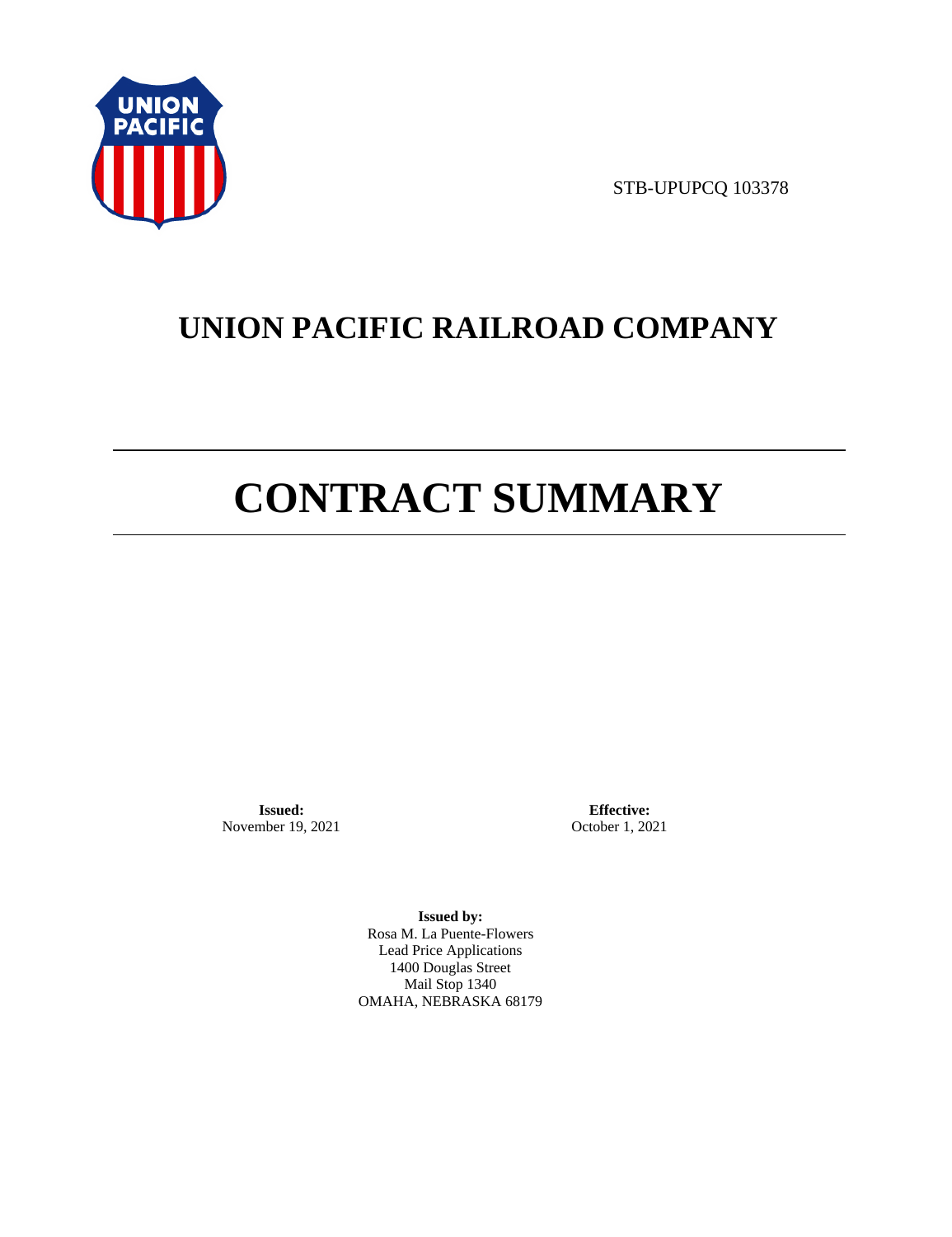FERROCARRIL MEXICANO S A DE C V Col. Bosques De Las Lomas Mexico City, DF 11700

 UNION PACIFIC RAILROAD COMPANY 1400 Douglas St. Omaha, NE 68179

#### **COMMODITY:**

 Distillers Mash, Spent, F Eed, Protein Content >=40% Spent Grain Mash, Feed Distillers Mash, Spent, Not Wholly From Grain Or Grain Products, Feed

#### **SHIPPER:**

### RPMG INC

#### **ORIGIN(S):**

 WINTHROP, MN GRANITE FALLS, MN

#### **DESTINATION(S):**

 CA - SERA AGS (See Exhibit Definition) CA - SJVR AGS (See Exhibit Definition) TX - FWWR AGS (See Exhibit Definition) BROWNSVILLE, TX EAGLE PASS, TX EL PASO, TX LAREDO, TX HARLINGEN, TX STRATFORD, TX LA BARCA, JA PATTI, MH VIBORILLAS, QA SAN JUAN/ENCARNACION/CHICALOTE (See Exhibit Definition) VINEDO/TORREON GOMEZ (See Exhibit Definition) TRAVER, CA

#### **PORT(S):**

Not Applicable

#### **DURATION:**

 Effective Date: October 1, 2021 Expiration Date: September 30, 2022

#### **RAIL CAR DATA:**

Carrier Equipment not involved.

#### **RATES & CHARGES:**

Not applicable

#### **VOLUME:**

Single Car Shipments

#### **SPECIAL FEATURES:**

Special Switching Provision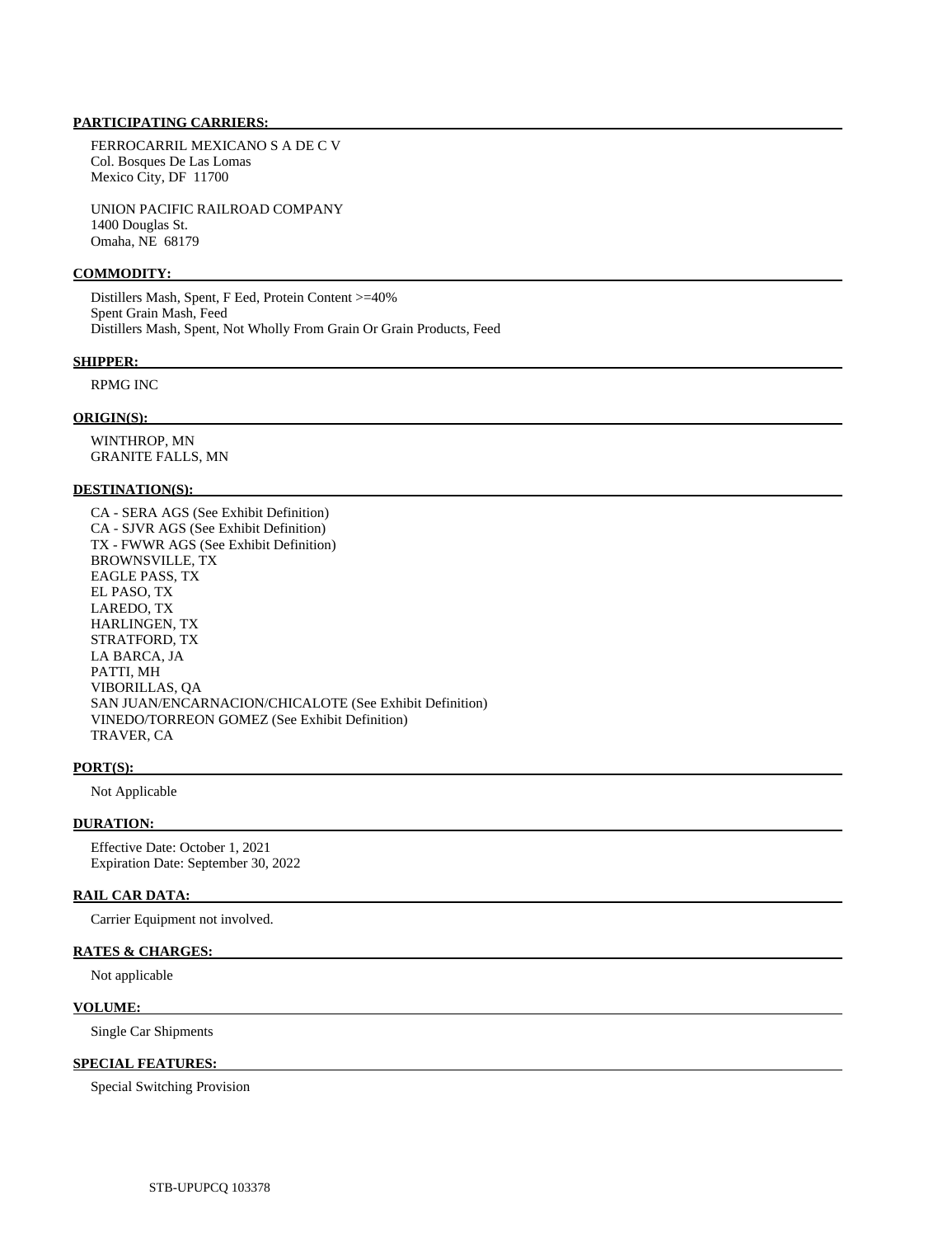# **SPECIAL NOTICE:**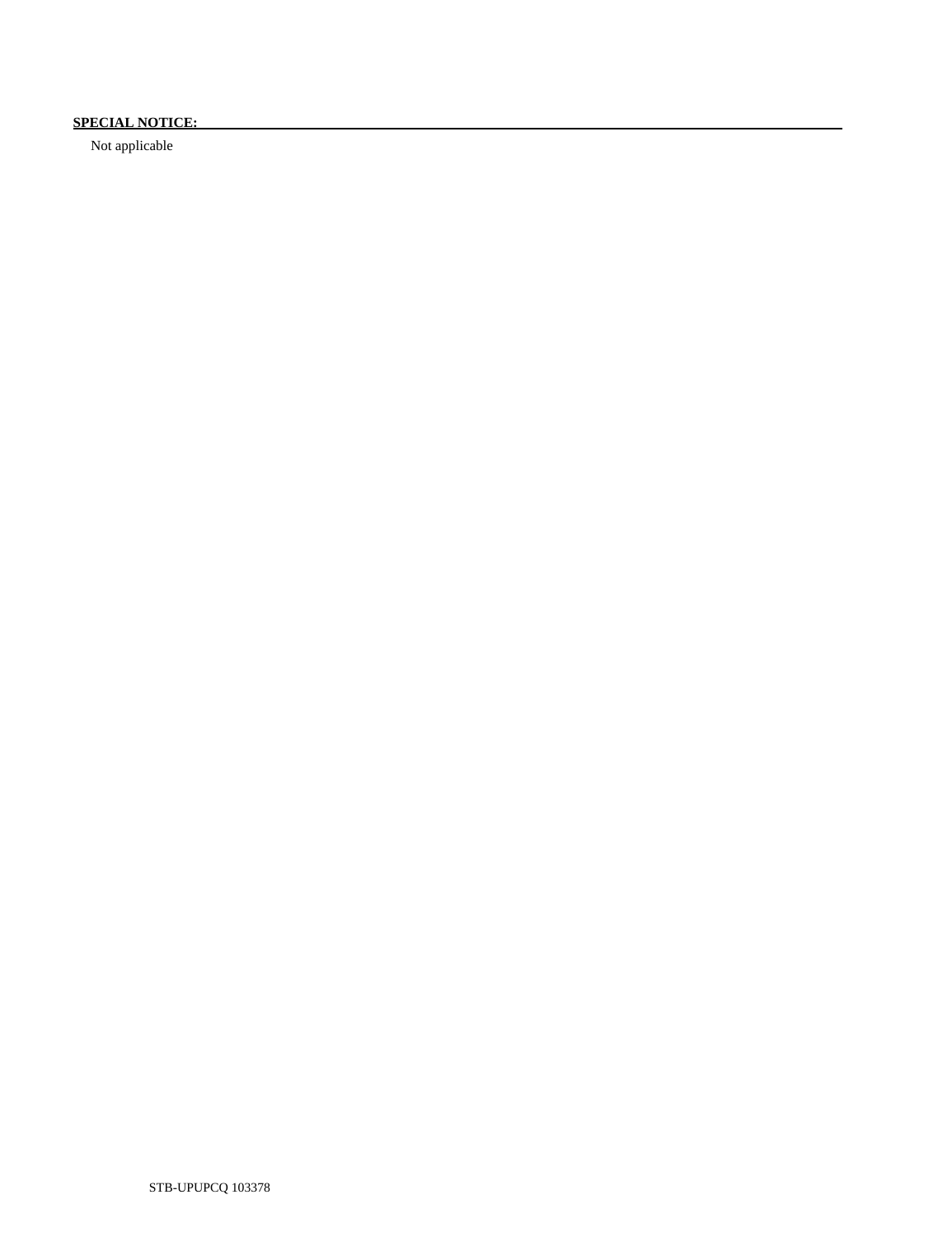CA - SERA AGS consist of: ARNOLD, CA ATLAS, CA CHINESE, CA CHINESE CAMP, CA CLARKSBURG, CA CLIFFSIDE, CA CONAWAY, CA COOPERSTOWN, CA HEBRON, CA HETCH HETCHY JCT, CA JAMESTOWN, CA KEYSTONE, CA LIME SPUR, CA LOVDAL, CA OAKDALE, CA PAULSELL, CA RIVERBANK, CA SONORA, CA STANDARD, CA WARNERVILLE, CA WEST SACRAMENTO, CA CA - SJVR AGS consist of: ALGOSO, CA ARMONA, CA ARVIN, CA BAKERSFIELD, CA BAKERSFIELD CORRALS, CA BARTONETTE, CA BENITO, CA BOWERBANK, CA BURR, CA BURRELL, CA BUTTONWILLOW, CA CALICO, CA CAMEO, CA CIMARRON, CA CINCOTTA, CA CLOTHO, CA CONNER, CA CRAYOLD, CA CROMIR, CA DELKERN, CA DI GIORGIO, CA DINUBA, CA ELMCO, CA EXETER, CA FARMERSVILLE, CA FIREBAUGH, CA FLOYD, CA GARINTEE, CA GOLDLEAF, CA GOSFORD, CA GULF, CA HAMMER FIELD, CA HANFORD, CA HARPERTOWN, CA HELM, CA HOLLIS, CA HURON, CA INGLE, CA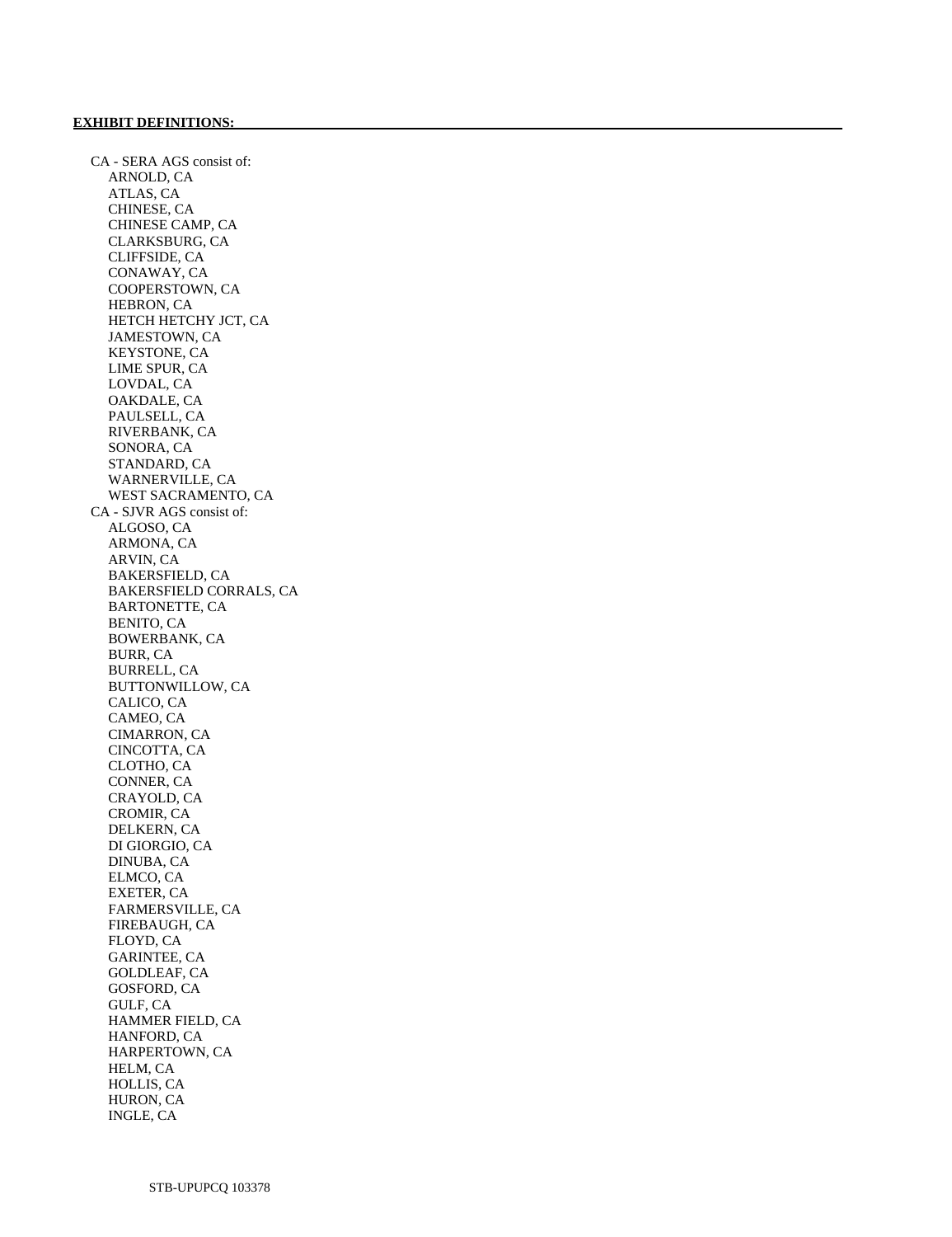IVANHOE, CA IVORY, CA JAMESAN, CA KAYANDEE, CA KERMAN, CA KILOWATT, CA LACJAC, CA LAMONT, CA LANDCO, CA LAS PALMAS, CA LEMOORE, CA LEVEE, CA LINDSAY, CA LISKO, CA LOCANS, CA LOIS, CA LOMA, CA LONSMITH, CA LYLA, CA MAGUNDEN, CA MALTHA, CA MENDOTA, CA MILLUX, CA MONSON, CA OIL JCT, CA OXALIS, CA PATCH, CA PONCA, CA PORTERVILLE, CA PRATTON, CA RECTOR, CA REEDLEY, CA RIBIER, CA RIO BRAVO, CA ROGAS, CA ROLINDA, CA ROSSI, CA SAN JOAQUIN, CA SANGER, CA SEGURO, CA STEVENS, CA STOUT, CA STRADER, CA STRAND, CA STRATHMORE, CA TERRA BELLA, CA TRANQUILITY, CA UVA, CA VANCE, CA VANGUARD, CA VENOLA, CA VISALIA, CA WEST LAMONT, CA WESTHAVEN, CA WIBLE ORCHARD, CA ZANTE, CA TX - FWWR AGS consist of: ALLIANCE, TX BIRDS, TX BLANKET, TX BLUFF DALE, TX BLUFFDALE, TX BROWNWOOD, TX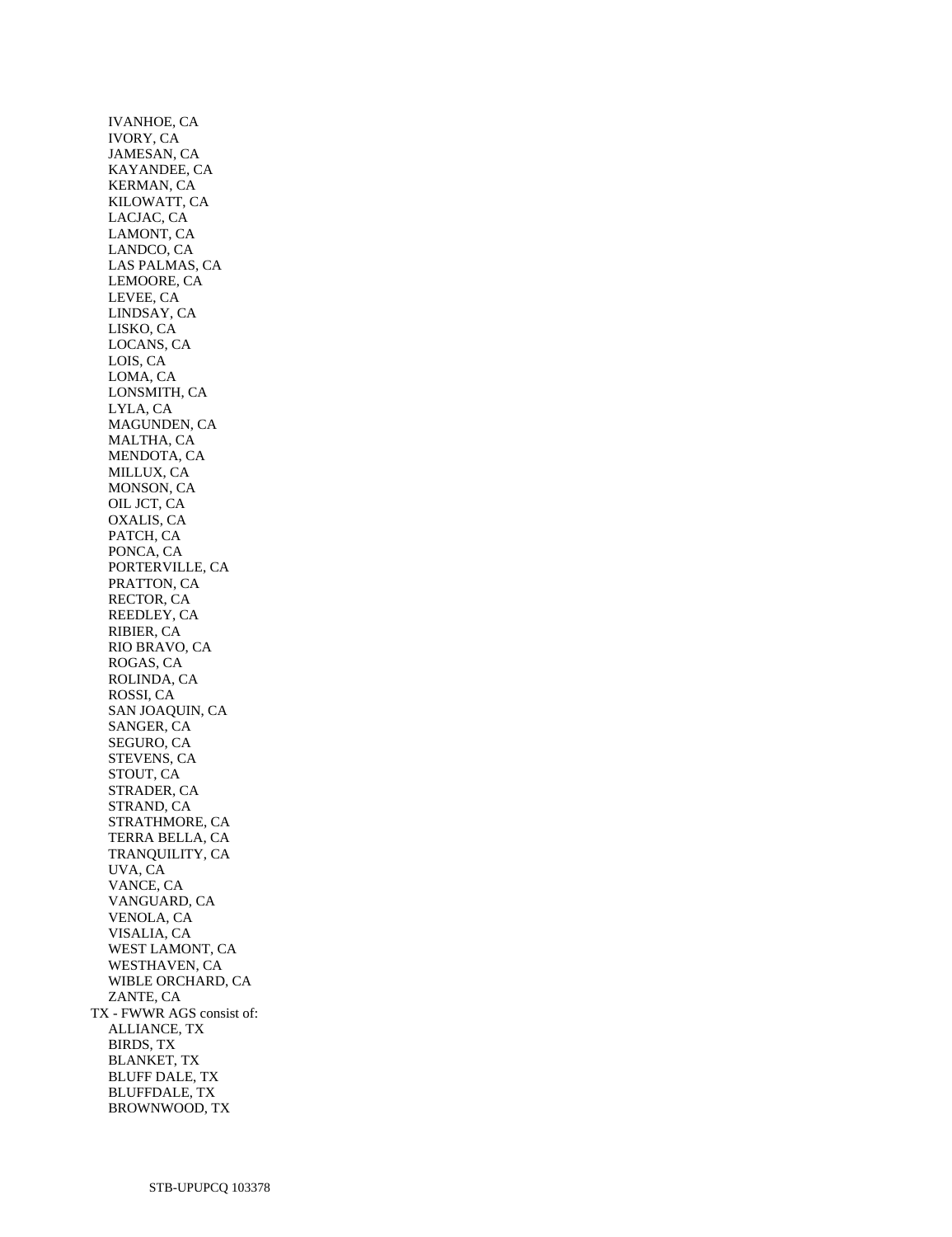CLEBURNE, TX COMANCHE, TX COMYN, TX COPPELL, TX CRESSON, TX DE LEON, TX DECORDOVA SDG, TX DELAWARE, TX DFW, TX DUBLIN, TX GODLEY, TX GORMAN, TX GRANBURY, TX GRAPEVINE, TX IMMERMERE, TX MT AIRY, TX NORTH FT WORTH, TX PEACH, TX PRIMROSE, TX PROCTOR, TX RICKER, TX SAN ANGELO JCT, TX SMITHFIELD, TX STEPHENVILLE, TX TOLAR, TX WAPLES, TX SAN JUAN/ENCARNACION/CHICALOTE consist of: CHICALOTE, AG ENCARNACION, JA SAN JUAN DE LOS LAG, JA VINEDO/TORREON GOMEZ consist of: TORREON, CU GOMEZ PALACIO, DG VINEDO, DG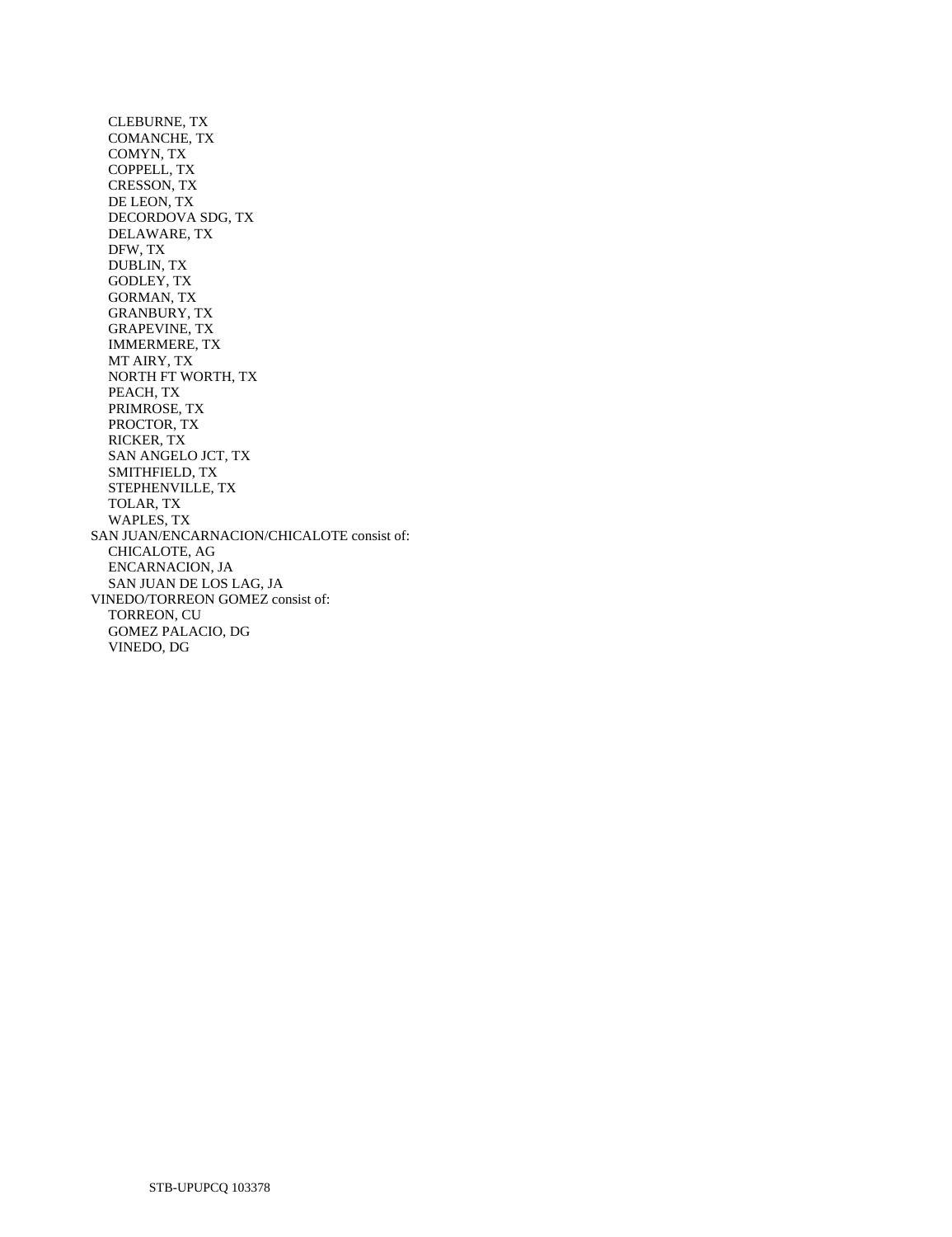

STB-UPUPCQ 103384-A

# **UNION PACIFIC RAILROAD COMPANY**

# **AMENDED CONTRACT SUMMARY**

**Issued:**  November 18, 2021

**Effective:** June 1, 2021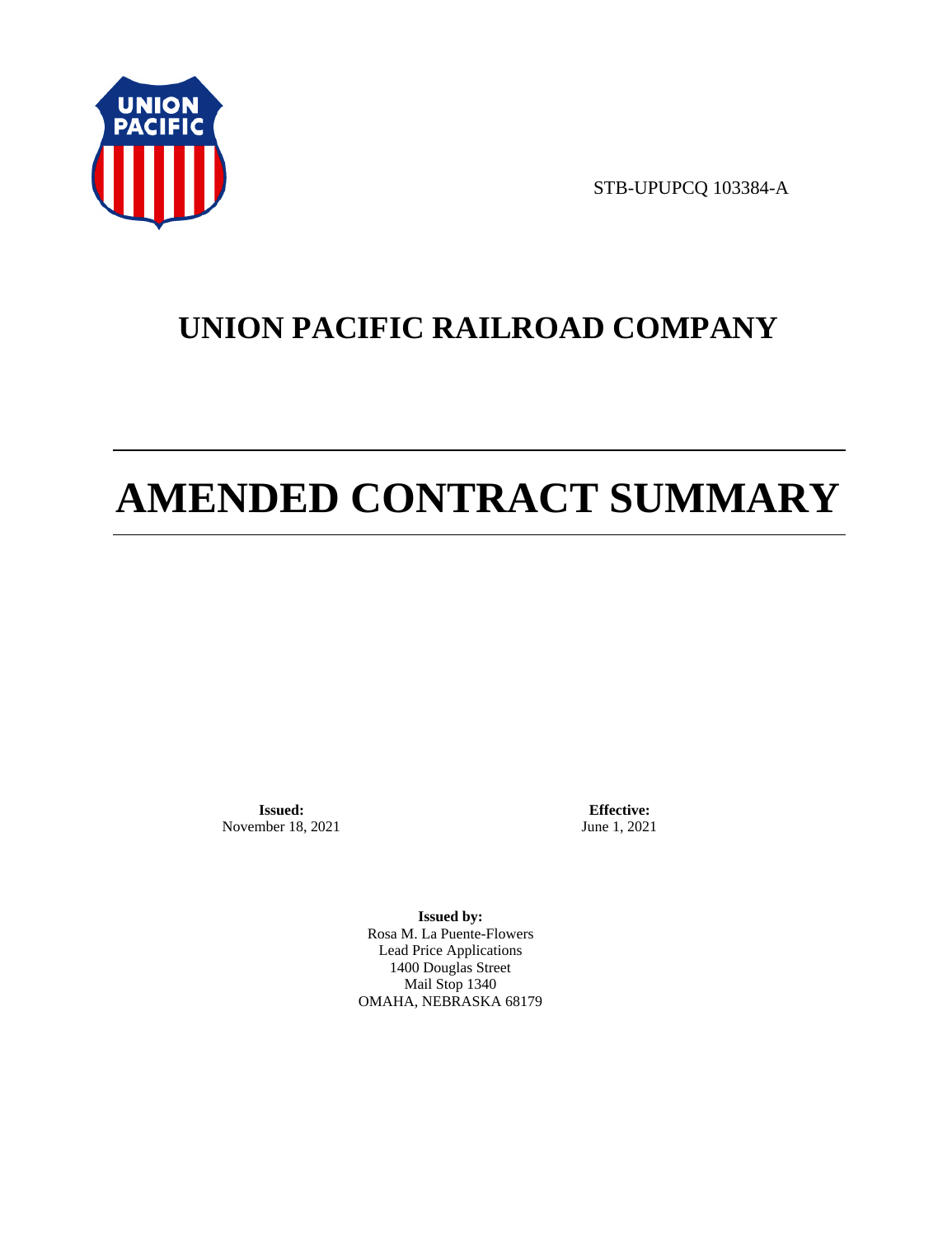UNION PACIFIC RAILROAD COMPANY 1400 Douglas St. Omaha, NE 68179

#### **COMMODITY:**

 Wheat Exc.Buckwheat See 01139 **ADDITION**  Wheat Flour Exc.Blended Or Prepared See 20451- 20452 **ADDITION** 

#### **SHIPPER:**

BAY STATE MILLING CO **ADDITION** 

#### **ORIGIN(S):**

 TOLLESON, AZ **ADDITION**  PLATTEVILLE, CO **ADDITION** 

#### **DESTINATION(S):**

 PLATTEVILLE, CO **ADDITION**  MEMPHIS, TN **ADDITION**  CLEBURNE, TX **ADDITION** 

#### **PORT(S):**

Not Applicable

#### **DURATION:**

 Effective Date: June 1, 2021 Amendment Effective Date: June 1, 2021 **ADDITION**  Expiration Date: May 31, 2022 **EXTENSION** 

### **RAIL CAR DATA:**

No cars dedicated to service under this Contract. Cars are provided on a common carrier basis only.

### **RATES & CHARGES:**

Subject to increases.

#### **VOLUME:**

Single Car Shipments **ADDITION** 

## **SPECIAL FEATURES:**

 Special Switching Provision Not Applicable. This change pertained only to confidential data. (Switching)

#### **SPECIAL NOTICE:**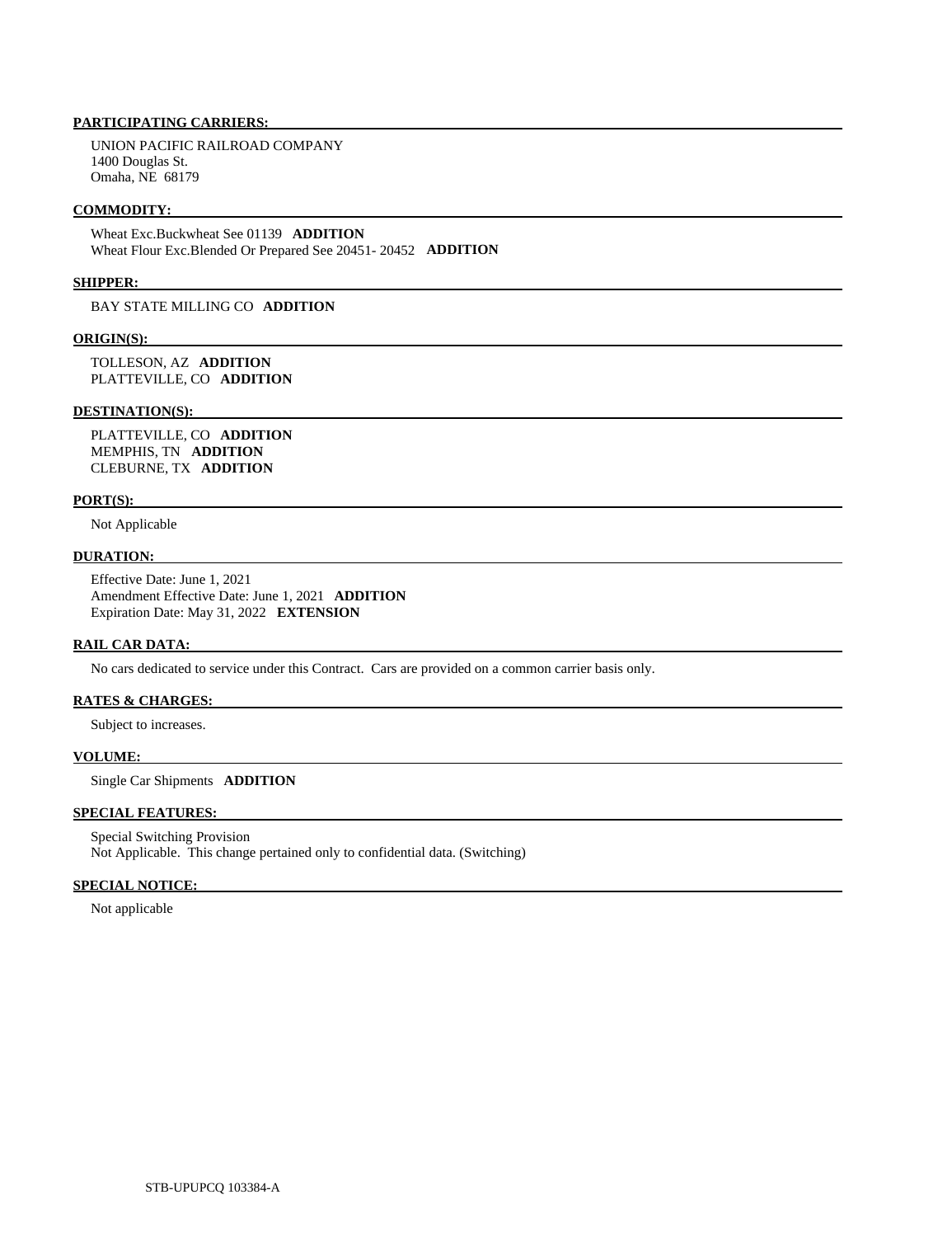

STB-UPUPLQ-95992-D

# **UNION PACIFIC RAILROAD COMPANY**

# **AMENDED CONTRACT SUMMARY**

**Issued:**  November 15, 2021

**Effective:** January 1, 2022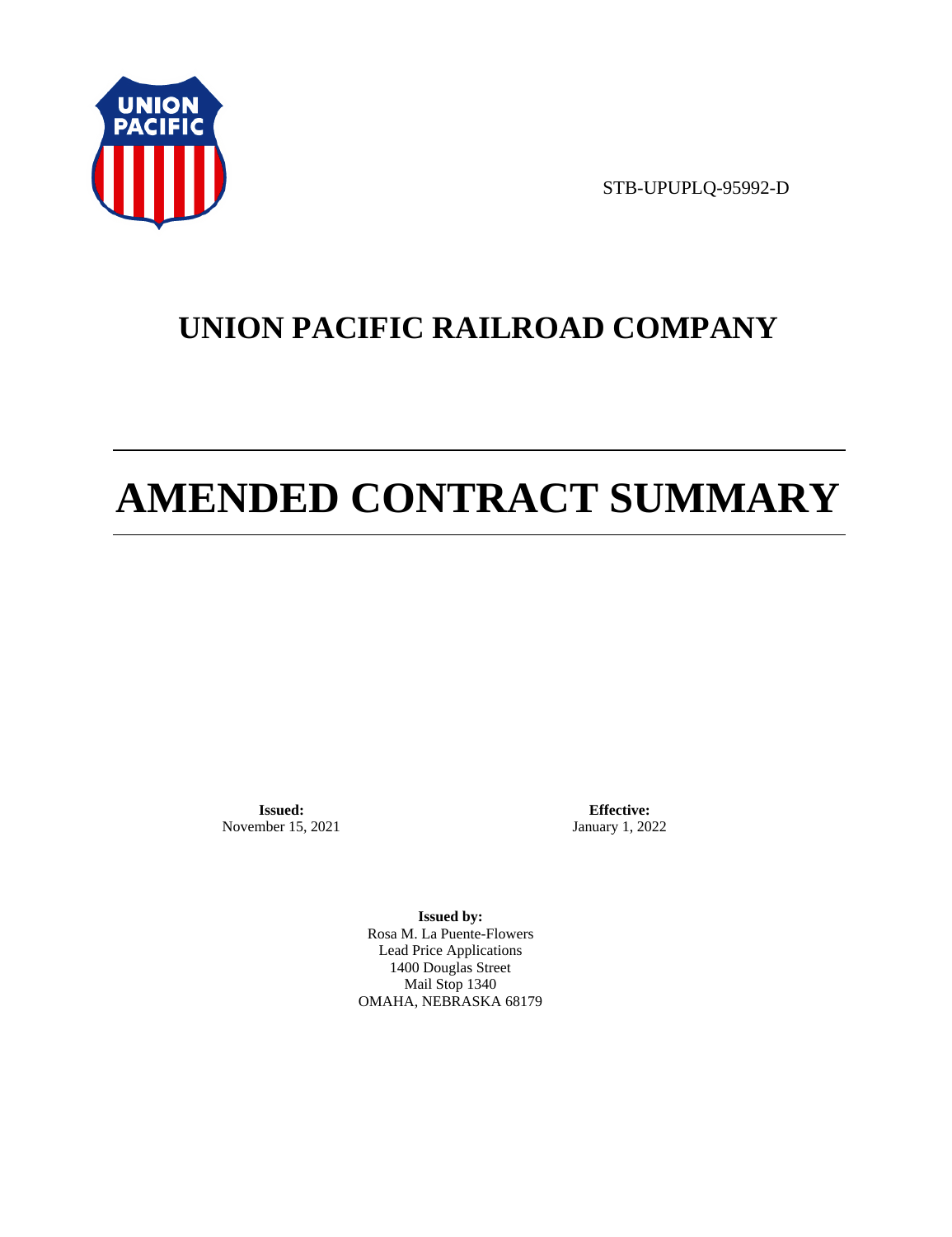UNION PACIFIC RAILROAD COMPANY 1400 Douglas St. Omaha, NE 68179

#### **COMMODITY:**

Barley

#### **SHIPPER:**

MALTEUROP NORTH AMERICA INC

#### **ORIGIN(S):**

HOUSTON, TX

#### **DESTINATION(S):**

WINONA, MN

#### **PORT(S):**

Not Applicable

### **DURATION:**

 Effective Date: July 1, 2020 Amendment Effective Date: January 1, 2022 **ADDITION**  Expiration Date: June 30, 2022 **EXTENSION** 

### **RAIL CAR DATA:**

No cars dedicated to service under this Contract. Cars are provided on a common carrier basis only.

#### **RATES & CHARGES:**

Subject to increases.

#### **VOLUME:**

Single Car Shipments

### **SPECIAL FEATURES:**

Not applicable

## **SPECIAL NOTICE:**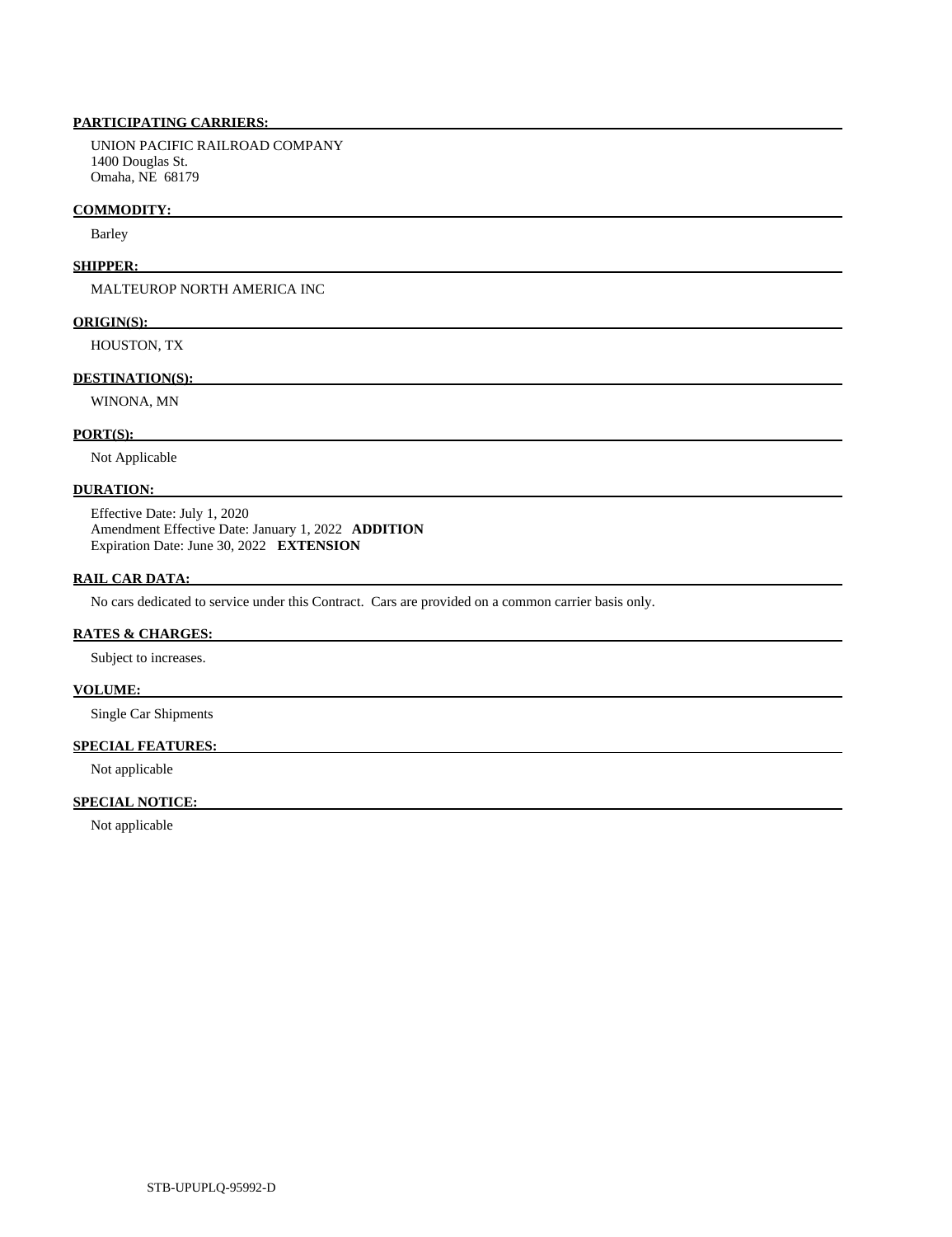

STB-UPUPLQ-95992-C

# **UNION PACIFIC RAILROAD COMPANY**

# **AMENDED CONTRACT SUMMARY**

**Issued:**  November 15, 2021

**Effective:** January 1, 2021